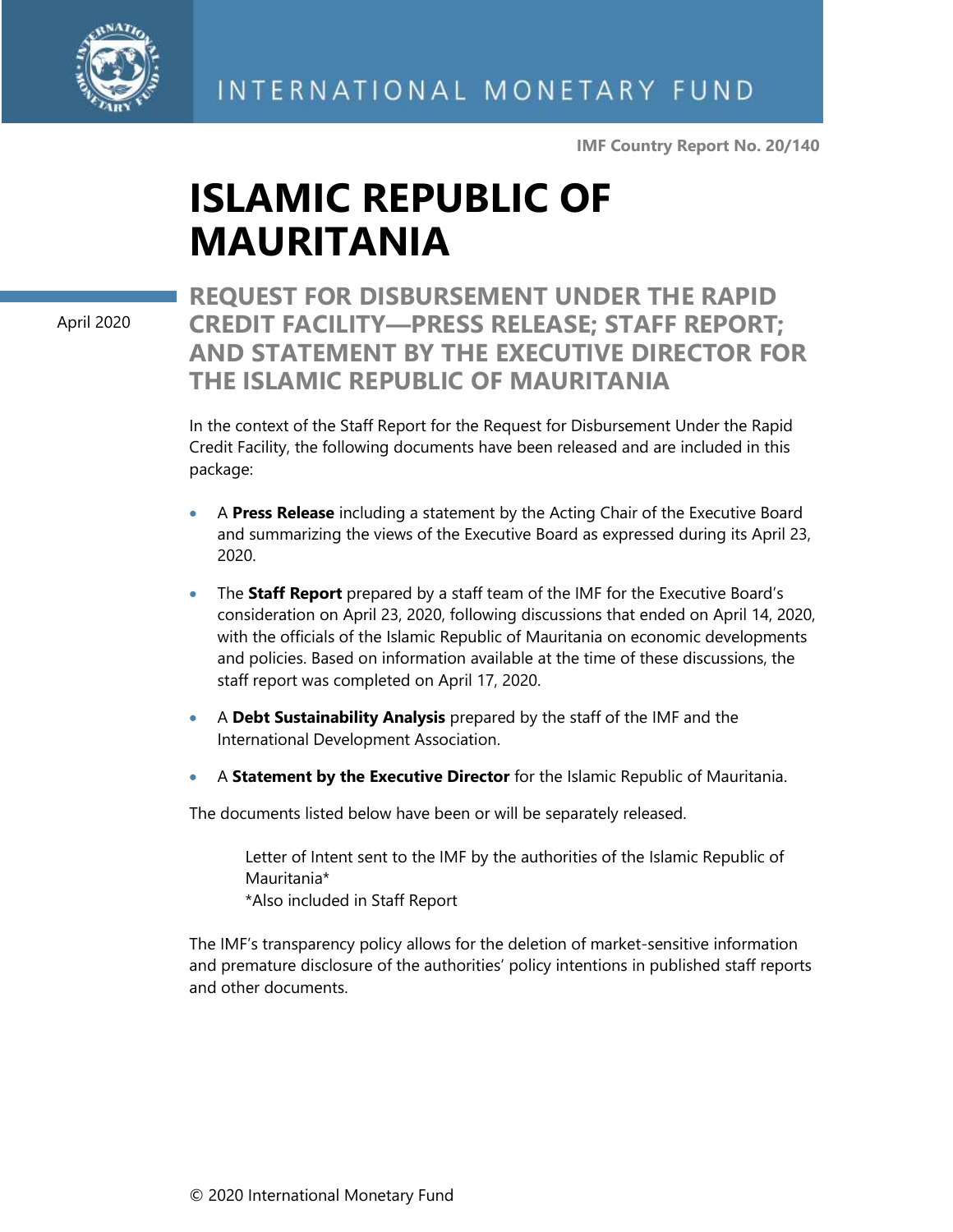Copies of this report are available to the public from

International Monetary Fund • Publication Services PO Box 92780 • Washington, D.C. 20090 Telephone: (202) 623-7430 • Fax: (202) 623-7201 E-mail: [publications@imf.org](mailto:publications@imf.org) Web: [http://www.imf.org](http://www.imf.org/) Price: \$18.00 per printed copy

# **International Monetary Fund Washington, D.C.**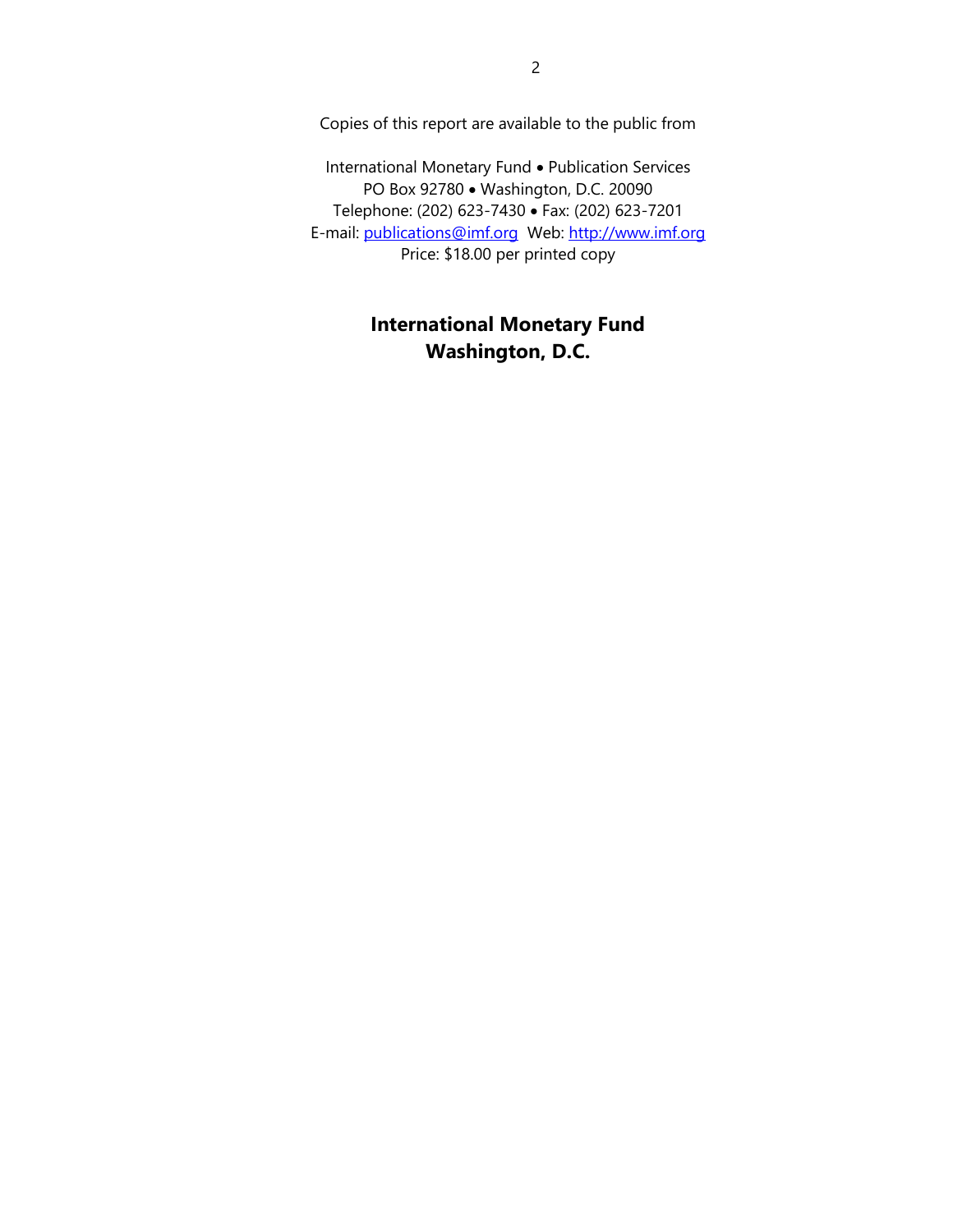

# **IMF Executive Board Approves a US\$130 Million Disbursement to the Islamic Republic of Mauritania to address the COVID-19 Pandemic**

## **FOR IMMEDIATE RELEASE**

- The IMF Executive Board approved the disbursement of US\$130 million (SDR 95.680 million) to be drawn under the Rapid Credit Facility to help Mauritania cope with the COVID-19 pandemic.
- The economic and social impact of the pandemic is rapidly unfolding, with a contraction of output expected in 2020.
- The IMF's emergency support will provide additional resources for health services and social protection programs.

**Washington, DC – April 23, 2020**. Today, the Executive Board of the International Monetary Fund (IMF) approved the disbursement of SDR 95.680 million (about US\$130 million) to be drawn under the Rapid Credit Facility (RCF). The RCF funds will help address Mauritania's urgent balance of payments need stemming from the COVID-19 crisis, estimated at close to US\$370 million, thereby providing space to increase spending on health services and social protection programs. The funds should also help to catalyze additional donor support.

The economic and social impact of the crisis is expected to be substantial in Mauritania. The economy is currently projected to contract by 2 percent this year and the overall budget deficit could rise to 3.4 percent of GDP.

Following the Executive Board's discussion, Mr. Mitsuhiro Furusawa, Deputy Managing Director and Acting Chair, made the following statement:

"The COVID-19 pandemic is having a dramatic human, economic, and social impact on Mauritania. The short-term economic outlook has deteriorated rapidly and growth is expected to turn negative this year, with severe hardships for the population, and the outlook is subject to considerable uncertainty. These developments have given rise to urgent balance of payment and fiscal financing needs.

"The authorities have responded swiftly with measures to contain the pandemic and alleviate its fallout. Going forward, prioritizing health spending and targeted support to the most vulnerable households and sectors in the economy remains critical. The authorities are committed to full transparency and reporting of resources deployed for the emergency response, to audit crisis-mitigation spending once the crisis abates, and to publish the results. At the same time, they remain committed to the economic reform program supported by the ongoing ECF arrangement with the IMF. The program aims at using the fiscal space to increase priority spending on education, health and social protection and infrastructure, while mobilizing domestic revenues and maintaining prudent borrowing policies to preserve debt sustainability.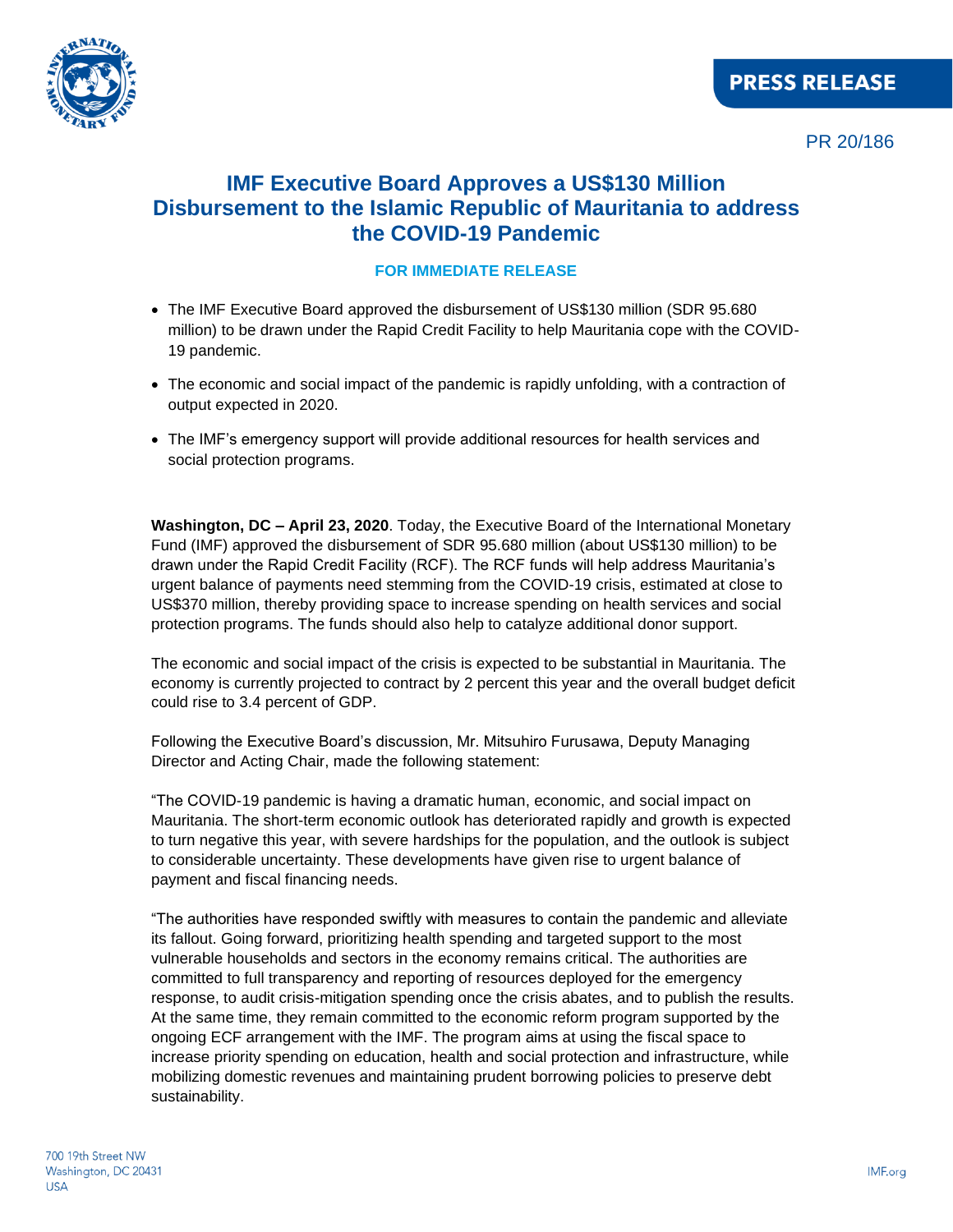"The IMF's financial assistance under the RCF will provide a sizable share of the financing needed to implement the anti-crisis measures. Additional concessional and grant financing from the international community will be critical to close the remaining financing gap and help Mauritania respond effectively to the COVID-19 crisis."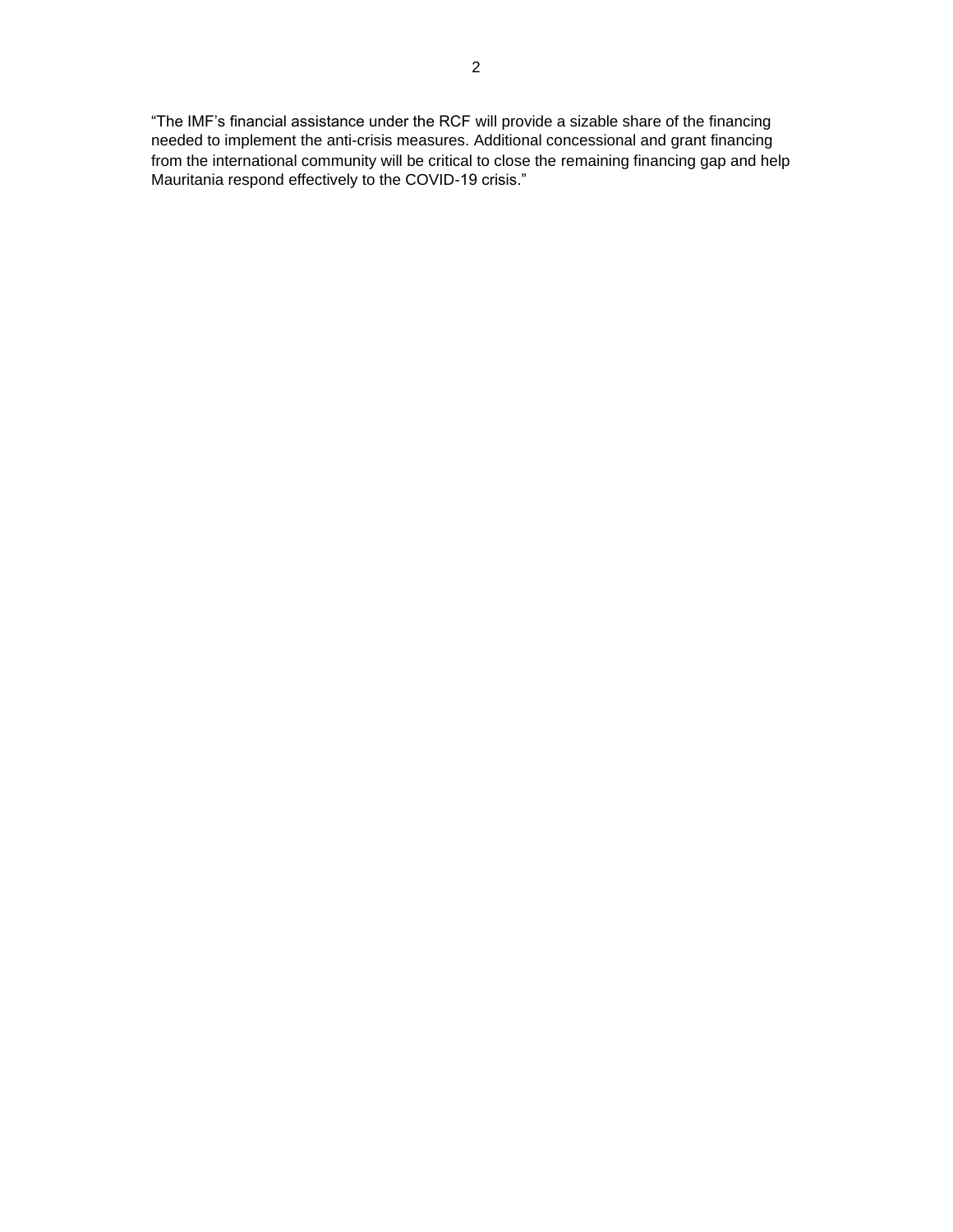

# **ISLAMIC REPUBLIC OF MAURITANIA**

April 17, 2020

**REQUEST FOR DISBURSEMENT UNDER THE RAPID CREDIT FACILITY**

# **EXECUTIVE SUMMARY**

**Developments and outlook.** The Covid-19 pandemic is having a dramatic human, economic, and social impact on Mauritania. The short-term economic outlook has weakened rapidly owing to the sharp deterioration in global conditions and the impact of domestic containment measures. Growth is expected to turn negative this year, with severe hardships on the population. Risks are tilted to the downside given the possibility of a more extensive global and domestic Covid-19 outbreak, a much steeper economic decline this year, and more gradual recovery thereafter.

**Authorities' request.** The humanitarian and economic impact of the pandemic has given rise to urgent balance of payments and fiscal financing needs. The authorities have requested financial assistance under the Rapid Credit Facility (RCF) in the amount of SDR 95.680 million (about \$130 million or 74.3 percent of quota, as limited by the annual PRGT access limit), to be provided as budget support.

**Current ECF arrangement:** The fourth review under the Extended Credit Facility (ECF) was completed on December 11, 2019. The fifth ECF review mission that was concluded in early March found that performance under the program was broadly on track. Since then, however, the situation has deteriorated dramatically. Given the magnitude of the shock, immediate mitigation measures are critical and completion of the review is not feasible at this time. The authorities have reaffirmed their commitment to the reform policies in the ECF and see the RCF as a bridge until resumption of the ECF review.

**Policy priorities.** Continue with essential containment measures and support for health systems. Shield affected people and firms with adequate, timely, and targeted fiscal and financial sector measures. Reduce stress to the financial system. Report transparently on the use of emergency resources and audit samples of crisis-mitigation spending.

**Staff appraisal.** Staff supports the authorities' request for a disbursement under the RCF in light of the urgent balance of payments need, in the form of budget support. Despite a high risk of debt distress, public debt remains sustainable and capacity to repay the Fund is adequate. However, as the Fund will only cover about one-third of the financing gap, the authorities will need to seek sizable additional donor financing.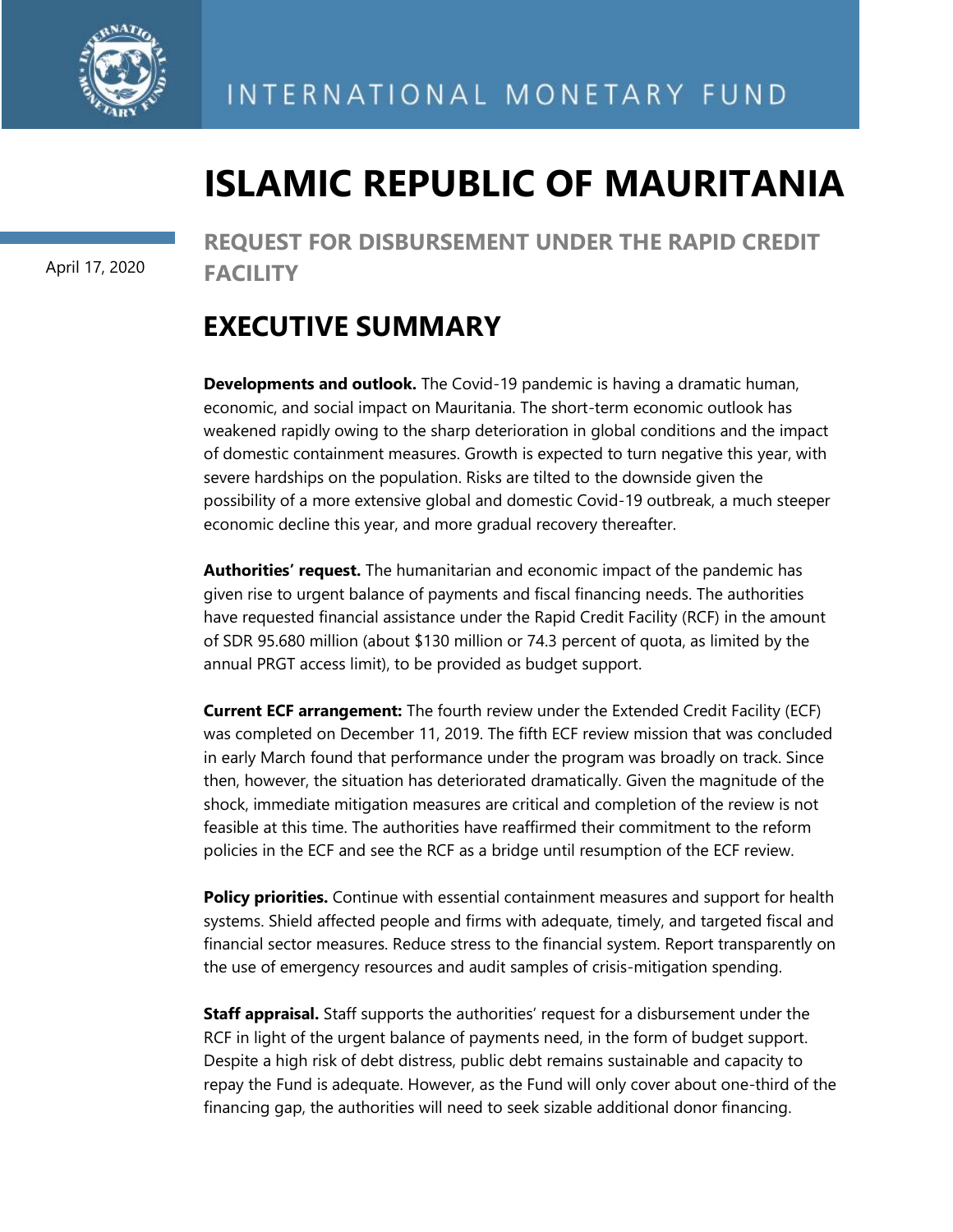# Approved By **Taline Koranchelian and Ashvin Ahuja**

Discussions took place remotely during April 9–14, 2020 with Central Bank Governor Cheikh El Kebir Moulaye Taher, Minister of Finance Mohamed-Lemine Dhehby, and Minister of Economy and Industry Abdel Aziz Dahi. The team comprised Eric Mottu (head), Jean van Houtte, Imen Ben Mohamed, Joseph Karangwa (all MCD), Babacar Sarr (FAD), and Eric Pondi Endengle (SPR). Messrs. Mohamed-Lemine Raghani and Mohamed Sidi Bouna (both OED) attended policy meetings. Ms. Maaloum Braham and Ms. Abdulkarim provided research assistance; Ms. Cruz, Ms. El Kawkabi, and Mr. Kane provided administrative support.

# **CONTENTS**

| <b>BOX</b>    |  |
|---------------|--|
|               |  |
| <b>TABLES</b> |  |
|               |  |
|               |  |
|               |  |
|               |  |
|               |  |
|               |  |
|               |  |
|               |  |
|               |  |

## **APPENDIX**

| I. Letter of Intent |
|---------------------|
|---------------------|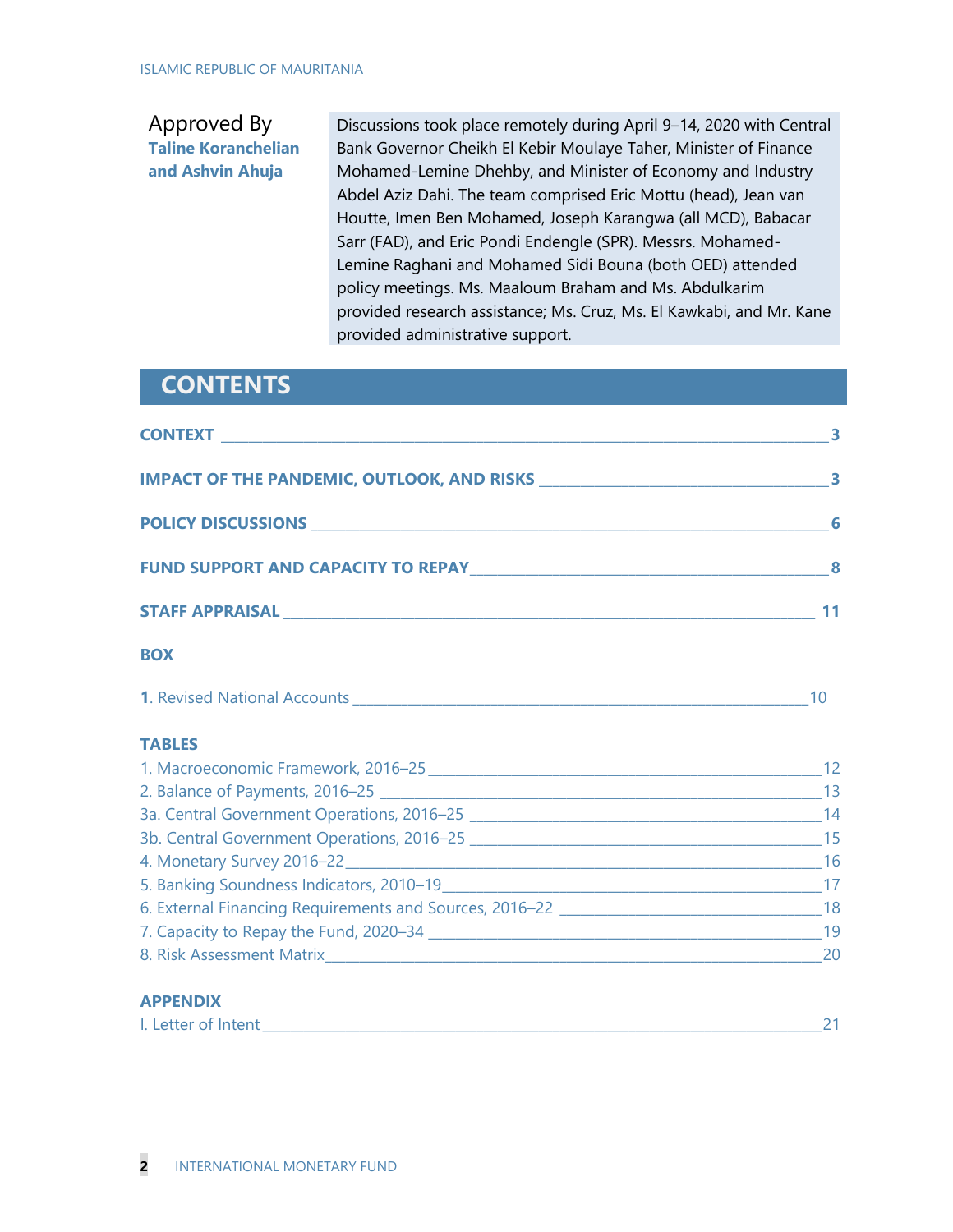# **CONTEXT**

# **1. Pre-pandemic, economic performance was strong; the authorities were implementing prudent policies and advancing with reforms, albeit with some delays.**

Growth accelerated to close to 6 percent in 2019, driven by buoyant activity in both extractive and non-extractive sectors and favorable terms of trade. Inflation remained low at 2.5 percent on an annual average in March. International reserves reached \$1,136 million at end-December (about 5.3 months of non-extractive imports), up from \$918 million a year earlier. The budget yielded a sizable primary surplus of 1.7 percent of non-extractive GDP (NEGDP, excluding grants) and as a result the external public debt-to-GDP ratio declined by 2 percentage points to 49 percent of GDP.<sup>1</sup>

**2. Mauritania has an existing arrangement under the Extended Credit Facility (ECF) approved on December 6, 2017, with access of 90 percent of quota.** The fourth ECF review was completed on December 11, 2019. The fifth review mission that concluded in early March prior to the deterioration in the global outlook due to the pandemic and the containment measures taken by the authorities—found that the program was broadly on track. The program supported the use of fiscal space to increase priority social (education, health, and social protection) and infrastructure spending while maintaining prudent fiscal and borrowing policies to preserve debt sustainability.

**3. Since then, however, the situation has changed dramatically and the authorities have requested financial assistance under the Rapid Credit Facility (RCF) to address urgent balance of payments and fiscal financing needs arising from the Covid-19 pandemic.** Given the magnitude of the shock, immediate mitigation measures are critical and completion of the fifth ECF review is not feasible at this time. The authorities have reaffirmed their commitment to the reform policies of the ECF, and they see the RCF as a bridge until resumption of the ECF review.

# **IMPACT OF THE PANDEMIC, OUTLOOK, AND RISKS**

**4. To prevent the spread of the coronavirus, the authorities have taken drastic measures to limit movement of people.** As of April 14, seven Covid-19 cases were confirmed in Mauritania with one death and two recoveries; over 1,000 people were quarantined. In late February, the authorities started implementing—in consultation with the WHO and other development partners—their prevention and response plan, which includes health/security checks, preparation of hospitals, and securing medicines and healthcare equipment. In mid-March, the authorities suspended all commercial flights, closed border crossings (except for essential goods), imposed a strict nightly curfew, closed schools and universities, banned large gatherings, and closed non-essential businesses. At end-March, they closed all stores, banned

 $1$  The authorities revalued 2018 GDP by 35 percent as a result of methodological changes and expansion of coverage of informal activities, see Box 1.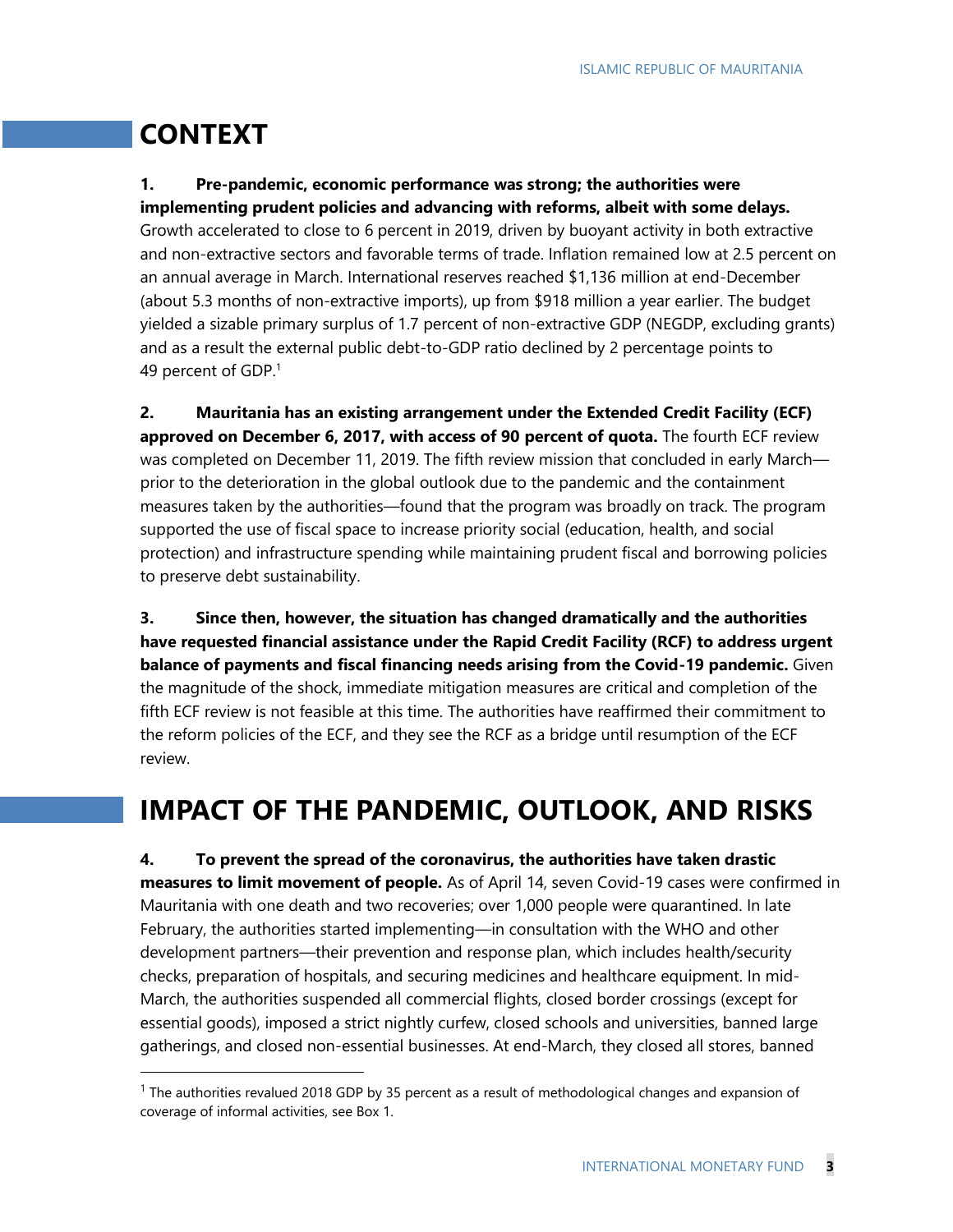inter-regional travel, and locked down a south-eastern city. Beyond preventive measures, additional efforts will be needed to contain the spread of a potential outbreak of the virus, which will require appropriate equipment, the mobilization of health personnel, and an extension of health services in remote regions—straining an already weak health system. The authorities also started engaging in sizable additional outlays for security and logistics to enforce the containment measures and secure borders, and to stockpile food and other essential goods; already 20,000 vulnerable household have benefitted from food distribution.

## **5. The pandemic has given rise to urgent balance of payments and budgetary needs:**

- **The economy is expected to contract this year.** The global economic outlook has deteriorated significantly, leading to a projected drop in extractive sector production while containment measures will bring many domestic economic activities and sectors to a virtual halt for several months, with knock-on effects on other sectors; these output losses, as well as a drop in FDI, could lead to a contraction in overall GDP to an estimated -2.0 percent at best in 2020—down from a pre-pandemic estimate of 6.3 percent growth.
- **The balance of payments will be severely affected** through lower commodity and fish exports, despite the resilience of global iron ore prices thus far. Although lower activity, trade disruptions, and low global oil prices may reduce imports (including oil, equipment, and construction material), this will be compensated in part by imports of pharmaceuticals, health equipment, and foodstuff to prevent shortages. Extractive sector exports will be affected by equipment and personnel shortages, and work on the offshore gas field project will likely be delayed. Many of these effects are already being felt, and the resulting external financing need is projected at about \$368 million (5.0 percent of GDP, about 1.7 month of nonextractive imports).
- **The budget will be severely impacted** by additional health, medical supplies, social protection, SME support, foodstuff stocks, and security-related expenditures to address the pandemic (estimated at about \$210 million, 3.2 percent of NEGDP in additional appropriations, with possible higher needs later on); and the loss of tax revenues in the order of 3 percent of NEGDP resulting from lower economic activity, a deterioration in compliance, restrictions on the work of revenue administrations and banks, and tax relief measures (see below). Following cuts of 1.2 percent of NEGDP in non-priority spending and projected increases in gains on the domestic fuel price differential of 0.8 percent of  $NEGDP<sub>i</sub><sup>2</sup>$  the fiscal position is expected to switch from a previously projected primary surplus of 0.8 percent of NEGDP (excluding grants) to a primary deficit of 3.2 percent, resulting in a budget financing gap of about 5.2 percent of NEGDP (\$323 million, 4.4 percent of overall GDP).

 $2$  Given the authorities' longstanding policy of keeping domestic prices fixed above post-tax international prices, the budget will gain on the difference between domestic and oil import prices (recorded as nontax revenues). The authorities do not plan to reduce domestic fuel prices and all price differential gains will go to the budget, thereby compensating some of the lost tax revenues elsewhere.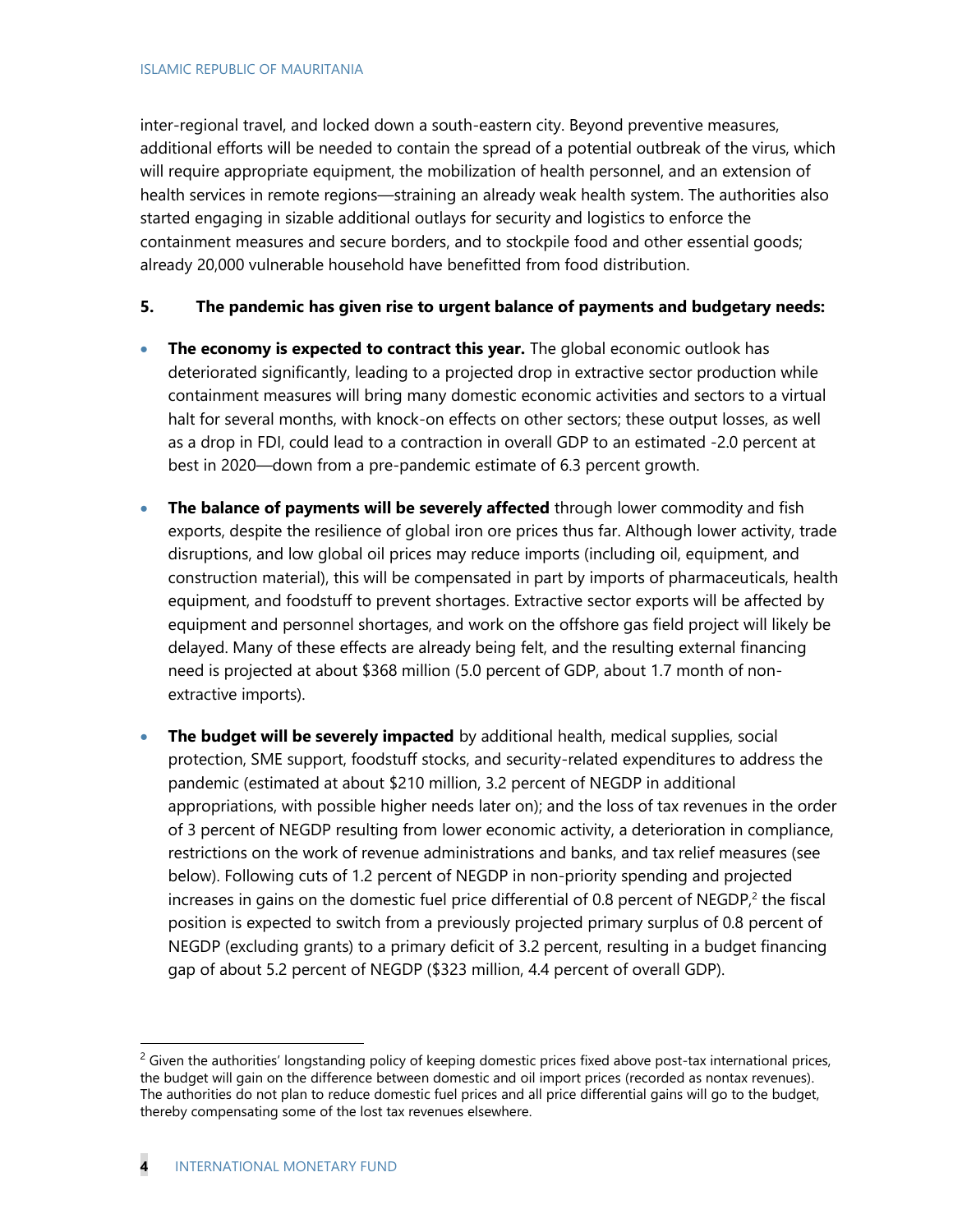**6. Risks are tilted to the downside given the downside risks on the global and regional environment and its uncertain impact on Mauritania** (Table 8). Risks include a prolonged global Covid-19 outbreak which could reduce global supply and demand, further lower commodity export prices, and disrupt critical imports. Domestically, an expansion of the epidemic would lead to intensification and prolongation of human suffering and economic and social disruptions; higher budgetary costs; and a greater impact on the economy and budget revenues than currently estimated. Expected fiscal gains from the domestic fuel price differential could fail to materialize and would widen the fiscal gap if petroleum consumption drops more than expected or if pressure to reduce domestic fuel prices succeeds. These risks would add to those associated with the already fragile security conditions in the Sahel. Development of the offshore gas field and other large investment projects could be further delayed (first gas is already assumed to be delayed by one year to 2023). To mitigate these risks, contingency plans include greater donor support and possible augmentation of the existing ECF arrangement (subject to applicable PRGT limits), in addition to acceleration of structural reforms and adjustment. In case of shortfalls in donor financing, additional expenditure reprioritization will need to be considered in areas that will least affect the prevention of the outbreak, such as further postponement of non-priority goods and services or capital expenditure, while protecting expenditure that benefit the poor.

|                                                      | 2018    | 2019    |          | 2020                                                          |         | 2021    | 2022    | 2023   |
|------------------------------------------------------|---------|---------|----------|---------------------------------------------------------------|---------|---------|---------|--------|
|                                                      |         |         | 4th Rev. | 03/10/20                                                      | Proj.   |         | Proj.   |        |
|                                                      |         |         |          | (Annual change in percent; unless otherwise indicated)        |         |         |         |        |
| National accounts and prices                         |         |         |          |                                                               |         |         |         |        |
| Real GDP                                             | 2.1     | 5.9     | 6.3      | 3.7                                                           | $-2.0$  | 4.2     | 4.6     | 6.4    |
| Real extractive GDP                                  | $-9.5$  | 27.2    | 10.2     | 6.3                                                           | $-1.4$  | 9.1     | 8.7     | 18.9   |
| Real non-extractive GDP                              | 3.5     | 3.6     | 5.8      | 3.2                                                           | $-2.1$  | 3.3     | 3.8     | 4.1    |
| Consumer prices (end of period)                      | 3.2     | 2.7     | 4.0      | 4.0                                                           | 5.0     | 4.0     | 4.0     | 4.0    |
|                                                      |         |         |          | (In percent of nonextractive GDP; unless otherwise indicated) |         |         |         |        |
| <b>Central government operations</b>                 |         |         |          |                                                               |         |         |         |        |
| Revenues and grants                                  | 25.0    | 24.3    | 22.2     | 22.8                                                          | 21.6    | 22.7    | 23.3    | 23.9   |
| Nonextractive                                        | 21.0    | 20.5    | 19.9     | 20.3                                                          | 19.4    | 20.6    | 21.0    | 21.2   |
| Taxes                                                | 15.5    | 14.9    | 15.4     | 15.5                                                          | 13.8    | 15.5    | 15.7    | 15.8   |
| Extractive                                           | 3.5     | 1.9     | 1.6      | 1.7                                                           | 1.6     | 1.6     | 1.9     | 2.4    |
| Expenditure and net lending                          | 22.3    | 21.8    | 21.9     | 22.4                                                          | 25.6    | 23.5    | 23.4    | 24.0   |
| Of which: Current                                    | 14.3    | 13.7    | 14.0     | 14.3                                                          | 17.9    | 15.0    | 14.8    | 14.8   |
| Capital                                              | 8.0     | 8.3     | 7.9      | 8.1                                                           | 7.7     | 8.5     | 8.6     | 9.3    |
| Primary balance (excl. grants)                       | 3.5     | 1.7     | 0.8      | 0.8                                                           | $-3.2$  | 0.0     | 0.8     | 0.8    |
| Overall balance (in percent of GDP)                  | 2.5     | 2.1     | 0.3      | 0.3                                                           | $-3.4$  | $-0.7$  | $-0.1$  | $-0.1$ |
| Public sector debt (in percent of GDP)               | 61.4    | 58.5    | 58.4     | 60.1                                                          | 67.8    | 68.0    | 66.8    | 63.7   |
| <b>External sector</b>                               |         |         |          |                                                               |         |         |         |        |
| Current account balance (in percent of GDP)          | $-13.8$ | $-10.6$ | $-15.3$  | $-15.3$                                                       | $-17.3$ | $-17.4$ | $-14.2$ | $-6.8$ |
| Excl. externally financed extractive capital imports | $-8.6$  | $-3.6$  | $-8.5$   | $-8.6$                                                        | $-12.1$ | $-11.6$ | $-9.6$  | $-5.5$ |
| Gross official reserves (in millions of US\$, eop)   | 918     | 1,136   | 1,181    | 1,219                                                         | 1,136   | 1,123   | 1,178   | 1,185  |
| In months of prospective non-extractive imports      | 4.4     | 5.3     | 5.6      | 5.3                                                           | 5.2     | 5.0     | 5.0     | 5.2    |
| External public debt (in millions of US\$)           | 3,614   | 3,740   | 3,913    | 3,947                                                         | 4,269   | 4,387   | 4,490   | 4,570  |
| In percent of GDP                                    | 51.3    | 49.2    | 49.0     | 50.5                                                          | 57.6    | 57.3    | 56.2    | 53.4   |

Sources: Mauritanian authorities; and IMF staff estimates and projections.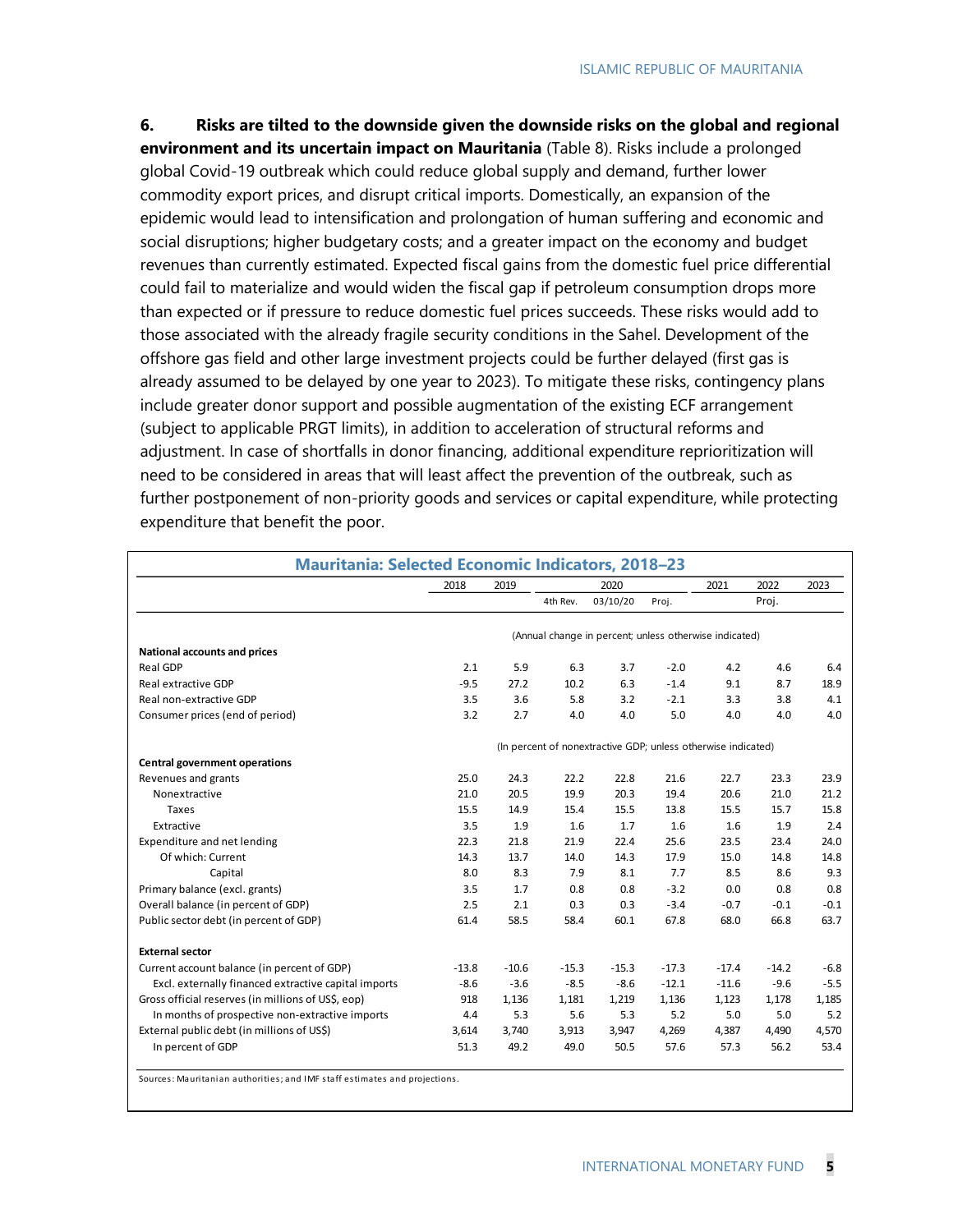# **POLICY DISCUSSIONS**

**7. There was broad agreement on policy priorities at the current juncture.** Staff and the authorities discussed measures to (i) continue with essential containment measures and support for health systems; (ii) shield affected people and firms with adequate, timely, and targeted fiscal and financial sector measures; and (iii) reduce stress to the financial system. Furthermore, there was agreement on the need to plan for a recovery phase to minimize the potential scarring effects of the crisis on human and physical capital; this includes rapidly resuming work on critical social and infrastructure projects (such as the expansion of social safety nets to the whole territory, reforms to public education, and energy, irrigation, and road projects) and other structural reforms planned under the ECF-supported program.

**8. Discussions focused on policies to address the human, economic, and social fallout from the pandemic.** As noted above, the authorities have deployed a sanitary preparedness plan to prevent and response to the pandemic. To mitigate the economic and social impact, they have set up a special social assistance fund (open to private funding) to procure urgent medical supplies and support 30,000 vulnerable households (about \$14 million in line with the existing cash transfer program supported by the World Bank), and waived taxes on some essential goods and SMEs (the government's contribution to the fund represents about \$67 million, 1 percent of NEGDP so far). Moreover, they have programmed additional budget outlays of about \$143 million (2.2 percent of NEGDP) for health (\$40 million), direct support for agricultural production (\$53 million), direct support for SMEs (\$18 million), and build-up of stocks of essential foodstuffs (\$32 million) and stand ready to take further social action if the fluid situation deteriorates. The central bank (BCM) eased its monetary policy stance by reducing banks' reserve requirements from 7 percent to 5 percent and its policy rate from 6.5 percent to 5 percent to ease tightening liquidity conditions following the drop in fishing receipts.

**9. The authorities have appealed for financial support from the international community and have requested Fund assistance under the RCF.** They have sought emergency financing from bilateral and multilateral donors including the World Bank, European Union, and African Development Bank. Staff encouraged the authorities to urgently seek donor financing (grants and concessional loans) to close the remaining balance of payments and fiscal gaps and help ease the adjustment burden.

# **10. Staff and the authorities agreed on the need to allocate sufficient resources for critical healthcare, emergency services and social protection,** as well as for risk

communication and community engagement, surveillance and case tracking, infection prevention and control, and testing, while reprioritizing non-essential spending. The authorities emphasized their intention to accelerate the rollout of the cash transfer scheme targeting vulnerable households to the whole territory, expand existing food distribution programs, and continue to seek contributions from the rich segments of the population as a solidarity measure. They were committed to full transparency in the use of resources deployed for the emergency response, to channel all spending through the budget (including the social assistance fund), and to track,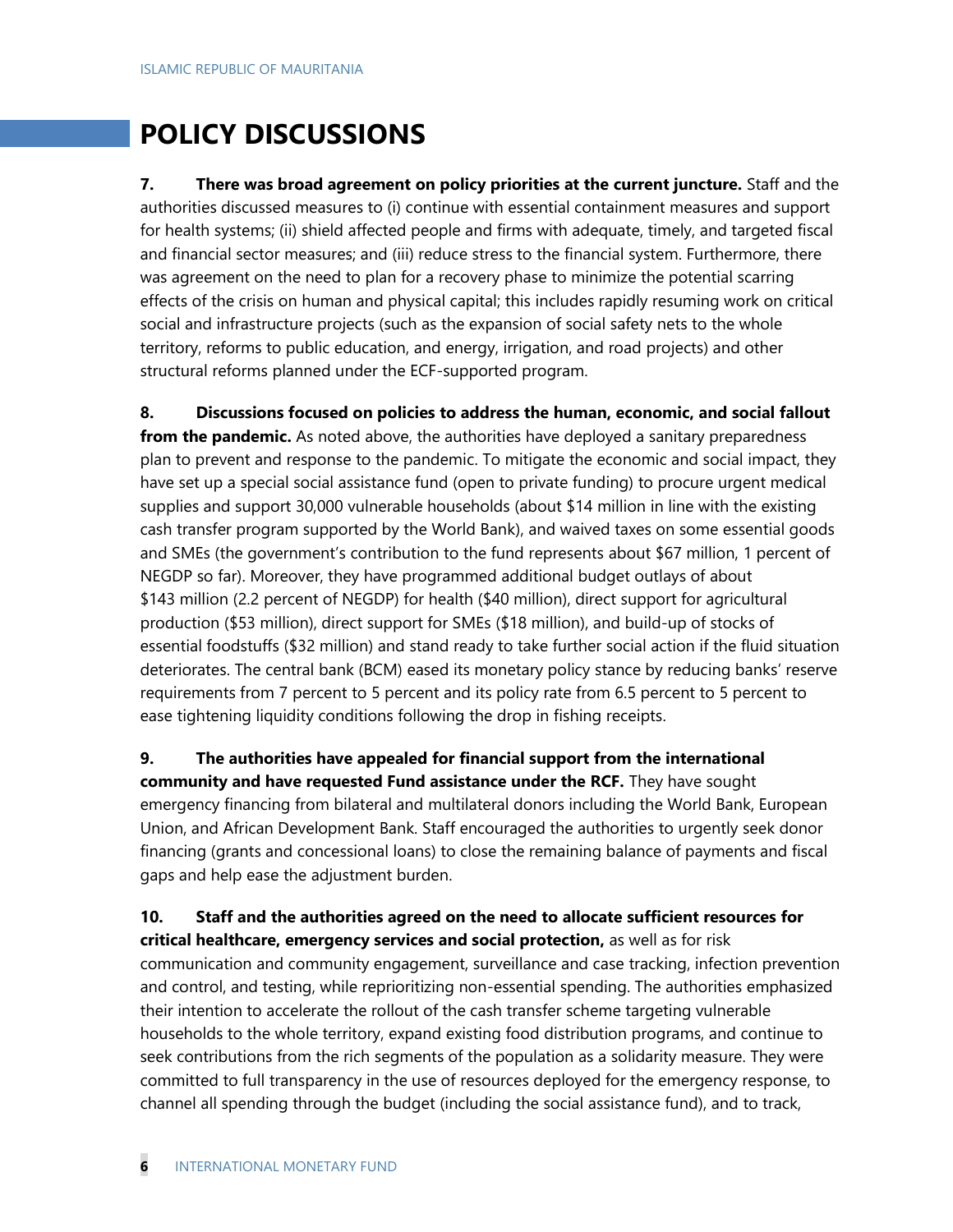account for, and report in a transparent manner. To help deter misappropriation of crisismitigation funds and assist fundraising from donors, the authorities will set up a supervisory committee for the social assistance fund and will ask the Court of Accounts to audit crisismitigation spending once the crisis abates and to publish the results. They will also publish information on the ministry of finance's website regarding public procurement contracts related to crisis mitigation, the names of the awarded companies and their beneficial owners, and expost validation of delivery.

**11. Staff saw accommodation of a wider fiscal deficit as inevitable, provided it remains temporary and enough financing is mobilized.** Staff recommended maintaining countercyclical, well-designed public investment projects to support growth while reprioritizing nonessential capital projects as needed to increase health and social spending and limit financing pressures. Given limited fiscal space and a high risk of debt distress (see separate debt sustainability analysis, DSA), staff advised exclusively seeking grants and concessional loans for all budget and public investment financing needs. In case of financing shortfalls, non-essential budget appropriations would have to be reprioritized toward emergency and social needs. While staff saw some scope to use domestic financing buffers, it cautioned against depleting the limited resources of the national hydrocarbon revenue fund, or using the funds deposited at the BCM by Saudi Arabia in 2015 (\$300 million, or one-quarter of gross official reserves) as it could lead to a severe depletion of reserves below adequate levels and risk jeopardizing external stability. The authorities noted that the high external public debt service, estimated at about \$275 million this year (22 percent of government revenue) and climbing to \$360 million next year (25 percent of revenue), represented a heavy burden on public finances. The authorities were committed to maintaining debt sustainability, and hence to unwinding the temporary measures and returning to a primary surplus once conditions normalize.

**12. Staff and the authorities agreed on the need to conduct data-dependent monetary policy aimed at addressing liquidity strains while closely monitoring banking sector soundness and inflation developments.** Staff recommended to stand ready to provide liquidity to the financial system, against appropriate collateral, while accelerating ongoing reforms of the collateral framework. It encouraged the BCM to consider options and costs of targeted support measures for households and SMEs facing loan servicing problems. It discouraged relaxation of prudential and loss accounting requirements, and called for using banks' capital and liquidity buffers to absorb credit losses and the liquidity squeeze; but to stand ready, once banks' buffers are exhausted, to show some flexibility on the timing of bringing capital and liquidity to the minimum required through gradual capital augmentation plans. Staff considered that allowing some exchange rate flexibility may help absorb the shock, although its potential inflationary impact and banks' short net open foreign exchange positions limit the room for maneuver.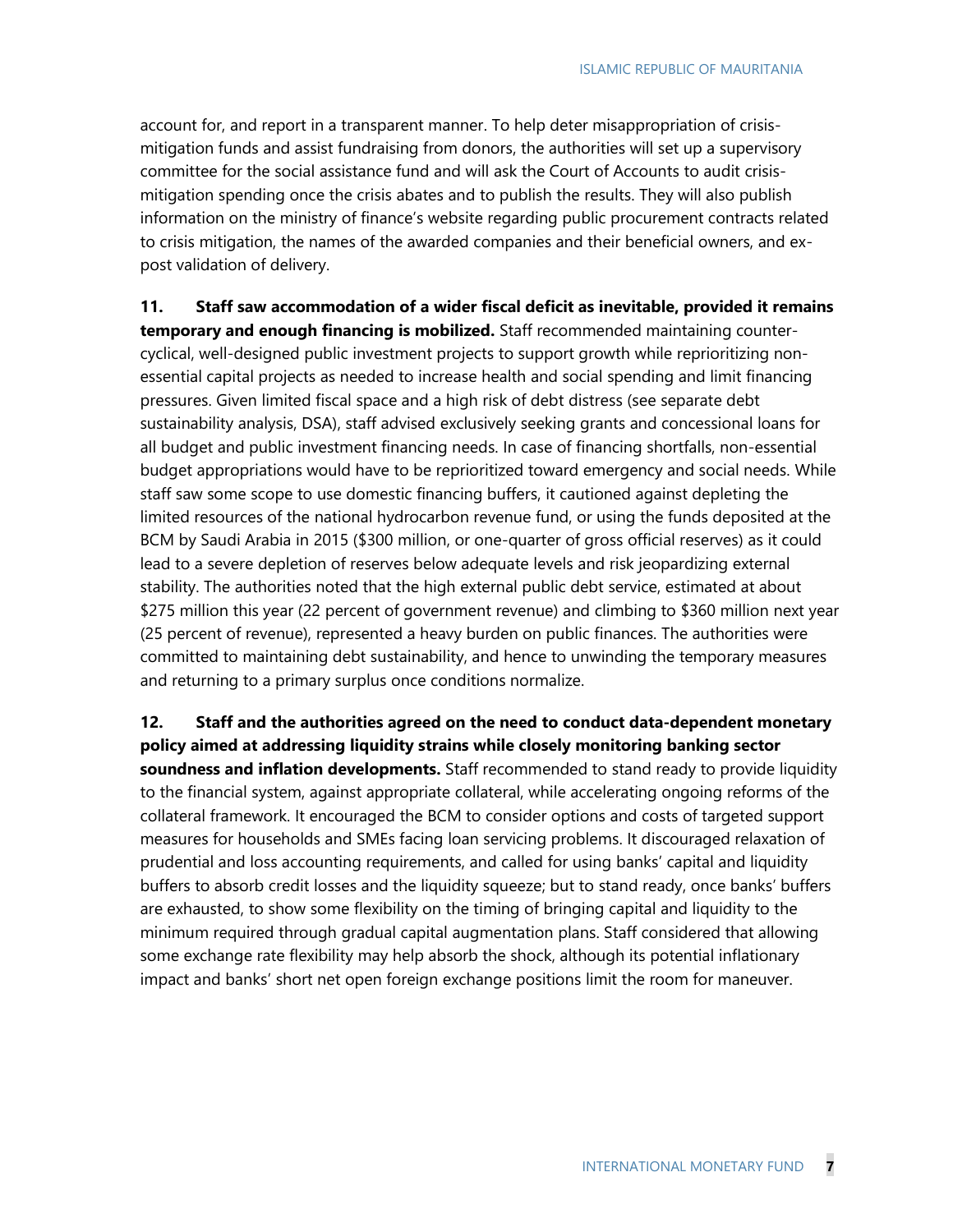|                                        | <b>Mauritania: Financing, 2020</b> |                         |                          |                              |                         |                          |
|----------------------------------------|------------------------------------|-------------------------|--------------------------|------------------------------|-------------------------|--------------------------|
|                                        |                                    | 4th Review              |                          |                              | Projections             |                          |
| <b>Balance of Payments</b>             |                                    | million<br>U.S. dollars | percent of<br>GDP        |                              | million<br>U.S. dollars | percent of<br>GDP        |
| Financing gap                          |                                    | 115                     | 1.5                      |                              | 368                     | 5.0                      |
| Prospective IMF financing              |                                    | 115                     | 1.5                      |                              | 175                     | 2.4                      |
| IMF RCF (prospective)                  |                                    | n.a.                    | n.a.                     |                              | 130                     | 1.8                      |
| IMF ECF (prospective)                  |                                    | 46                      | 0.6                      |                              | 45                      | 0.6                      |
| Residual gap / other donor support     |                                    | 69                      | 0.9                      |                              | 193                     | 2.6                      |
| <b>Central Government</b>              | billion<br><b>MRU</b>              | million<br>U.S. dollars | percent of<br><b>GDP</b> | <b>billion</b><br><b>MRU</b> | million<br>U.S. dollars | percent of<br><b>GDP</b> |
| Overall deficit                        | $-0.7$                             | $-19$                   | $-0.3$                   | 9.6                          | 250                     | 3.4                      |
| Domestic financing                     | 2.8                                | 74                      | 1.0                      | 0.3                          | 8                       | 0.1                      |
| External borrowing (baseline, net)     | $-3.6$                             | -93                     | $-1.3$                   | $-3.1$                       | -81                     | $-1.1$                   |
| Disbursments (projects)                | 3.8                                | 99                      | 1.3                      | 4.2                          | 110                     | 1.5                      |
| Amortization                           | $-7.4$                             | $-192$                  | $-2.6$                   | $-7.3$                       | $-191$                  | $-2.6$                   |
| Financing gap                          | 0.0                                | 0                       | 0.0                      | 12.4                         | 323                     | 4.4                      |
| Prospective IMF budget financing (RCF) |                                    |                         | $\cdots$                 | 5.0                          | 130                     | 1.8                      |
| Residual gap / other donor support     | $\cdots$                           |                         | $\cdots$                 | 7.4                          | 193                     | 2.6                      |
| Source: IMF staff projections          |                                    |                         |                          |                              |                         |                          |

# **FUND SUPPORT AND CAPACITY TO REPAY**

**13. The authorities have requested Fund support of SDR 95.680 million (about 74.3 percent of quota, or \$130 million) under the exogenous shock window of the RCF.<sup>3</sup>** Staff assesses that Mauritania meets the qualification criteria for support under the RCF:

- It faces an urgent balance of payments need, which, if not addressed, would result in immediate and severe economic disruption.
- Disbursements under the ECF arrangement are expected to be delayed, given anticipated slippages in light of the Covid-19 pandemic. Moreover, the severity of the shock and uncertainty about the outlook make it difficult to quickly reach understandings on policies necessary to ensure that the program remains on track to meet its objectives. Because of the urgency of the balance of payments need, and the need for additional time to recalibrate/modify the program, the authorities are requesting an RCF in the meantime.

<sup>&</sup>lt;sup>3</sup> Although the annual RCF access limit was raised to 100 percent of quota on April 6, access is still subject to the applicable annual PRGT limit of 100 percent. In this regard, two prospective disbursements totaling 25.7 percent of quota under the current ECF are counted against this limit. The proposed RCF would not trigger high access procedures (applicable when access over a 36-month period exceeds 180 percent of quota or outstanding credit exceeds 225 percent of quota).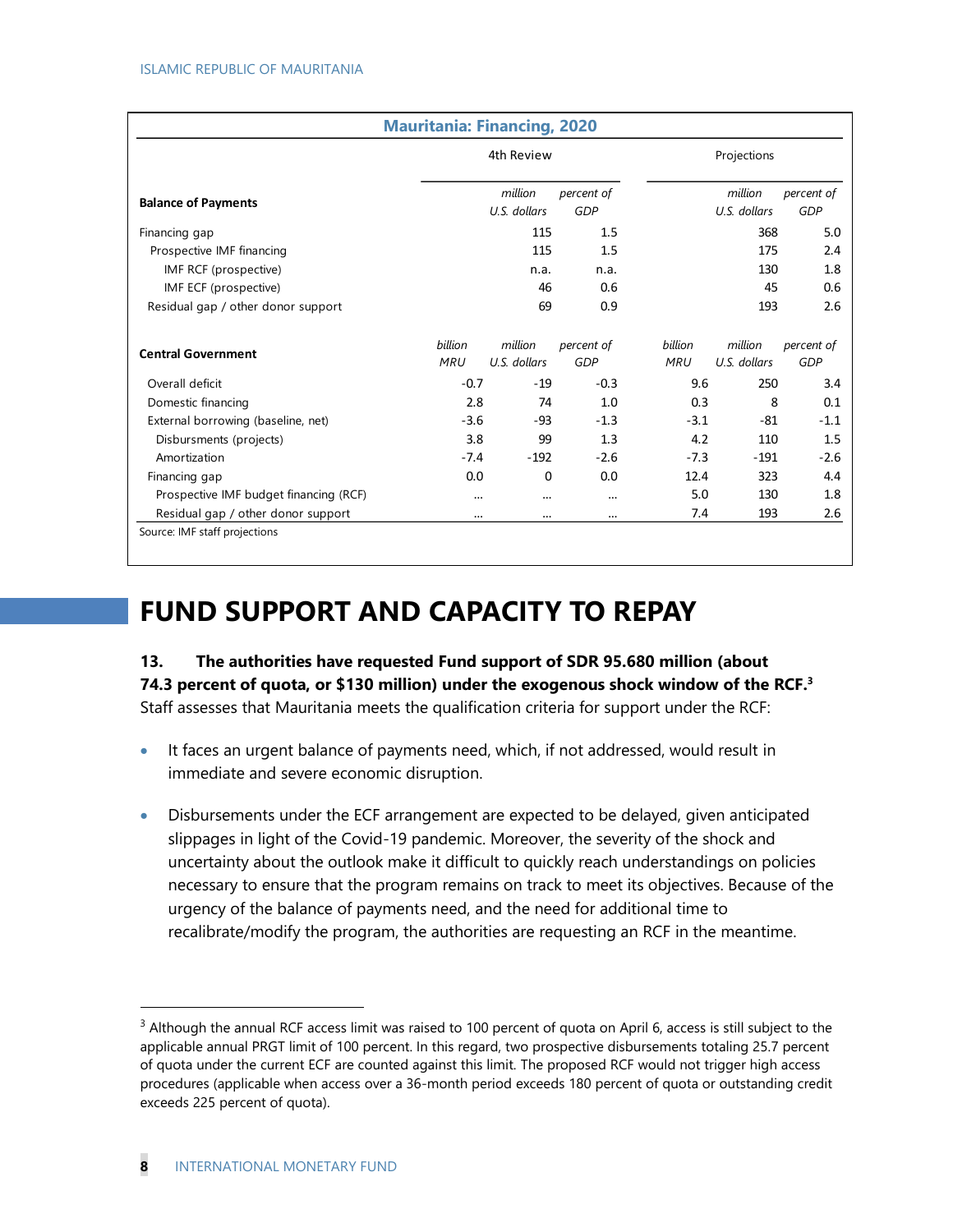- Despite a high risk of debt distress, public debt is sustainable and capacity to repay the Fund is adequate (Table 7, which also assumes prospective ECF disbursements), although capacity to repay would be affected by materialization of the risks described above (¶6). The updated DSA suggests that public debt is sustainable, despite remaining at high risk of external and overall debt distress (see separate report).
- The authorities are committed to the reform policies under the ECF, and they see the RCF as a bridge until resumption of the ECF review as soon as possible. Staff is comforted by Mauritania's solid track record of policy implementation and strong relations with the Fund, including under the current ECF-supported program.

**14. The proposed access would cover about one-third of the estimated external** financing gap. Remaining needs are expected to be filled by other donors (19), which would allow maintaining adequate official reserves above 5 months of non-extractive imports. <sup>4</sup> The RCF is expected to help catalyze additional donor financing, including from Arab funds and bilateral donors from the Gulf. Absent prospective Fund and donor financing (including future ECF disbursements), reserves could drop to about 3½ months of imports, putting external stability at risk.

**15. The authorities asked for the RCF funds to be disbursed to the central bank and onlent to the treasury to cover the budgetary impact of the pandemic.** Domestic savings are not expected to be sufficient to cover the fiscal financing gap. To allow the RCF disbursement to finance the budget, a memorandum of understanding has been signed between the Ministry of Finance and the BCM on their respective responsibilities for servicing financial obligations to the Fund. The authorities have committed to undergoing a safeguards assessment update to be completed before Board approval of any subsequent arrangement and to provide staff with the necessary audit reports and authorize the external auditors of the BCM to hold discussions with staff; the last safeguards assessment was completed in May 2018.

 $4$  The World Bank approved grants of \$133 million for several social protection projects earlier this month.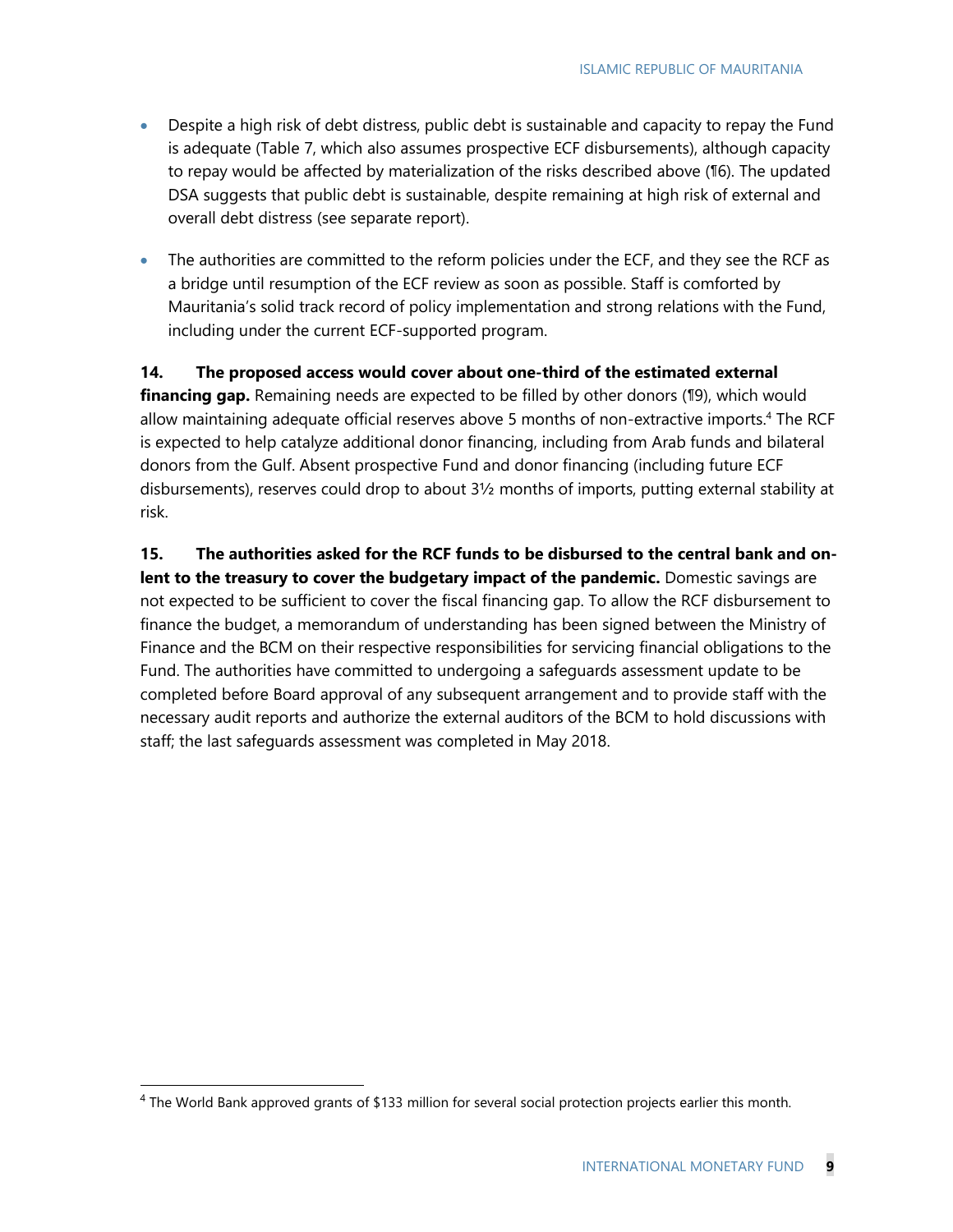#### **Box 1. Revised National Accounts**

**The authorities revalued nominal GDP by 35 percent in 2018 as a result of a comprehensive revision of national accounts.** The rebasing exercise, which started in 2017, upgraded national accounts to SNA 2008, updated the base year from 2004 to 2014, and expanded coverage of informal activities. The results were vetted by international experts, including from the Fund and the World Bank. This report incorporates preliminary estimates ahead of official publication scheduled for end-April/May.



#### **The main source of the increase in GDP estimates stemmed from the expansion of coverage of**

**informal activities** by use of new surveys conducted in 2017. This expansion accounted for 80 percent of the 22.7 percent revaluation of GDP in 2014; informal activities now account for over half of estimated valueadded, against 39 percent previously. Revised estimates of deflators between 2015-17 led to a further GDP revaluation by 34.8 percent in 2018.

| <b>Contribution to Nominal GDP Revaluation, 2014</b><br>(in percent) |              |
|----------------------------------------------------------------------|--------------|
|                                                                      | Contribution |
| SNA 2008 updgrade                                                    | 2.7          |
| Improved data coverage in formal activities                          | 3.3          |
| Improved data coverage in non-farm informal activities               | 18.1         |
| Methodological changes                                               | $-1.4$       |
| <b>Total revaluation</b>                                             | 22.7         |
| Sources: Mauritanian authorities.                                    |              |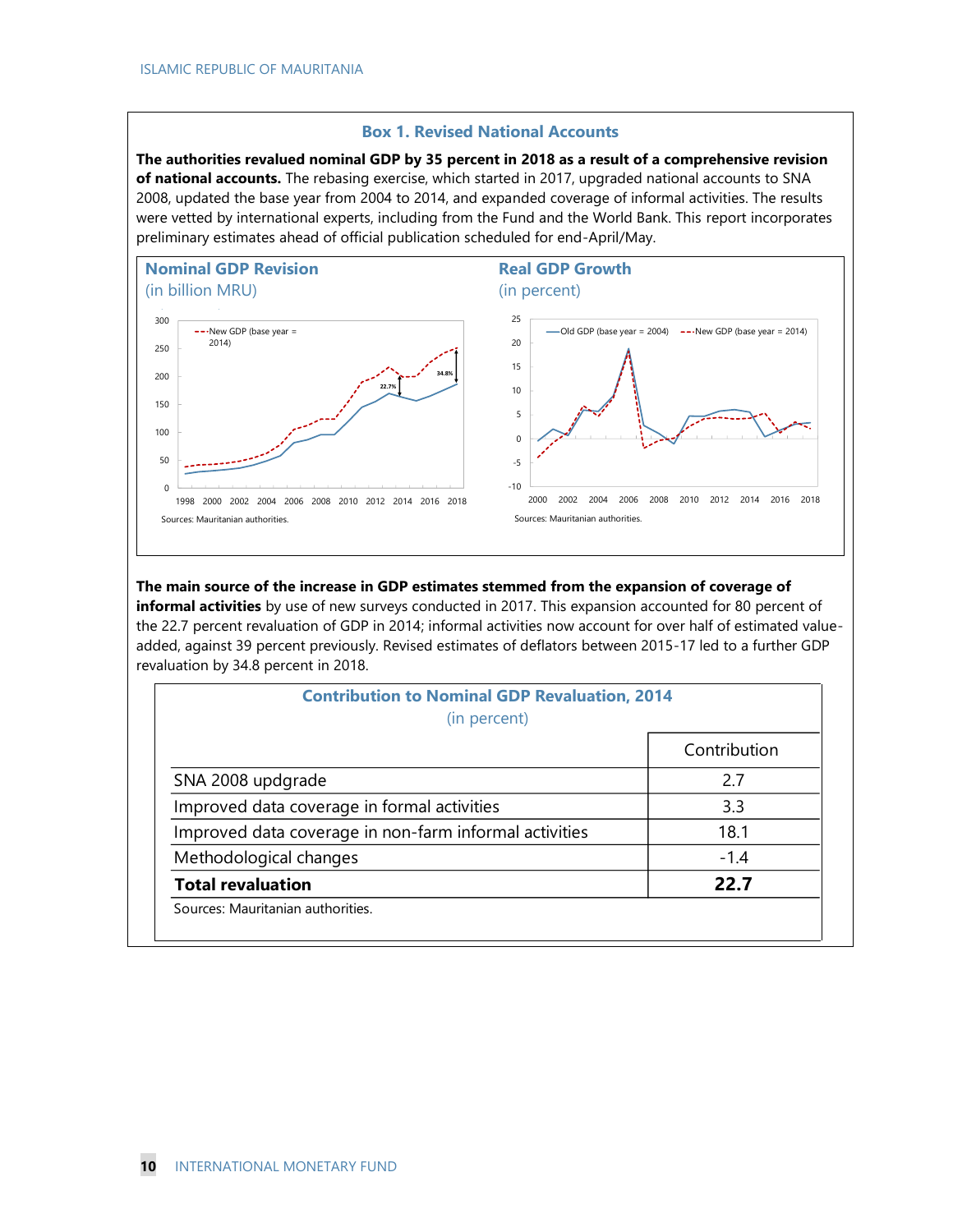# **STAFF APPRAISAL**

**16. The Covid-19 pandemic is having a dramatic human, economic, and social impact on Mauritania.** The short-term economic outlook has deteriorated rapidly owing to the sharp deterioration in global economic conditions and the impact of domestic containment measures. Growth is expected to turn negative this year, with severe hardships for the population. Risks are tiled to the downside given the uncertainty around a more protracted global and domestic Covid-19 outbreak, a much steeper economic decline this year, and more gradual recovery thereafter.

**17. Mauritania is facing urgent external and fiscal financing needs.** Addressing the pandemic and the associated shocks has increased immediate external and fiscal financing needs. While subject to an unusual degree of uncertainty, staff's revised macroeconomic outlook indicates external and fiscal financing gaps of 4½–5 percent of GDP.

**18. Staff welcomes the authorities' swift response to contain and mitigate the spread** and impact of the virus. Health spending to prepare for a spread of the virus should be prioritized as well as spending for containment measures. To mitigate negative effects on the economy, targeted support to the most vulnerable households and those sectors most affected is appropriate. The temporary loosening of the fiscal and monetary stance is justified, and banking sector developments should be carefully monitored. If the crisis deepens, the government may need to scale up its response, ensuring that support measures remain timely, temporary, and targeted with a view to safeguarding fairness and public finances. Staff welcomes the authorities' commitment to full transparency and reporting of the use of resources deployed for the emergency response, and to audit crisis-mitigation spending once the crisis abates and to publish the results—to help deter misappropriation of crisis-mitigation funds.

**19. The authorities remain committed to medium-term fiscal and debt sustainability.**

The authorities are seeking grants and concessional resources from development partners to address the fiscal pressures from security-related costs, health spending and to safeguard debt sustainability. The updated DSA confirms that debt remains sustainable, despite remaining at high risk of external and overall debt distress, even under the new, more negative outlook. Staff welcomes the authorities' commitment to returning to primary surpluses as conditions normalize.

**20. Staff supports the authorities' request for a disbursement under the Rapid Credit Facility for a total amount of SDR 95.680 million (about 74.3 percent of quota).** Staff's

support is based on the urgent balance of payments needs arising from the severe impact of the pandemic, the authorities' existing and prospective policies to address this external shock, along with their strong track record which will mitigate risks for the Fund. Given the large fiscal financing gap, staff supports the request that the disbursement be made in the form of budget support. As the Fund alone will only cover about one-third of projected financing needs, staff encourages the authorities to seek additional donor financing. Staff welcomes the authorities' commitment to resume discussions on the fifth review under the ECF as soon as feasible.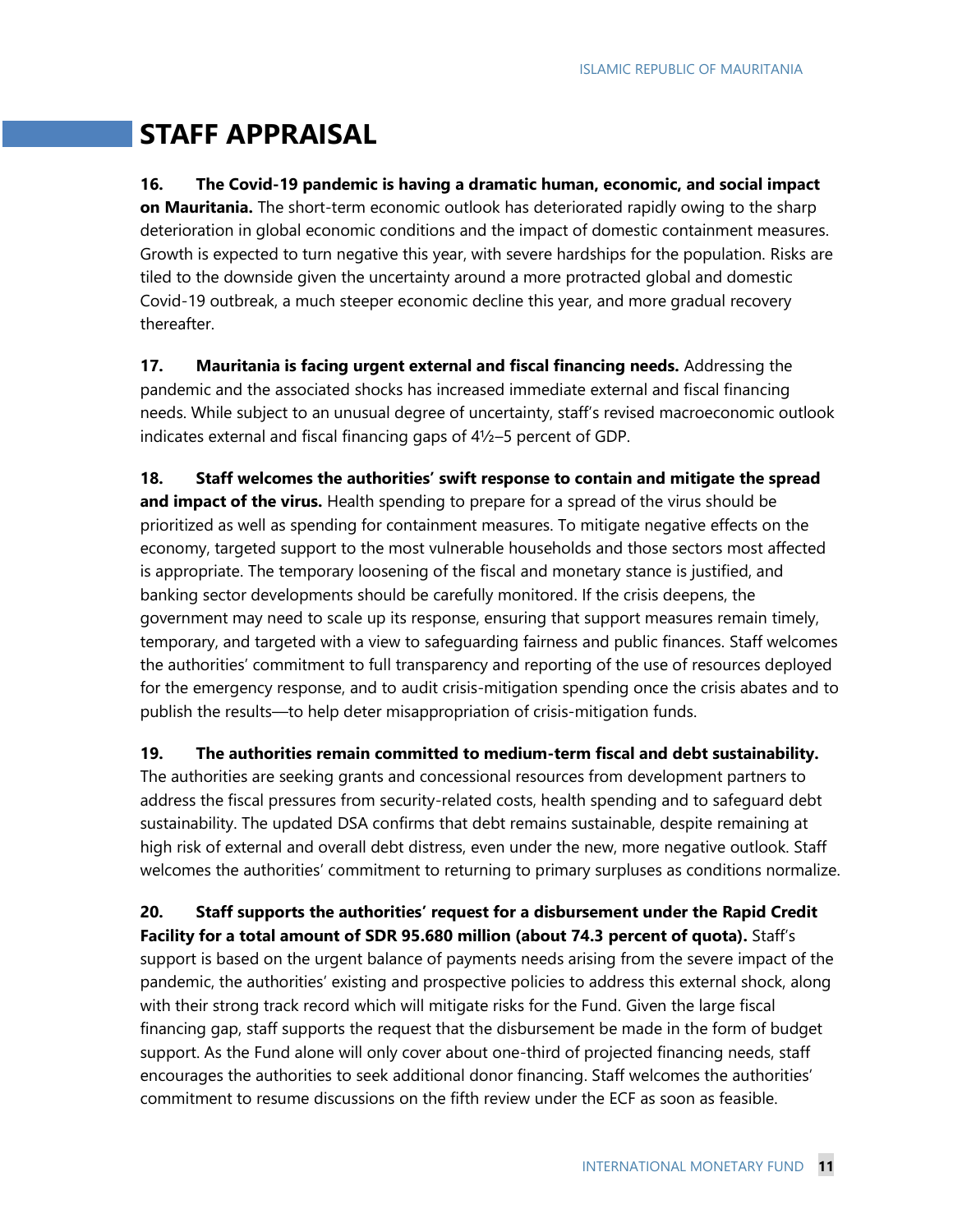| Poverty rate: 31 percent (2014)<br>Population: 4.4 million (2018) |             |             |             |                 |                 |                                                               | Quota: SDR 128.8 million |                 |                 |                | Main exports: iron ore, fish, gold - mainly to China and EU |                |
|-------------------------------------------------------------------|-------------|-------------|-------------|-----------------|-----------------|---------------------------------------------------------------|--------------------------|-----------------|-----------------|----------------|-------------------------------------------------------------|----------------|
|                                                                   | 2016        | 2017        | 2018        | 2019            |                 | 2020                                                          |                          | 2021            | 2022            | 2023           | 2024                                                        | 2025           |
|                                                                   |             |             |             | 4th Rev.        | Est.            | 4th Rev.                                                      | Proj.                    |                 |                 | Proj.          |                                                             |                |
|                                                                   |             |             |             |                 |                 | (Annual change in percent; unless otherwise indicated)        |                          |                 |                 |                |                                                             |                |
| National accounts and prices                                      |             |             |             |                 |                 |                                                               |                          |                 |                 |                |                                                             |                |
| Real GDP                                                          | 1.3         | 3.5         | 2.1         | 6.9             | 5.9             | 6.3                                                           | $-2.0$                   | 4.2             | 4.6             | 6.4            | 5.4                                                         | 4.4            |
| Real extractive GDP                                               | $-3.4$      | $-6.2$      | $-9.5$      | 27.7            | 27.2            | 10.2                                                          | $-1.4$                   | 9.1             | 8.7             | 18.9           | 9.0                                                         | 2.0            |
| Real non-extractive GDP                                           | 1.6         | 4.7         | 3.5         | 5.0             | 3.6             | 5.8                                                           | $-2.1$                   | 3.3             | 3.8             | 4.1            | 4.7                                                         | 5.0            |
| Real GDP per capita                                               | $-1.1$      | 1.2         | $-0.2$      | 4.7             | 3.6             | 4.1                                                           | $-4.2$                   | 1.9             | 2.3             | 4.2            | 3.2                                                         | 2.2            |
| Iron ore production (million tons)                                | 13.3        | 11.8        | 11.1        | 12.5            | 12.7            | 14.5                                                          | 12.0                     | 12.5            | 13.5            | 14.5           | 15.0                                                        | 16.0           |
| GDP deflator                                                      | 11.2        | 3.7         | 1.8         | 4.7             | 4.7             | 2.9                                                           | 4.1                      | 3.5             | 2.6             | 2.9            | 3.4                                                         | 2.5            |
| Nominal GDP                                                       | 12.6        | 7.3         | 4.0         | 11.9            | 10.9            | 9.4                                                           | 2.0                      | 7.8             | 7.3             | 9.5            | 9.0                                                         | 7.0            |
| Consumer prices (period average)                                  | 1.5         | 2.3         | 3.1         | 3.0             | 2.3             | 3.4                                                           | 3.9                      | 4.5             | 4.0             | 4.0            | 4.0                                                         | 4.0            |
| Consumer prices (end of period)                                   | 2.8         | 1.2         | 3.2         | 2.8             | 2.7             | 4.0                                                           | 5.0                      | 4.0             | 4.0             | 4.0            | 4.0                                                         | 4.0            |
|                                                                   |             |             |             |                 |                 | (In percent of GDP)                                           |                          |                 |                 |                |                                                             |                |
| <b>Savings and Investment</b>                                     |             |             |             |                 |                 |                                                               |                          |                 |                 |                |                                                             |                |
| Gross investment                                                  | 26.0        | 28.3        | 26.8        | 42.5            | 44.9            | 50.2                                                          | 41.4                     | 48.5            | 46.1            | 40.3           | 37.2                                                        | 37.4           |
| Gross national savings<br>Saving - Investment balance             | 28.2<br>2.2 | 31.0<br>2.8 | 29.4<br>2.5 | 31.1<br>$-11.4$ | 34.3<br>$-10.6$ | 29.5<br>$-20.7$                                               | 24.1<br>$-17.3$          | 31.2<br>$-17.4$ | 31.8<br>$-14.2$ | 33.5<br>$-6.8$ | 32.3<br>$-5.0$                                              | 33.1<br>$-4.3$ |
|                                                                   |             |             |             |                 |                 |                                                               |                          |                 |                 |                |                                                             |                |
| <b>Central government operations</b>                              |             |             |             |                 |                 | (In percent of nonextractive GDP; unless otherwise indicated) |                          |                 |                 |                |                                                             |                |
| Revenues and grants                                               | 23.1        | 22.8        | 25.0        | 31.5            | 24.3            | 29.9                                                          | 21.6                     | 22.7            | 23.3            | 23.9           | 24.4                                                        | 24.6           |
| Nonextractive                                                     | 20.2        | 20.0        | 21.0        | 27.8            | 20.5            | 26.8                                                          | 19.4                     | 20.6            | 21.0            | 21.2           | 21.3                                                        | 21.7           |
| Taxes                                                             | 13.6        | 14.1        | 15.5        | 20.7            | 14.9            | 20.8                                                          | 13.8                     | 15.5            | 15.7            | 15.8           | 15.9                                                        | 16.0           |
| Extractive                                                        | 1.3         | 2.0         | 3.5         | 2.0             | 1.9             | 2.2                                                           | 1.6                      | 1.6             | 1.9             | 2.4            | 2.7                                                         | 2.5            |
| Grants                                                            | 1.6         | 0.8         | 0.5         | 1.6             | 1.9             | 0.9                                                           | 0.6                      | 0.4             | 0.4             | 0.4            | 0.4                                                         | 0.3            |
| Expenditure and net lending                                       | 23.5        | 22.9        | 22.3        | 28.9            | 21.8            | 29.5                                                          | 25.6                     | 23.5            | 23.4            | 24.0           | 24.5                                                        | 24.7           |
| Of which: Current                                                 | 13.8        | 14.0        | 14.3        | 18.7            | 13.7            | 18.9                                                          | 17.9                     | 15.0            | 14.8            | 14.8           | 14.9                                                        | 14.8           |
| Capital                                                           | 9.7         | 8.7         | 8.0         | 9.8             | 8.3             | 10.6                                                          | 7.7                      | 8.5             | 8.6             | 9.3            | 9.6                                                         | 9.9            |
| Primary balance (excl. grants)                                    | $-1.1$      | 0.2         | 3.5         | 2.7             | 1.7             | 1.1                                                           | $-3.2$                   | 0.0             | 0.8             | 0.8            | 0.8                                                         | 0.8            |
| Non-extractive primary balance (excl. grants)                     | $-2.4$      | $-1.8$      | 0.1         | 0.7             | $-0.2$          | $-1.1$                                                        | $-4.8$                   | $-1.6$          | $-1.1$          | $-1.6$         | $-1.9$                                                      | $-1.7$         |
| Overall balance (in percent of GDP)                               | $-0.4$      | 0.0         | 2.5         | 2.1             | 2.1             | 0.3                                                           | $-3.4$                   | $-0.7$          | $-0.1$          | $-0.1$         | $-0.1$                                                      | $-0.1$         |
| Public sector debt (in percent of GDP) 1/                         | 72.3        | 69.6        | 75.8        | 95.3            | 71.8            | 96.2                                                          | 81.5                     | 81.2            | 79.3            | 75.4           | 71.6                                                        | 68.5           |
| Public sector debt (in percent of GDP) 1/2/                       | 56.6        | 55.1        | 61.4        | 77.4            | 58.5            | 78.9                                                          | 67.8                     | 68.0            | 66.8            | 63.7           | 60.6                                                        | 58.5           |
|                                                                   |             |             |             |                 |                 | (Annual change in percent; unless otherwise indicated)        |                          |                 |                 |                |                                                             |                |
| Money                                                             | 7.1         |             | 13.8        | 14.0            | 11.8            | 11.4                                                          | 3.0                      | 9.2             | 9.0             | 8.3            | 8.9                                                         |                |
| Broad money                                                       |             | 13.7        | 19.4        |                 |                 |                                                               |                          |                 |                 |                |                                                             | 9.3            |
| Credit to the private sector                                      | 8.1         | 7.5         |             | 11.0            | 12.9            | 12.3                                                          | 5.1                      | 11.4            | 11.4            | 10.9           | 11.5                                                        | 12.3           |
| <b>External sector</b><br>Exports of goods, f.o.b.                | 0.9         | 26.1        | 7.3         | 21.5            | 22.3            | 4.0                                                           | $-12.2$                  | 9.2             | 5.1             | 15.6           | 6.5                                                         | 4.4            |
| Imports of goods, f.o.b.                                          | $-2.5$      | 10.2        | 24.2        | $-2.6$          | 12.3            | 15.9                                                          | $-4.0$                   | 2.9             | $-0.6$          | $-3.9$         | 0.2                                                         | 3.5            |
| Terms of trade                                                    | 10.7        | $-3.5$      | $-1.2$      | 21.3            | 20.7            | $-0.5$                                                        | 10.3                     | 0.9             | $-1.3$          | 1.2            | 2.4                                                         | $-1.2$         |
| Real effective exchange rate                                      | $-5.7$      | $-1.7$      | $-0.3$      | $\cdots$        | 1.6             | $\cdots$                                                      |                          | $\cdots$        | $\cdots$        | $\cdots$       | $\ldots$                                                    | $\cdots$       |
| Current account balance (in percent of GDP)                       | $-11.0$     | $-10.0$     | $-13.8$     | $-11.4$         | $-10.6$         | $-20.7$                                                       | $-17.3$                  | $-17.4$         | $-14.2$         | $-6.8$         | $-5.0$                                                      | $-4.3$         |
| Excl. externally financed extractive capital imports              | $-7.0$      | $-5.0$      | $-8.6$      | $-5.9$          | $-3.6$          | $-11.5$                                                       | $-12.1$                  | $-11.6$         | $-9.6$          | $-5.5$         | $-4.3$                                                      | $-3.5$         |
| Gross official reserves (in millions of US\$, eop) 3/             | 824         | 849         | 918         | 1,105           | 1.136           | 1,181                                                         | 1.136                    | 1.123           | 1,178           | 1.185          | 1.271                                                       | 1.418          |
| In months of prospective non-extractive imports                   | 5.4         | 4.6         | 4.4         | 5.5             | 5.3             | 5.6                                                           | 5.2                      | 5.0             | 5.0             | 5.2            | 5.4                                                         | 5.7            |
| External public debt (in millions of US\$)                        | 4,348       | 4,567       | 4,608       | 4,693           | 4,734           | 4,907                                                         | 5,263                    | 5,381           | 5,484           | 5,564          | 5,608                                                       | 5,646          |
| In percent of GDP                                                 | 67.8        | 67.3        | 65.4        | 83.2            | 62.3            | 83.0                                                          | 71.0                     | 70.3            | 68.7            | 65.1           | 61.5                                                        | 59.1           |
| External public debt (in millions of US\$) 2/                     | 3,355       | 3,573       | 3,614       | 3,699           | 3,740           | 3,913                                                         | 4,269                    | 4,387           | 4,490           | 4,570          | 4,614                                                       | 4,652          |
| In percent of GDP                                                 | 52.3        | 52.7        | 51.3        | 65.6            | 49.2            | 66.2                                                          | 57.6                     | 57.3            | 56.2            | 53.4           | 50.6                                                        | 48.7           |
| <b>Memorandum items:</b>                                          |             |             |             |                 |                 |                                                               |                          |                 |                 |                |                                                             |                |
| Nominal GDP (in billions of MRU)                                  | 225.5       | 241.9       | 251.5       | 208.8           | 278.9           | 228.4                                                         | 284.4                    | 306.7           | 328.9           | 360.2          | 392.5                                                       | 420.1          |
| Nominal non-extractive GDP (in billions of MRU)                   | 200.0       | 216.2       | 227.0       | 177.3           | 237.0           | 194.4                                                         | 240.9                    | 258.1           | 277.0           | 297.5          | 321.8                                                       | 345.3          |
| Nominal GDP (in millions of US\$)                                 | 6,414       | 6,784       | 7,048       | 5,641           | 7,600           | 5,912                                                         | 7,417                    | 7,660           | 7,983           | 8,552          | 9,121                                                       | 9,558          |
| Nominal GDP (US\$, annual change in percent)                      | 3.8         | 5.8         | 3.9         | 7.9             | 7.8             | 4.8                                                           | $-2.4$                   | 3.3             | 4.2             | 7.1            | 6.6                                                         | 4.8            |
| Exchange rate (MRU/US\$)                                          | 35.2        | 35.7        | 35.7        | $\cdots$        | 36.7            | $\cdots$                                                      |                          | $\cdots$        | $\cdots$        | $\cdots$       | $\cdots$                                                    |                |
| Price of oil (US\$/barrel)                                        | 42.8        | 52.8        | 68.3        | 61.8            | 61.4            | 57.9                                                          | 35.6                     | 37.9            | 40.9            | 43.2           | 45.0                                                        | 46.4           |
| Price of iron ore (US\$/Ton)                                      | 58.6        | 71.1        | 70.1        | 93.9            | 93.6            | 76.4                                                          | 74.0                     | 71.2            | 65.0            | 63.0           | 63.0                                                        | 63.0           |
| Price of gold (US\$/Ounce)                                        | 1,248       | 1,257       | 1,269       | 1,400           | 1,392           | 1,531                                                         | 1,640                    | 1,667           | 1,684           | 1,703          | 1,721                                                       | 1,739          |

#### **Table 1. Mauritania: Macroeconomic Framework, 2016–25**

Sources: Mauritanian authorities; and IMF staff estimates and projections.

1/ Including government debt to the central bank recognized in 2018.

2/ Excluding passive debt to Kuwait under negotiation.

3/ Excluding the hydrocarbon revenue fund.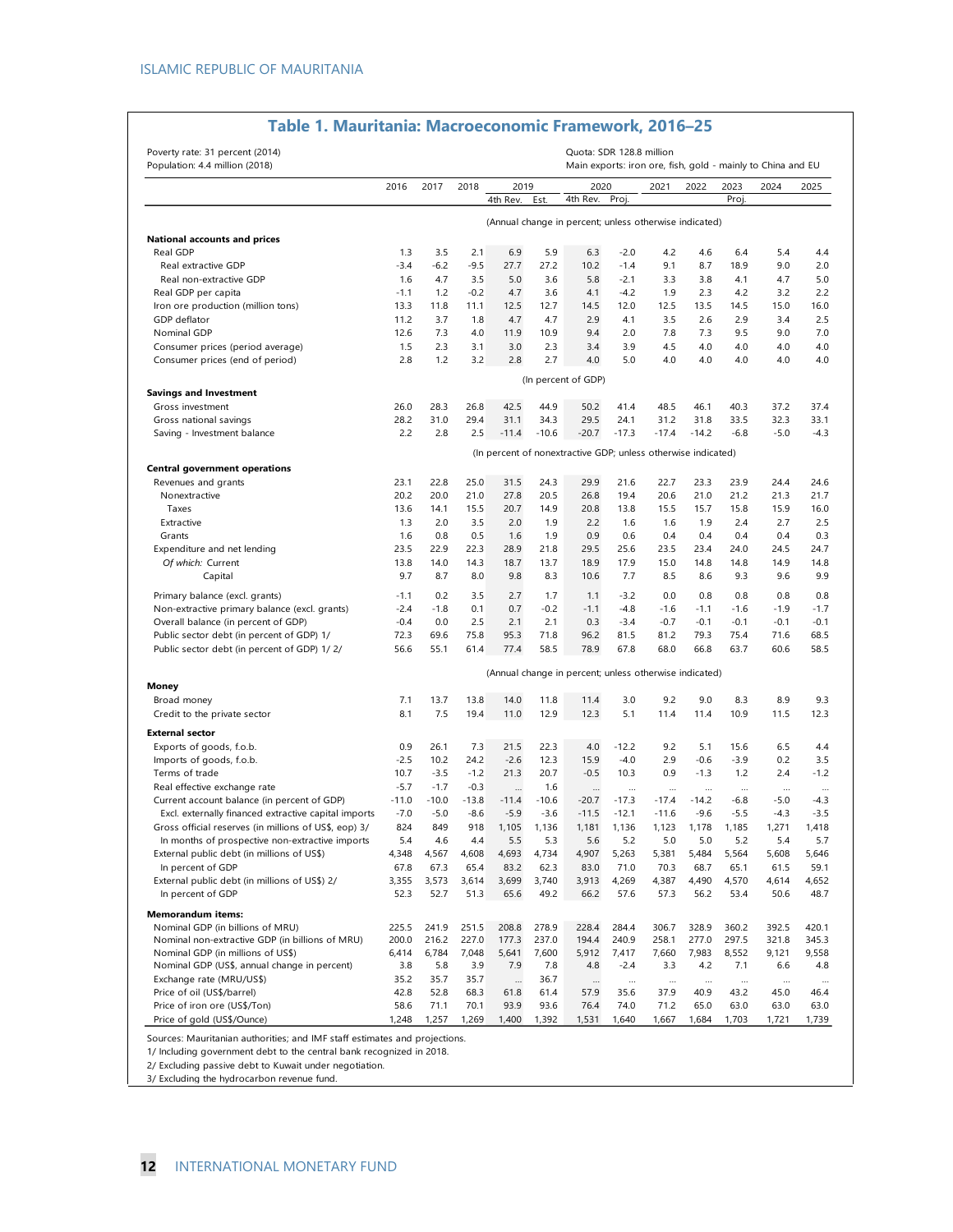| (in millions of U.S. dollars, unless otherwise indicated)<br>2016 2017<br>2018<br>2019<br>2021<br>2022<br>2023<br>2024<br>2025<br>2020<br>4th Rev.<br>4th Rev.<br>Proj<br>Proj.<br>Est.<br>$-707$<br>$-681$<br>$-976$<br>$-413$<br>Current account balance<br>$-641$<br>-805<br>$-1,222$<br>$-1,287$<br>$-1,331$<br>$-1,136$<br>-585<br>$-454$<br>$-451$<br>$-337$<br>$-606$<br>$-335$<br>$-277$<br>$-678$<br>$-897$<br>$-886$<br>$-766$<br>$-471$<br>$-388$<br>$-330$<br>Excl. externally financed extractive capital imports<br>$-499$<br>$-327$<br>$-706$<br>$-231$<br>$-605$<br>$-542$<br>$-770$<br>$-532$<br>$-55$<br>150<br>Trade balance<br>-663<br>117<br>1,895<br>2,303<br>2,395<br>2,035<br>2,336<br>2,700<br>3,004<br>Exports, fob<br>1,401<br>1,767<br>2,318<br>2,223<br>2,877<br>508<br>831<br>691<br>Of which: Iron ore<br>418<br>496<br>731<br>556<br>557<br>549<br>571<br>591<br>630<br>$\mathbf 0$<br>65<br>$\mathbf 0$<br>$\mathbf 0$<br>$\mathbf 0$<br>0<br>$\mathbf 0$<br>327<br>507<br>Hydrocarbons<br>87<br>11<br>507<br>139<br>148<br>148<br>145<br>99<br>76<br>50<br>35<br>0<br>Copper<br>138<br>118<br>0<br>289<br>370<br>420<br>609<br>596<br>723<br>772<br>894<br>1,004<br>1,011<br>969<br>979<br>Gold<br>421<br>750<br>712<br>707<br>Fish<br>625<br>735<br>763<br>569<br>639<br>655<br>651<br>679<br>$-2,923$<br>Imports, fob<br>$-1,900$<br>-2,094<br>$-2,601$<br>$-2,534$<br>-2,937<br>$-2,805$<br>$-2,886$<br>$-2,867$<br>$-2,755$<br>-2,759<br>$-2,855$<br>Of which: Food<br>-334<br>$-391$<br>$-495$<br>$-430$<br>$-484$<br>$-480$<br>$-590$<br>-493<br>$-460$<br>-497<br>$-480$<br>$-497$<br>$-590$<br>Petroleum<br>$-355$<br>$-445$<br>$-624$<br>$-585$<br>$-585$<br>$-396$<br>$-459$<br>$-489$<br>-496<br>$-507$<br>$-538$<br>$-523$<br>$-558$<br>$-529$<br>$-825$<br>$-790$<br>$-783$<br>$-468$<br>$-475$<br>Capital goods<br>$-538$<br>$-714$<br>$-718$<br>$-430$<br>$-452$<br>$-623$<br>$-471$<br>$-621$<br>$-550$<br>$-803$<br>$-709$<br>Services and income (net)<br>$-869$<br>$-650$<br>$-743$<br>$-679$<br>$-715$<br>$-526$<br>$-432$<br>$-690$<br>$-459$<br>$-914$<br>$-830$<br>$-803$<br>$-622$<br>$-700$<br>Services (net)<br>-335<br>$-640$<br>-741<br>270<br>230<br>250<br>319<br>180<br>228<br>237<br>280<br>Credit<br>174<br>219<br>246<br>257<br>$-605$<br>$-682$<br>$-863$<br>$-778$<br>$-1,094$<br>$-860$<br>$-987$<br>$-879$<br>$-980$<br>Debit<br>$-756$<br>$-1,058$<br>$-1,040$<br>$-97$<br>$-38$<br>68<br>$-91$<br>45<br>$-9$<br>$-94$<br>$-9$<br>Income (net)<br>$-117$<br>28<br>60<br>62<br>71<br>Credit<br>59<br>80<br>187<br>86<br>172<br>154<br>208<br>207<br>217<br>226<br>247<br>Debit<br>$-176$<br>$-168$<br>$-119$<br>$-119$<br>$-177$<br>$-127$<br>$-164$<br>$-180$<br>$-147$<br>-154<br>-320<br>-256<br>245<br>202<br>Current transfers (net)<br>269<br>212<br>349<br>188<br>133<br>134<br>139<br>149<br>144<br>146<br>75<br>97<br>Private unrequited transfers (net)<br>93<br>110<br>109<br>119<br>52<br>64<br>67<br>69<br>64<br>67<br>Official transfers<br>170<br>104<br>69<br>73<br>175<br>101<br>240<br>81<br>70<br>80<br>80<br>80<br>492<br>Capital and financial account<br>806<br>1,008<br>713<br>864<br>1,275<br>941<br>1,394<br>1,269<br>685<br>661<br>678<br>8<br>19<br>$\mathbf 0$<br>0<br>$\mathbf 0$<br>$\mathbf 0$<br>$\mathbf 0$<br>0<br>Capital account<br>11<br>70<br>24<br>0<br>795<br>989<br>Financial account<br>483<br>643<br>840<br>1,275<br>941<br>1,394<br>1,269<br>685<br>678<br>661<br>271<br>772<br>590<br>884<br>937<br>1,053<br>622<br>496<br>Foreign direct investment (net)<br>588<br>594<br>1,120<br>430<br>205<br>89<br>83<br>125<br>147<br>101<br>138<br>Official medium- and long-term loans<br>54<br>164<br>157<br>151<br>128<br>322<br>242<br>253<br>241<br>355<br>356<br>342<br>295<br>321<br>Disbursements<br>316<br>348<br>310<br>0<br>$\mathbf 0$<br>$\mathbf 0$<br>0<br>52<br>27<br>131<br>96<br>57<br>0<br>0<br>Of whch: GTA gas project<br>124<br>169<br>187<br>191<br>191<br>205<br>195<br>194<br>184<br>Amortization<br>117<br>153<br>191<br>182<br>SNIM medium- and long-term loans<br>$-60$<br>$-63$<br>$-32$<br>$-64$<br>$-15$<br>$-2$<br>$-43$<br>25<br>$-63$<br>51<br>51<br>17<br>68<br>$-105$<br>139<br>72<br>5<br>19<br>Other financial flows<br>180<br>196<br>31<br>123<br>137<br>85<br>$\mathbf 0$<br>25<br>$\mathbf 0$<br>$\mathbf 0$<br>0<br>$\mathbf 0$<br>0<br>$-82$<br>159<br>0<br>$\mathbf{0}$<br>Errors and omissions<br>135<br>72<br>Overall balance<br>-80<br>43<br>191<br>84<br>52<br>$-346$<br>63<br>134<br>100<br>207<br>265<br>$-72$<br>$-52$<br>Financing<br>80<br>-43<br>$-191$<br>-83<br>153<br>-63<br>$-134$<br>$-100$<br>-207<br>-265<br>80<br>$-49$<br>$-195$<br>$-72$<br>$-88$<br>$-52$<br>$-100$<br>$-207$<br>$-265$<br>Net foreign assets<br>153<br>-63<br>$-134$<br>$-21$<br>$-198$<br>$-52$<br>$-75$<br>$-230$<br>Central bank (net)<br>-8<br>$-57$<br>$-165$<br>153<br>-63<br>$-126$<br>$-169$<br>$-2$<br>$-70$<br>$-187$<br>$-219$<br>$-76$<br>$\mathbf 0$<br>$-55$<br>$-7$<br>Assets (negative=accumulation of reserves)<br>-26<br>13<br>$-86$<br>$-147$<br>$-19$<br>23<br>$-82$<br>Liabilities<br>17<br>13<br>22<br>21<br>153<br>$-76$<br>$-71$<br>-68<br>$-84$<br>$\mathbf 0$<br>$\mathbf 0$<br>$\mathbf{0}$<br>0<br>0<br>ECF (prospective)<br>23<br>47<br>46<br>46<br>46<br>45<br>$\mathbf{0}$<br>$\mathbf 0$<br>0<br>0<br>0<br>RCF (prospective)<br>130<br>0<br>$-23$<br>$-22$<br>$-76$<br>$-71$<br>$-68$<br>$-82$<br>Other<br>$-19$<br>-6<br>$-34$<br>$-24$<br>$-24$<br>-84<br>$\pmb{0}$<br>25<br>$\pmb{0}$<br>$\mathbf 0$<br>0<br>0<br>$\mathbf 0$<br>Commercial banks (net)<br>77<br>-18<br>$-44$<br>0<br>0<br>85<br>24<br>$-22$<br>$-93$<br>93<br>$\pmb{0}$<br>0<br>-8<br>$-24$<br>$-38$<br>$-35$<br>Hydrocarbon revenue fund (net)<br>0<br>0<br>5<br>$\pmb{0}$<br>5<br>$\mathbf 0$<br>0<br>$\mathbf 0$<br>0<br>0<br>Exceptional financing (HIPC debt relief)<br>$\overline{4}$<br>0<br>0<br>0<br>0<br>0<br>$\mathbf 0$<br>0<br>$\pmb{0}$<br>0<br>$\mathbf 0$<br>0<br>0<br>Financing Gap<br>193<br>0<br>Memorandum items:<br>Current account balance (in percent of GDP)<br>$-11.0$<br>$-10.0$<br>$-13.8$<br>$-11.4$<br>$-10.6$<br>$-20.7$<br>$-17.3$<br>$-17.4$<br>$-14.2$<br>$-6.8$<br>$-5.0$<br>$-4.3$<br>$-7.0$<br>$-5.0$<br>$-8.6$<br>$-5.9$<br>$-3.6$<br>$-9.6$<br>$-5.5$<br>Excl. externally financed extractive capital imports<br>$-11.5$<br>$-12.1$<br>$-11.6$<br>$-4.3$<br>$-3.5$<br>$-10.0$<br>$-9.2$<br>$-10.4$<br>$-8.7$<br>$-6.7$<br>$-0.6$<br>Trade balance (in percent of GDP)<br>$-7.8$<br>$-4.8$<br>$-4.1$<br>$-8.0$<br>1.3<br>1.6<br>Total external financing requirements (in percent of GDP)<br>13.8<br>13.2<br>17.2<br>15.8<br>14.0<br>24.9<br>20.7<br>20.8<br>17.3<br>9.6<br>7.0<br>6.2<br>External public debt (in millions of US\$)<br>4,348<br>4,567<br>4,608<br>4,693<br>4,734<br>4,907<br>5,263<br>5,381<br>5,484<br>5,564<br>5,608<br>5,646<br>(in percent GDP)<br>67.8<br>67.3<br>65.4<br>83.2<br>62.3<br>83.0<br>71.0<br>70.3<br>68.7<br>65.1<br>61.5<br>59.1<br>External public debt service (in millions of US\$)<br>275<br>161<br>204<br>277<br>276<br>283<br>275<br>358<br>351<br>352<br>356<br>370<br>17.6<br>19.4<br>19.1<br>19.4<br>20.8<br>24.9<br>22.8<br>21.2<br>19.4<br>(in percent of revenue)<br>13.2<br>15.3<br>19.8<br>102<br>173<br>390<br>353<br>292<br>308<br>310<br>406<br>SNIM contribution to BOP (in millions of US\$)<br>210<br>313<br>309<br>351<br>Gross official reserves (in millions of US\$)<br>918<br>824<br>849<br>1,105<br>1,136<br>1,181<br>1,136<br>1,123<br>1,178<br>1,185<br>1,271<br>1,418<br>5.5<br>5.6<br>5.0<br>(in months of imports excluding extractive industries)<br>5.4<br>4.6<br>4.4<br>5.3<br>5.2<br>5.0<br>5.2<br>5.4<br>5.7<br>76<br>74<br>76<br>74<br>Hydrocarbon revenue fund<br>53<br>75<br>168<br>74<br>81<br>106<br>143<br>178<br>Nominal GDP (in millions of US\$)<br>6,414<br>6,784<br>7,048<br>5,641<br>7,600<br>5,912<br>7,417<br>7,660<br>7,983<br>8,552<br>9,121<br>9,558 | Table 2. Mauritania: Balance of Payments, 2016-25 |  |  |  |  |  |  |  |  |  |  |  |  |
|---------------------------------------------------------------------------------------------------------------------------------------------------------------------------------------------------------------------------------------------------------------------------------------------------------------------------------------------------------------------------------------------------------------------------------------------------------------------------------------------------------------------------------------------------------------------------------------------------------------------------------------------------------------------------------------------------------------------------------------------------------------------------------------------------------------------------------------------------------------------------------------------------------------------------------------------------------------------------------------------------------------------------------------------------------------------------------------------------------------------------------------------------------------------------------------------------------------------------------------------------------------------------------------------------------------------------------------------------------------------------------------------------------------------------------------------------------------------------------------------------------------------------------------------------------------------------------------------------------------------------------------------------------------------------------------------------------------------------------------------------------------------------------------------------------------------------------------------------------------------------------------------------------------------------------------------------------------------------------------------------------------------------------------------------------------------------------------------------------------------------------------------------------------------------------------------------------------------------------------------------------------------------------------------------------------------------------------------------------------------------------------------------------------------------------------------------------------------------------------------------------------------------------------------------------------------------------------------------------------------------------------------------------------------------------------------------------------------------------------------------------------------------------------------------------------------------------------------------------------------------------------------------------------------------------------------------------------------------------------------------------------------------------------------------------------------------------------------------------------------------------------------------------------------------------------------------------------------------------------------------------------------------------------------------------------------------------------------------------------------------------------------------------------------------------------------------------------------------------------------------------------------------------------------------------------------------------------------------------------------------------------------------------------------------------------------------------------------------------------------------------------------------------------------------------------------------------------------------------------------------------------------------------------------------------------------------------------------------------------------------------------------------------------------------------------------------------------------------------------------------------------------------------------------------------------------------------------------------------------------------------------------------------------------------------------------------------------------------------------------------------------------------------------------------------------------------------------------------------------------------------------------------------------------------------------------------------------------------------------------------------------------------------------------------------------------------------------------------------------------------------------------------------------------------------------------------------------------------------------------------------------------------------------------------------------------------------------------------------------------------------------------------------------------------------------------------------------------------------------------------------------------------------------------------------------------------------------------------------------------------------------------------------------------------------------------------------------------------------------------------------------------------------------------------------------------------------------------------------------------------------------------------------------------------------------------------------------------------------------------------------------------------------------------------------------------------------------------------------------------------------------------------------------------------------------------------------------------------------------------------------------------------------------------------------------------------------------------------------------------------------------------------------------------------------------------------------------------------------------------------------------------------------------------------------------------------------------------------------------------------------------------------------------------------------------------------------------------------------------------------------------------------------------------------------------------------------------------------------------------------------------------------------------------------------------------------------------------------------------------------------------------------------------------------------------------------------------------------------------------------------------------------------------------------------------------------------------------------------------------------------------------------------------------------------------------------------------------------------------------------------------------------------------------------------------------------------------------------------------------------------------------------------------------------------------------------------------------------------------------------------------------------------------------------------------------------------------------------------------------------------------------------------------------------------------------------------------------------------------------------------------------------------------------------------------------------------------------------------------------------------------------------------------------------------------------------------------------------------------------------------------------------------------------------------------------------------------------------------------------------------------------------------------------------------------------------------------------------------------------------------------------------------------|---------------------------------------------------|--|--|--|--|--|--|--|--|--|--|--|--|
|                                                                                                                                                                                                                                                                                                                                                                                                                                                                                                                                                                                                                                                                                                                                                                                                                                                                                                                                                                                                                                                                                                                                                                                                                                                                                                                                                                                                                                                                                                                                                                                                                                                                                                                                                                                                                                                                                                                                                                                                                                                                                                                                                                                                                                                                                                                                                                                                                                                                                                                                                                                                                                                                                                                                                                                                                                                                                                                                                                                                                                                                                                                                                                                                                                                                                                                                                                                                                                                                                                                                                                                                                                                                                                                                                                                                                                                                                                                                                                                                                                                                                                                                                                                                                                                                                                                                                                                                                                                                                                                                                                                                                                                                                                                                                                                                                                                                                                                                                                                                                                                                                                                                                                                                                                                                                                                                                                                                                                                                                                                                                                                                                                                                                                                                                                                                                                                                                                                                                                                                                                                                                                                                                                                                                                                                                                                                                                                                                                                                                                                                                                                                                                                                                                                                                                                                                                                                                                                                                                                                                                                                                                                                                                                                                                                                                                                                                                                                                                                                                                                                                                                                                                                                                                                                                                                                                                                                                                                                                                                                                                       |                                                   |  |  |  |  |  |  |  |  |  |  |  |  |
|                                                                                                                                                                                                                                                                                                                                                                                                                                                                                                                                                                                                                                                                                                                                                                                                                                                                                                                                                                                                                                                                                                                                                                                                                                                                                                                                                                                                                                                                                                                                                                                                                                                                                                                                                                                                                                                                                                                                                                                                                                                                                                                                                                                                                                                                                                                                                                                                                                                                                                                                                                                                                                                                                                                                                                                                                                                                                                                                                                                                                                                                                                                                                                                                                                                                                                                                                                                                                                                                                                                                                                                                                                                                                                                                                                                                                                                                                                                                                                                                                                                                                                                                                                                                                                                                                                                                                                                                                                                                                                                                                                                                                                                                                                                                                                                                                                                                                                                                                                                                                                                                                                                                                                                                                                                                                                                                                                                                                                                                                                                                                                                                                                                                                                                                                                                                                                                                                                                                                                                                                                                                                                                                                                                                                                                                                                                                                                                                                                                                                                                                                                                                                                                                                                                                                                                                                                                                                                                                                                                                                                                                                                                                                                                                                                                                                                                                                                                                                                                                                                                                                                                                                                                                                                                                                                                                                                                                                                                                                                                                                                       |                                                   |  |  |  |  |  |  |  |  |  |  |  |  |
|                                                                                                                                                                                                                                                                                                                                                                                                                                                                                                                                                                                                                                                                                                                                                                                                                                                                                                                                                                                                                                                                                                                                                                                                                                                                                                                                                                                                                                                                                                                                                                                                                                                                                                                                                                                                                                                                                                                                                                                                                                                                                                                                                                                                                                                                                                                                                                                                                                                                                                                                                                                                                                                                                                                                                                                                                                                                                                                                                                                                                                                                                                                                                                                                                                                                                                                                                                                                                                                                                                                                                                                                                                                                                                                                                                                                                                                                                                                                                                                                                                                                                                                                                                                                                                                                                                                                                                                                                                                                                                                                                                                                                                                                                                                                                                                                                                                                                                                                                                                                                                                                                                                                                                                                                                                                                                                                                                                                                                                                                                                                                                                                                                                                                                                                                                                                                                                                                                                                                                                                                                                                                                                                                                                                                                                                                                                                                                                                                                                                                                                                                                                                                                                                                                                                                                                                                                                                                                                                                                                                                                                                                                                                                                                                                                                                                                                                                                                                                                                                                                                                                                                                                                                                                                                                                                                                                                                                                                                                                                                                                                       |                                                   |  |  |  |  |  |  |  |  |  |  |  |  |
|                                                                                                                                                                                                                                                                                                                                                                                                                                                                                                                                                                                                                                                                                                                                                                                                                                                                                                                                                                                                                                                                                                                                                                                                                                                                                                                                                                                                                                                                                                                                                                                                                                                                                                                                                                                                                                                                                                                                                                                                                                                                                                                                                                                                                                                                                                                                                                                                                                                                                                                                                                                                                                                                                                                                                                                                                                                                                                                                                                                                                                                                                                                                                                                                                                                                                                                                                                                                                                                                                                                                                                                                                                                                                                                                                                                                                                                                                                                                                                                                                                                                                                                                                                                                                                                                                                                                                                                                                                                                                                                                                                                                                                                                                                                                                                                                                                                                                                                                                                                                                                                                                                                                                                                                                                                                                                                                                                                                                                                                                                                                                                                                                                                                                                                                                                                                                                                                                                                                                                                                                                                                                                                                                                                                                                                                                                                                                                                                                                                                                                                                                                                                                                                                                                                                                                                                                                                                                                                                                                                                                                                                                                                                                                                                                                                                                                                                                                                                                                                                                                                                                                                                                                                                                                                                                                                                                                                                                                                                                                                                                                       |                                                   |  |  |  |  |  |  |  |  |  |  |  |  |
|                                                                                                                                                                                                                                                                                                                                                                                                                                                                                                                                                                                                                                                                                                                                                                                                                                                                                                                                                                                                                                                                                                                                                                                                                                                                                                                                                                                                                                                                                                                                                                                                                                                                                                                                                                                                                                                                                                                                                                                                                                                                                                                                                                                                                                                                                                                                                                                                                                                                                                                                                                                                                                                                                                                                                                                                                                                                                                                                                                                                                                                                                                                                                                                                                                                                                                                                                                                                                                                                                                                                                                                                                                                                                                                                                                                                                                                                                                                                                                                                                                                                                                                                                                                                                                                                                                                                                                                                                                                                                                                                                                                                                                                                                                                                                                                                                                                                                                                                                                                                                                                                                                                                                                                                                                                                                                                                                                                                                                                                                                                                                                                                                                                                                                                                                                                                                                                                                                                                                                                                                                                                                                                                                                                                                                                                                                                                                                                                                                                                                                                                                                                                                                                                                                                                                                                                                                                                                                                                                                                                                                                                                                                                                                                                                                                                                                                                                                                                                                                                                                                                                                                                                                                                                                                                                                                                                                                                                                                                                                                                                                       |                                                   |  |  |  |  |  |  |  |  |  |  |  |  |
|                                                                                                                                                                                                                                                                                                                                                                                                                                                                                                                                                                                                                                                                                                                                                                                                                                                                                                                                                                                                                                                                                                                                                                                                                                                                                                                                                                                                                                                                                                                                                                                                                                                                                                                                                                                                                                                                                                                                                                                                                                                                                                                                                                                                                                                                                                                                                                                                                                                                                                                                                                                                                                                                                                                                                                                                                                                                                                                                                                                                                                                                                                                                                                                                                                                                                                                                                                                                                                                                                                                                                                                                                                                                                                                                                                                                                                                                                                                                                                                                                                                                                                                                                                                                                                                                                                                                                                                                                                                                                                                                                                                                                                                                                                                                                                                                                                                                                                                                                                                                                                                                                                                                                                                                                                                                                                                                                                                                                                                                                                                                                                                                                                                                                                                                                                                                                                                                                                                                                                                                                                                                                                                                                                                                                                                                                                                                                                                                                                                                                                                                                                                                                                                                                                                                                                                                                                                                                                                                                                                                                                                                                                                                                                                                                                                                                                                                                                                                                                                                                                                                                                                                                                                                                                                                                                                                                                                                                                                                                                                                                                       |                                                   |  |  |  |  |  |  |  |  |  |  |  |  |
|                                                                                                                                                                                                                                                                                                                                                                                                                                                                                                                                                                                                                                                                                                                                                                                                                                                                                                                                                                                                                                                                                                                                                                                                                                                                                                                                                                                                                                                                                                                                                                                                                                                                                                                                                                                                                                                                                                                                                                                                                                                                                                                                                                                                                                                                                                                                                                                                                                                                                                                                                                                                                                                                                                                                                                                                                                                                                                                                                                                                                                                                                                                                                                                                                                                                                                                                                                                                                                                                                                                                                                                                                                                                                                                                                                                                                                                                                                                                                                                                                                                                                                                                                                                                                                                                                                                                                                                                                                                                                                                                                                                                                                                                                                                                                                                                                                                                                                                                                                                                                                                                                                                                                                                                                                                                                                                                                                                                                                                                                                                                                                                                                                                                                                                                                                                                                                                                                                                                                                                                                                                                                                                                                                                                                                                                                                                                                                                                                                                                                                                                                                                                                                                                                                                                                                                                                                                                                                                                                                                                                                                                                                                                                                                                                                                                                                                                                                                                                                                                                                                                                                                                                                                                                                                                                                                                                                                                                                                                                                                                                                       |                                                   |  |  |  |  |  |  |  |  |  |  |  |  |
|                                                                                                                                                                                                                                                                                                                                                                                                                                                                                                                                                                                                                                                                                                                                                                                                                                                                                                                                                                                                                                                                                                                                                                                                                                                                                                                                                                                                                                                                                                                                                                                                                                                                                                                                                                                                                                                                                                                                                                                                                                                                                                                                                                                                                                                                                                                                                                                                                                                                                                                                                                                                                                                                                                                                                                                                                                                                                                                                                                                                                                                                                                                                                                                                                                                                                                                                                                                                                                                                                                                                                                                                                                                                                                                                                                                                                                                                                                                                                                                                                                                                                                                                                                                                                                                                                                                                                                                                                                                                                                                                                                                                                                                                                                                                                                                                                                                                                                                                                                                                                                                                                                                                                                                                                                                                                                                                                                                                                                                                                                                                                                                                                                                                                                                                                                                                                                                                                                                                                                                                                                                                                                                                                                                                                                                                                                                                                                                                                                                                                                                                                                                                                                                                                                                                                                                                                                                                                                                                                                                                                                                                                                                                                                                                                                                                                                                                                                                                                                                                                                                                                                                                                                                                                                                                                                                                                                                                                                                                                                                                                                       |                                                   |  |  |  |  |  |  |  |  |  |  |  |  |
|                                                                                                                                                                                                                                                                                                                                                                                                                                                                                                                                                                                                                                                                                                                                                                                                                                                                                                                                                                                                                                                                                                                                                                                                                                                                                                                                                                                                                                                                                                                                                                                                                                                                                                                                                                                                                                                                                                                                                                                                                                                                                                                                                                                                                                                                                                                                                                                                                                                                                                                                                                                                                                                                                                                                                                                                                                                                                                                                                                                                                                                                                                                                                                                                                                                                                                                                                                                                                                                                                                                                                                                                                                                                                                                                                                                                                                                                                                                                                                                                                                                                                                                                                                                                                                                                                                                                                                                                                                                                                                                                                                                                                                                                                                                                                                                                                                                                                                                                                                                                                                                                                                                                                                                                                                                                                                                                                                                                                                                                                                                                                                                                                                                                                                                                                                                                                                                                                                                                                                                                                                                                                                                                                                                                                                                                                                                                                                                                                                                                                                                                                                                                                                                                                                                                                                                                                                                                                                                                                                                                                                                                                                                                                                                                                                                                                                                                                                                                                                                                                                                                                                                                                                                                                                                                                                                                                                                                                                                                                                                                                                       |                                                   |  |  |  |  |  |  |  |  |  |  |  |  |
|                                                                                                                                                                                                                                                                                                                                                                                                                                                                                                                                                                                                                                                                                                                                                                                                                                                                                                                                                                                                                                                                                                                                                                                                                                                                                                                                                                                                                                                                                                                                                                                                                                                                                                                                                                                                                                                                                                                                                                                                                                                                                                                                                                                                                                                                                                                                                                                                                                                                                                                                                                                                                                                                                                                                                                                                                                                                                                                                                                                                                                                                                                                                                                                                                                                                                                                                                                                                                                                                                                                                                                                                                                                                                                                                                                                                                                                                                                                                                                                                                                                                                                                                                                                                                                                                                                                                                                                                                                                                                                                                                                                                                                                                                                                                                                                                                                                                                                                                                                                                                                                                                                                                                                                                                                                                                                                                                                                                                                                                                                                                                                                                                                                                                                                                                                                                                                                                                                                                                                                                                                                                                                                                                                                                                                                                                                                                                                                                                                                                                                                                                                                                                                                                                                                                                                                                                                                                                                                                                                                                                                                                                                                                                                                                                                                                                                                                                                                                                                                                                                                                                                                                                                                                                                                                                                                                                                                                                                                                                                                                                                       |                                                   |  |  |  |  |  |  |  |  |  |  |  |  |
|                                                                                                                                                                                                                                                                                                                                                                                                                                                                                                                                                                                                                                                                                                                                                                                                                                                                                                                                                                                                                                                                                                                                                                                                                                                                                                                                                                                                                                                                                                                                                                                                                                                                                                                                                                                                                                                                                                                                                                                                                                                                                                                                                                                                                                                                                                                                                                                                                                                                                                                                                                                                                                                                                                                                                                                                                                                                                                                                                                                                                                                                                                                                                                                                                                                                                                                                                                                                                                                                                                                                                                                                                                                                                                                                                                                                                                                                                                                                                                                                                                                                                                                                                                                                                                                                                                                                                                                                                                                                                                                                                                                                                                                                                                                                                                                                                                                                                                                                                                                                                                                                                                                                                                                                                                                                                                                                                                                                                                                                                                                                                                                                                                                                                                                                                                                                                                                                                                                                                                                                                                                                                                                                                                                                                                                                                                                                                                                                                                                                                                                                                                                                                                                                                                                                                                                                                                                                                                                                                                                                                                                                                                                                                                                                                                                                                                                                                                                                                                                                                                                                                                                                                                                                                                                                                                                                                                                                                                                                                                                                                                       |                                                   |  |  |  |  |  |  |  |  |  |  |  |  |
|                                                                                                                                                                                                                                                                                                                                                                                                                                                                                                                                                                                                                                                                                                                                                                                                                                                                                                                                                                                                                                                                                                                                                                                                                                                                                                                                                                                                                                                                                                                                                                                                                                                                                                                                                                                                                                                                                                                                                                                                                                                                                                                                                                                                                                                                                                                                                                                                                                                                                                                                                                                                                                                                                                                                                                                                                                                                                                                                                                                                                                                                                                                                                                                                                                                                                                                                                                                                                                                                                                                                                                                                                                                                                                                                                                                                                                                                                                                                                                                                                                                                                                                                                                                                                                                                                                                                                                                                                                                                                                                                                                                                                                                                                                                                                                                                                                                                                                                                                                                                                                                                                                                                                                                                                                                                                                                                                                                                                                                                                                                                                                                                                                                                                                                                                                                                                                                                                                                                                                                                                                                                                                                                                                                                                                                                                                                                                                                                                                                                                                                                                                                                                                                                                                                                                                                                                                                                                                                                                                                                                                                                                                                                                                                                                                                                                                                                                                                                                                                                                                                                                                                                                                                                                                                                                                                                                                                                                                                                                                                                                                       |                                                   |  |  |  |  |  |  |  |  |  |  |  |  |
|                                                                                                                                                                                                                                                                                                                                                                                                                                                                                                                                                                                                                                                                                                                                                                                                                                                                                                                                                                                                                                                                                                                                                                                                                                                                                                                                                                                                                                                                                                                                                                                                                                                                                                                                                                                                                                                                                                                                                                                                                                                                                                                                                                                                                                                                                                                                                                                                                                                                                                                                                                                                                                                                                                                                                                                                                                                                                                                                                                                                                                                                                                                                                                                                                                                                                                                                                                                                                                                                                                                                                                                                                                                                                                                                                                                                                                                                                                                                                                                                                                                                                                                                                                                                                                                                                                                                                                                                                                                                                                                                                                                                                                                                                                                                                                                                                                                                                                                                                                                                                                                                                                                                                                                                                                                                                                                                                                                                                                                                                                                                                                                                                                                                                                                                                                                                                                                                                                                                                                                                                                                                                                                                                                                                                                                                                                                                                                                                                                                                                                                                                                                                                                                                                                                                                                                                                                                                                                                                                                                                                                                                                                                                                                                                                                                                                                                                                                                                                                                                                                                                                                                                                                                                                                                                                                                                                                                                                                                                                                                                                                       |                                                   |  |  |  |  |  |  |  |  |  |  |  |  |
|                                                                                                                                                                                                                                                                                                                                                                                                                                                                                                                                                                                                                                                                                                                                                                                                                                                                                                                                                                                                                                                                                                                                                                                                                                                                                                                                                                                                                                                                                                                                                                                                                                                                                                                                                                                                                                                                                                                                                                                                                                                                                                                                                                                                                                                                                                                                                                                                                                                                                                                                                                                                                                                                                                                                                                                                                                                                                                                                                                                                                                                                                                                                                                                                                                                                                                                                                                                                                                                                                                                                                                                                                                                                                                                                                                                                                                                                                                                                                                                                                                                                                                                                                                                                                                                                                                                                                                                                                                                                                                                                                                                                                                                                                                                                                                                                                                                                                                                                                                                                                                                                                                                                                                                                                                                                                                                                                                                                                                                                                                                                                                                                                                                                                                                                                                                                                                                                                                                                                                                                                                                                                                                                                                                                                                                                                                                                                                                                                                                                                                                                                                                                                                                                                                                                                                                                                                                                                                                                                                                                                                                                                                                                                                                                                                                                                                                                                                                                                                                                                                                                                                                                                                                                                                                                                                                                                                                                                                                                                                                                                                       |                                                   |  |  |  |  |  |  |  |  |  |  |  |  |
|                                                                                                                                                                                                                                                                                                                                                                                                                                                                                                                                                                                                                                                                                                                                                                                                                                                                                                                                                                                                                                                                                                                                                                                                                                                                                                                                                                                                                                                                                                                                                                                                                                                                                                                                                                                                                                                                                                                                                                                                                                                                                                                                                                                                                                                                                                                                                                                                                                                                                                                                                                                                                                                                                                                                                                                                                                                                                                                                                                                                                                                                                                                                                                                                                                                                                                                                                                                                                                                                                                                                                                                                                                                                                                                                                                                                                                                                                                                                                                                                                                                                                                                                                                                                                                                                                                                                                                                                                                                                                                                                                                                                                                                                                                                                                                                                                                                                                                                                                                                                                                                                                                                                                                                                                                                                                                                                                                                                                                                                                                                                                                                                                                                                                                                                                                                                                                                                                                                                                                                                                                                                                                                                                                                                                                                                                                                                                                                                                                                                                                                                                                                                                                                                                                                                                                                                                                                                                                                                                                                                                                                                                                                                                                                                                                                                                                                                                                                                                                                                                                                                                                                                                                                                                                                                                                                                                                                                                                                                                                                                                                       |                                                   |  |  |  |  |  |  |  |  |  |  |  |  |
|                                                                                                                                                                                                                                                                                                                                                                                                                                                                                                                                                                                                                                                                                                                                                                                                                                                                                                                                                                                                                                                                                                                                                                                                                                                                                                                                                                                                                                                                                                                                                                                                                                                                                                                                                                                                                                                                                                                                                                                                                                                                                                                                                                                                                                                                                                                                                                                                                                                                                                                                                                                                                                                                                                                                                                                                                                                                                                                                                                                                                                                                                                                                                                                                                                                                                                                                                                                                                                                                                                                                                                                                                                                                                                                                                                                                                                                                                                                                                                                                                                                                                                                                                                                                                                                                                                                                                                                                                                                                                                                                                                                                                                                                                                                                                                                                                                                                                                                                                                                                                                                                                                                                                                                                                                                                                                                                                                                                                                                                                                                                                                                                                                                                                                                                                                                                                                                                                                                                                                                                                                                                                                                                                                                                                                                                                                                                                                                                                                                                                                                                                                                                                                                                                                                                                                                                                                                                                                                                                                                                                                                                                                                                                                                                                                                                                                                                                                                                                                                                                                                                                                                                                                                                                                                                                                                                                                                                                                                                                                                                                                       |                                                   |  |  |  |  |  |  |  |  |  |  |  |  |
|                                                                                                                                                                                                                                                                                                                                                                                                                                                                                                                                                                                                                                                                                                                                                                                                                                                                                                                                                                                                                                                                                                                                                                                                                                                                                                                                                                                                                                                                                                                                                                                                                                                                                                                                                                                                                                                                                                                                                                                                                                                                                                                                                                                                                                                                                                                                                                                                                                                                                                                                                                                                                                                                                                                                                                                                                                                                                                                                                                                                                                                                                                                                                                                                                                                                                                                                                                                                                                                                                                                                                                                                                                                                                                                                                                                                                                                                                                                                                                                                                                                                                                                                                                                                                                                                                                                                                                                                                                                                                                                                                                                                                                                                                                                                                                                                                                                                                                                                                                                                                                                                                                                                                                                                                                                                                                                                                                                                                                                                                                                                                                                                                                                                                                                                                                                                                                                                                                                                                                                                                                                                                                                                                                                                                                                                                                                                                                                                                                                                                                                                                                                                                                                                                                                                                                                                                                                                                                                                                                                                                                                                                                                                                                                                                                                                                                                                                                                                                                                                                                                                                                                                                                                                                                                                                                                                                                                                                                                                                                                                                                       |                                                   |  |  |  |  |  |  |  |  |  |  |  |  |
|                                                                                                                                                                                                                                                                                                                                                                                                                                                                                                                                                                                                                                                                                                                                                                                                                                                                                                                                                                                                                                                                                                                                                                                                                                                                                                                                                                                                                                                                                                                                                                                                                                                                                                                                                                                                                                                                                                                                                                                                                                                                                                                                                                                                                                                                                                                                                                                                                                                                                                                                                                                                                                                                                                                                                                                                                                                                                                                                                                                                                                                                                                                                                                                                                                                                                                                                                                                                                                                                                                                                                                                                                                                                                                                                                                                                                                                                                                                                                                                                                                                                                                                                                                                                                                                                                                                                                                                                                                                                                                                                                                                                                                                                                                                                                                                                                                                                                                                                                                                                                                                                                                                                                                                                                                                                                                                                                                                                                                                                                                                                                                                                                                                                                                                                                                                                                                                                                                                                                                                                                                                                                                                                                                                                                                                                                                                                                                                                                                                                                                                                                                                                                                                                                                                                                                                                                                                                                                                                                                                                                                                                                                                                                                                                                                                                                                                                                                                                                                                                                                                                                                                                                                                                                                                                                                                                                                                                                                                                                                                                                                       |                                                   |  |  |  |  |  |  |  |  |  |  |  |  |
|                                                                                                                                                                                                                                                                                                                                                                                                                                                                                                                                                                                                                                                                                                                                                                                                                                                                                                                                                                                                                                                                                                                                                                                                                                                                                                                                                                                                                                                                                                                                                                                                                                                                                                                                                                                                                                                                                                                                                                                                                                                                                                                                                                                                                                                                                                                                                                                                                                                                                                                                                                                                                                                                                                                                                                                                                                                                                                                                                                                                                                                                                                                                                                                                                                                                                                                                                                                                                                                                                                                                                                                                                                                                                                                                                                                                                                                                                                                                                                                                                                                                                                                                                                                                                                                                                                                                                                                                                                                                                                                                                                                                                                                                                                                                                                                                                                                                                                                                                                                                                                                                                                                                                                                                                                                                                                                                                                                                                                                                                                                                                                                                                                                                                                                                                                                                                                                                                                                                                                                                                                                                                                                                                                                                                                                                                                                                                                                                                                                                                                                                                                                                                                                                                                                                                                                                                                                                                                                                                                                                                                                                                                                                                                                                                                                                                                                                                                                                                                                                                                                                                                                                                                                                                                                                                                                                                                                                                                                                                                                                                                       |                                                   |  |  |  |  |  |  |  |  |  |  |  |  |
|                                                                                                                                                                                                                                                                                                                                                                                                                                                                                                                                                                                                                                                                                                                                                                                                                                                                                                                                                                                                                                                                                                                                                                                                                                                                                                                                                                                                                                                                                                                                                                                                                                                                                                                                                                                                                                                                                                                                                                                                                                                                                                                                                                                                                                                                                                                                                                                                                                                                                                                                                                                                                                                                                                                                                                                                                                                                                                                                                                                                                                                                                                                                                                                                                                                                                                                                                                                                                                                                                                                                                                                                                                                                                                                                                                                                                                                                                                                                                                                                                                                                                                                                                                                                                                                                                                                                                                                                                                                                                                                                                                                                                                                                                                                                                                                                                                                                                                                                                                                                                                                                                                                                                                                                                                                                                                                                                                                                                                                                                                                                                                                                                                                                                                                                                                                                                                                                                                                                                                                                                                                                                                                                                                                                                                                                                                                                                                                                                                                                                                                                                                                                                                                                                                                                                                                                                                                                                                                                                                                                                                                                                                                                                                                                                                                                                                                                                                                                                                                                                                                                                                                                                                                                                                                                                                                                                                                                                                                                                                                                                                       |                                                   |  |  |  |  |  |  |  |  |  |  |  |  |
|                                                                                                                                                                                                                                                                                                                                                                                                                                                                                                                                                                                                                                                                                                                                                                                                                                                                                                                                                                                                                                                                                                                                                                                                                                                                                                                                                                                                                                                                                                                                                                                                                                                                                                                                                                                                                                                                                                                                                                                                                                                                                                                                                                                                                                                                                                                                                                                                                                                                                                                                                                                                                                                                                                                                                                                                                                                                                                                                                                                                                                                                                                                                                                                                                                                                                                                                                                                                                                                                                                                                                                                                                                                                                                                                                                                                                                                                                                                                                                                                                                                                                                                                                                                                                                                                                                                                                                                                                                                                                                                                                                                                                                                                                                                                                                                                                                                                                                                                                                                                                                                                                                                                                                                                                                                                                                                                                                                                                                                                                                                                                                                                                                                                                                                                                                                                                                                                                                                                                                                                                                                                                                                                                                                                                                                                                                                                                                                                                                                                                                                                                                                                                                                                                                                                                                                                                                                                                                                                                                                                                                                                                                                                                                                                                                                                                                                                                                                                                                                                                                                                                                                                                                                                                                                                                                                                                                                                                                                                                                                                                                       |                                                   |  |  |  |  |  |  |  |  |  |  |  |  |
|                                                                                                                                                                                                                                                                                                                                                                                                                                                                                                                                                                                                                                                                                                                                                                                                                                                                                                                                                                                                                                                                                                                                                                                                                                                                                                                                                                                                                                                                                                                                                                                                                                                                                                                                                                                                                                                                                                                                                                                                                                                                                                                                                                                                                                                                                                                                                                                                                                                                                                                                                                                                                                                                                                                                                                                                                                                                                                                                                                                                                                                                                                                                                                                                                                                                                                                                                                                                                                                                                                                                                                                                                                                                                                                                                                                                                                                                                                                                                                                                                                                                                                                                                                                                                                                                                                                                                                                                                                                                                                                                                                                                                                                                                                                                                                                                                                                                                                                                                                                                                                                                                                                                                                                                                                                                                                                                                                                                                                                                                                                                                                                                                                                                                                                                                                                                                                                                                                                                                                                                                                                                                                                                                                                                                                                                                                                                                                                                                                                                                                                                                                                                                                                                                                                                                                                                                                                                                                                                                                                                                                                                                                                                                                                                                                                                                                                                                                                                                                                                                                                                                                                                                                                                                                                                                                                                                                                                                                                                                                                                                                       |                                                   |  |  |  |  |  |  |  |  |  |  |  |  |
|                                                                                                                                                                                                                                                                                                                                                                                                                                                                                                                                                                                                                                                                                                                                                                                                                                                                                                                                                                                                                                                                                                                                                                                                                                                                                                                                                                                                                                                                                                                                                                                                                                                                                                                                                                                                                                                                                                                                                                                                                                                                                                                                                                                                                                                                                                                                                                                                                                                                                                                                                                                                                                                                                                                                                                                                                                                                                                                                                                                                                                                                                                                                                                                                                                                                                                                                                                                                                                                                                                                                                                                                                                                                                                                                                                                                                                                                                                                                                                                                                                                                                                                                                                                                                                                                                                                                                                                                                                                                                                                                                                                                                                                                                                                                                                                                                                                                                                                                                                                                                                                                                                                                                                                                                                                                                                                                                                                                                                                                                                                                                                                                                                                                                                                                                                                                                                                                                                                                                                                                                                                                                                                                                                                                                                                                                                                                                                                                                                                                                                                                                                                                                                                                                                                                                                                                                                                                                                                                                                                                                                                                                                                                                                                                                                                                                                                                                                                                                                                                                                                                                                                                                                                                                                                                                                                                                                                                                                                                                                                                                                       |                                                   |  |  |  |  |  |  |  |  |  |  |  |  |
|                                                                                                                                                                                                                                                                                                                                                                                                                                                                                                                                                                                                                                                                                                                                                                                                                                                                                                                                                                                                                                                                                                                                                                                                                                                                                                                                                                                                                                                                                                                                                                                                                                                                                                                                                                                                                                                                                                                                                                                                                                                                                                                                                                                                                                                                                                                                                                                                                                                                                                                                                                                                                                                                                                                                                                                                                                                                                                                                                                                                                                                                                                                                                                                                                                                                                                                                                                                                                                                                                                                                                                                                                                                                                                                                                                                                                                                                                                                                                                                                                                                                                                                                                                                                                                                                                                                                                                                                                                                                                                                                                                                                                                                                                                                                                                                                                                                                                                                                                                                                                                                                                                                                                                                                                                                                                                                                                                                                                                                                                                                                                                                                                                                                                                                                                                                                                                                                                                                                                                                                                                                                                                                                                                                                                                                                                                                                                                                                                                                                                                                                                                                                                                                                                                                                                                                                                                                                                                                                                                                                                                                                                                                                                                                                                                                                                                                                                                                                                                                                                                                                                                                                                                                                                                                                                                                                                                                                                                                                                                                                                                       |                                                   |  |  |  |  |  |  |  |  |  |  |  |  |
|                                                                                                                                                                                                                                                                                                                                                                                                                                                                                                                                                                                                                                                                                                                                                                                                                                                                                                                                                                                                                                                                                                                                                                                                                                                                                                                                                                                                                                                                                                                                                                                                                                                                                                                                                                                                                                                                                                                                                                                                                                                                                                                                                                                                                                                                                                                                                                                                                                                                                                                                                                                                                                                                                                                                                                                                                                                                                                                                                                                                                                                                                                                                                                                                                                                                                                                                                                                                                                                                                                                                                                                                                                                                                                                                                                                                                                                                                                                                                                                                                                                                                                                                                                                                                                                                                                                                                                                                                                                                                                                                                                                                                                                                                                                                                                                                                                                                                                                                                                                                                                                                                                                                                                                                                                                                                                                                                                                                                                                                                                                                                                                                                                                                                                                                                                                                                                                                                                                                                                                                                                                                                                                                                                                                                                                                                                                                                                                                                                                                                                                                                                                                                                                                                                                                                                                                                                                                                                                                                                                                                                                                                                                                                                                                                                                                                                                                                                                                                                                                                                                                                                                                                                                                                                                                                                                                                                                                                                                                                                                                                                       |                                                   |  |  |  |  |  |  |  |  |  |  |  |  |
|                                                                                                                                                                                                                                                                                                                                                                                                                                                                                                                                                                                                                                                                                                                                                                                                                                                                                                                                                                                                                                                                                                                                                                                                                                                                                                                                                                                                                                                                                                                                                                                                                                                                                                                                                                                                                                                                                                                                                                                                                                                                                                                                                                                                                                                                                                                                                                                                                                                                                                                                                                                                                                                                                                                                                                                                                                                                                                                                                                                                                                                                                                                                                                                                                                                                                                                                                                                                                                                                                                                                                                                                                                                                                                                                                                                                                                                                                                                                                                                                                                                                                                                                                                                                                                                                                                                                                                                                                                                                                                                                                                                                                                                                                                                                                                                                                                                                                                                                                                                                                                                                                                                                                                                                                                                                                                                                                                                                                                                                                                                                                                                                                                                                                                                                                                                                                                                                                                                                                                                                                                                                                                                                                                                                                                                                                                                                                                                                                                                                                                                                                                                                                                                                                                                                                                                                                                                                                                                                                                                                                                                                                                                                                                                                                                                                                                                                                                                                                                                                                                                                                                                                                                                                                                                                                                                                                                                                                                                                                                                                                                       |                                                   |  |  |  |  |  |  |  |  |  |  |  |  |
|                                                                                                                                                                                                                                                                                                                                                                                                                                                                                                                                                                                                                                                                                                                                                                                                                                                                                                                                                                                                                                                                                                                                                                                                                                                                                                                                                                                                                                                                                                                                                                                                                                                                                                                                                                                                                                                                                                                                                                                                                                                                                                                                                                                                                                                                                                                                                                                                                                                                                                                                                                                                                                                                                                                                                                                                                                                                                                                                                                                                                                                                                                                                                                                                                                                                                                                                                                                                                                                                                                                                                                                                                                                                                                                                                                                                                                                                                                                                                                                                                                                                                                                                                                                                                                                                                                                                                                                                                                                                                                                                                                                                                                                                                                                                                                                                                                                                                                                                                                                                                                                                                                                                                                                                                                                                                                                                                                                                                                                                                                                                                                                                                                                                                                                                                                                                                                                                                                                                                                                                                                                                                                                                                                                                                                                                                                                                                                                                                                                                                                                                                                                                                                                                                                                                                                                                                                                                                                                                                                                                                                                                                                                                                                                                                                                                                                                                                                                                                                                                                                                                                                                                                                                                                                                                                                                                                                                                                                                                                                                                                                       |                                                   |  |  |  |  |  |  |  |  |  |  |  |  |
|                                                                                                                                                                                                                                                                                                                                                                                                                                                                                                                                                                                                                                                                                                                                                                                                                                                                                                                                                                                                                                                                                                                                                                                                                                                                                                                                                                                                                                                                                                                                                                                                                                                                                                                                                                                                                                                                                                                                                                                                                                                                                                                                                                                                                                                                                                                                                                                                                                                                                                                                                                                                                                                                                                                                                                                                                                                                                                                                                                                                                                                                                                                                                                                                                                                                                                                                                                                                                                                                                                                                                                                                                                                                                                                                                                                                                                                                                                                                                                                                                                                                                                                                                                                                                                                                                                                                                                                                                                                                                                                                                                                                                                                                                                                                                                                                                                                                                                                                                                                                                                                                                                                                                                                                                                                                                                                                                                                                                                                                                                                                                                                                                                                                                                                                                                                                                                                                                                                                                                                                                                                                                                                                                                                                                                                                                                                                                                                                                                                                                                                                                                                                                                                                                                                                                                                                                                                                                                                                                                                                                                                                                                                                                                                                                                                                                                                                                                                                                                                                                                                                                                                                                                                                                                                                                                                                                                                                                                                                                                                                                                       |                                                   |  |  |  |  |  |  |  |  |  |  |  |  |
|                                                                                                                                                                                                                                                                                                                                                                                                                                                                                                                                                                                                                                                                                                                                                                                                                                                                                                                                                                                                                                                                                                                                                                                                                                                                                                                                                                                                                                                                                                                                                                                                                                                                                                                                                                                                                                                                                                                                                                                                                                                                                                                                                                                                                                                                                                                                                                                                                                                                                                                                                                                                                                                                                                                                                                                                                                                                                                                                                                                                                                                                                                                                                                                                                                                                                                                                                                                                                                                                                                                                                                                                                                                                                                                                                                                                                                                                                                                                                                                                                                                                                                                                                                                                                                                                                                                                                                                                                                                                                                                                                                                                                                                                                                                                                                                                                                                                                                                                                                                                                                                                                                                                                                                                                                                                                                                                                                                                                                                                                                                                                                                                                                                                                                                                                                                                                                                                                                                                                                                                                                                                                                                                                                                                                                                                                                                                                                                                                                                                                                                                                                                                                                                                                                                                                                                                                                                                                                                                                                                                                                                                                                                                                                                                                                                                                                                                                                                                                                                                                                                                                                                                                                                                                                                                                                                                                                                                                                                                                                                                                                       |                                                   |  |  |  |  |  |  |  |  |  |  |  |  |
|                                                                                                                                                                                                                                                                                                                                                                                                                                                                                                                                                                                                                                                                                                                                                                                                                                                                                                                                                                                                                                                                                                                                                                                                                                                                                                                                                                                                                                                                                                                                                                                                                                                                                                                                                                                                                                                                                                                                                                                                                                                                                                                                                                                                                                                                                                                                                                                                                                                                                                                                                                                                                                                                                                                                                                                                                                                                                                                                                                                                                                                                                                                                                                                                                                                                                                                                                                                                                                                                                                                                                                                                                                                                                                                                                                                                                                                                                                                                                                                                                                                                                                                                                                                                                                                                                                                                                                                                                                                                                                                                                                                                                                                                                                                                                                                                                                                                                                                                                                                                                                                                                                                                                                                                                                                                                                                                                                                                                                                                                                                                                                                                                                                                                                                                                                                                                                                                                                                                                                                                                                                                                                                                                                                                                                                                                                                                                                                                                                                                                                                                                                                                                                                                                                                                                                                                                                                                                                                                                                                                                                                                                                                                                                                                                                                                                                                                                                                                                                                                                                                                                                                                                                                                                                                                                                                                                                                                                                                                                                                                                                       |                                                   |  |  |  |  |  |  |  |  |  |  |  |  |
|                                                                                                                                                                                                                                                                                                                                                                                                                                                                                                                                                                                                                                                                                                                                                                                                                                                                                                                                                                                                                                                                                                                                                                                                                                                                                                                                                                                                                                                                                                                                                                                                                                                                                                                                                                                                                                                                                                                                                                                                                                                                                                                                                                                                                                                                                                                                                                                                                                                                                                                                                                                                                                                                                                                                                                                                                                                                                                                                                                                                                                                                                                                                                                                                                                                                                                                                                                                                                                                                                                                                                                                                                                                                                                                                                                                                                                                                                                                                                                                                                                                                                                                                                                                                                                                                                                                                                                                                                                                                                                                                                                                                                                                                                                                                                                                                                                                                                                                                                                                                                                                                                                                                                                                                                                                                                                                                                                                                                                                                                                                                                                                                                                                                                                                                                                                                                                                                                                                                                                                                                                                                                                                                                                                                                                                                                                                                                                                                                                                                                                                                                                                                                                                                                                                                                                                                                                                                                                                                                                                                                                                                                                                                                                                                                                                                                                                                                                                                                                                                                                                                                                                                                                                                                                                                                                                                                                                                                                                                                                                                                                       |                                                   |  |  |  |  |  |  |  |  |  |  |  |  |
|                                                                                                                                                                                                                                                                                                                                                                                                                                                                                                                                                                                                                                                                                                                                                                                                                                                                                                                                                                                                                                                                                                                                                                                                                                                                                                                                                                                                                                                                                                                                                                                                                                                                                                                                                                                                                                                                                                                                                                                                                                                                                                                                                                                                                                                                                                                                                                                                                                                                                                                                                                                                                                                                                                                                                                                                                                                                                                                                                                                                                                                                                                                                                                                                                                                                                                                                                                                                                                                                                                                                                                                                                                                                                                                                                                                                                                                                                                                                                                                                                                                                                                                                                                                                                                                                                                                                                                                                                                                                                                                                                                                                                                                                                                                                                                                                                                                                                                                                                                                                                                                                                                                                                                                                                                                                                                                                                                                                                                                                                                                                                                                                                                                                                                                                                                                                                                                                                                                                                                                                                                                                                                                                                                                                                                                                                                                                                                                                                                                                                                                                                                                                                                                                                                                                                                                                                                                                                                                                                                                                                                                                                                                                                                                                                                                                                                                                                                                                                                                                                                                                                                                                                                                                                                                                                                                                                                                                                                                                                                                                                                       |                                                   |  |  |  |  |  |  |  |  |  |  |  |  |
|                                                                                                                                                                                                                                                                                                                                                                                                                                                                                                                                                                                                                                                                                                                                                                                                                                                                                                                                                                                                                                                                                                                                                                                                                                                                                                                                                                                                                                                                                                                                                                                                                                                                                                                                                                                                                                                                                                                                                                                                                                                                                                                                                                                                                                                                                                                                                                                                                                                                                                                                                                                                                                                                                                                                                                                                                                                                                                                                                                                                                                                                                                                                                                                                                                                                                                                                                                                                                                                                                                                                                                                                                                                                                                                                                                                                                                                                                                                                                                                                                                                                                                                                                                                                                                                                                                                                                                                                                                                                                                                                                                                                                                                                                                                                                                                                                                                                                                                                                                                                                                                                                                                                                                                                                                                                                                                                                                                                                                                                                                                                                                                                                                                                                                                                                                                                                                                                                                                                                                                                                                                                                                                                                                                                                                                                                                                                                                                                                                                                                                                                                                                                                                                                                                                                                                                                                                                                                                                                                                                                                                                                                                                                                                                                                                                                                                                                                                                                                                                                                                                                                                                                                                                                                                                                                                                                                                                                                                                                                                                                                                       |                                                   |  |  |  |  |  |  |  |  |  |  |  |  |
|                                                                                                                                                                                                                                                                                                                                                                                                                                                                                                                                                                                                                                                                                                                                                                                                                                                                                                                                                                                                                                                                                                                                                                                                                                                                                                                                                                                                                                                                                                                                                                                                                                                                                                                                                                                                                                                                                                                                                                                                                                                                                                                                                                                                                                                                                                                                                                                                                                                                                                                                                                                                                                                                                                                                                                                                                                                                                                                                                                                                                                                                                                                                                                                                                                                                                                                                                                                                                                                                                                                                                                                                                                                                                                                                                                                                                                                                                                                                                                                                                                                                                                                                                                                                                                                                                                                                                                                                                                                                                                                                                                                                                                                                                                                                                                                                                                                                                                                                                                                                                                                                                                                                                                                                                                                                                                                                                                                                                                                                                                                                                                                                                                                                                                                                                                                                                                                                                                                                                                                                                                                                                                                                                                                                                                                                                                                                                                                                                                                                                                                                                                                                                                                                                                                                                                                                                                                                                                                                                                                                                                                                                                                                                                                                                                                                                                                                                                                                                                                                                                                                                                                                                                                                                                                                                                                                                                                                                                                                                                                                                                       |                                                   |  |  |  |  |  |  |  |  |  |  |  |  |
|                                                                                                                                                                                                                                                                                                                                                                                                                                                                                                                                                                                                                                                                                                                                                                                                                                                                                                                                                                                                                                                                                                                                                                                                                                                                                                                                                                                                                                                                                                                                                                                                                                                                                                                                                                                                                                                                                                                                                                                                                                                                                                                                                                                                                                                                                                                                                                                                                                                                                                                                                                                                                                                                                                                                                                                                                                                                                                                                                                                                                                                                                                                                                                                                                                                                                                                                                                                                                                                                                                                                                                                                                                                                                                                                                                                                                                                                                                                                                                                                                                                                                                                                                                                                                                                                                                                                                                                                                                                                                                                                                                                                                                                                                                                                                                                                                                                                                                                                                                                                                                                                                                                                                                                                                                                                                                                                                                                                                                                                                                                                                                                                                                                                                                                                                                                                                                                                                                                                                                                                                                                                                                                                                                                                                                                                                                                                                                                                                                                                                                                                                                                                                                                                                                                                                                                                                                                                                                                                                                                                                                                                                                                                                                                                                                                                                                                                                                                                                                                                                                                                                                                                                                                                                                                                                                                                                                                                                                                                                                                                                                       |                                                   |  |  |  |  |  |  |  |  |  |  |  |  |
|                                                                                                                                                                                                                                                                                                                                                                                                                                                                                                                                                                                                                                                                                                                                                                                                                                                                                                                                                                                                                                                                                                                                                                                                                                                                                                                                                                                                                                                                                                                                                                                                                                                                                                                                                                                                                                                                                                                                                                                                                                                                                                                                                                                                                                                                                                                                                                                                                                                                                                                                                                                                                                                                                                                                                                                                                                                                                                                                                                                                                                                                                                                                                                                                                                                                                                                                                                                                                                                                                                                                                                                                                                                                                                                                                                                                                                                                                                                                                                                                                                                                                                                                                                                                                                                                                                                                                                                                                                                                                                                                                                                                                                                                                                                                                                                                                                                                                                                                                                                                                                                                                                                                                                                                                                                                                                                                                                                                                                                                                                                                                                                                                                                                                                                                                                                                                                                                                                                                                                                                                                                                                                                                                                                                                                                                                                                                                                                                                                                                                                                                                                                                                                                                                                                                                                                                                                                                                                                                                                                                                                                                                                                                                                                                                                                                                                                                                                                                                                                                                                                                                                                                                                                                                                                                                                                                                                                                                                                                                                                                                                       |                                                   |  |  |  |  |  |  |  |  |  |  |  |  |
|                                                                                                                                                                                                                                                                                                                                                                                                                                                                                                                                                                                                                                                                                                                                                                                                                                                                                                                                                                                                                                                                                                                                                                                                                                                                                                                                                                                                                                                                                                                                                                                                                                                                                                                                                                                                                                                                                                                                                                                                                                                                                                                                                                                                                                                                                                                                                                                                                                                                                                                                                                                                                                                                                                                                                                                                                                                                                                                                                                                                                                                                                                                                                                                                                                                                                                                                                                                                                                                                                                                                                                                                                                                                                                                                                                                                                                                                                                                                                                                                                                                                                                                                                                                                                                                                                                                                                                                                                                                                                                                                                                                                                                                                                                                                                                                                                                                                                                                                                                                                                                                                                                                                                                                                                                                                                                                                                                                                                                                                                                                                                                                                                                                                                                                                                                                                                                                                                                                                                                                                                                                                                                                                                                                                                                                                                                                                                                                                                                                                                                                                                                                                                                                                                                                                                                                                                                                                                                                                                                                                                                                                                                                                                                                                                                                                                                                                                                                                                                                                                                                                                                                                                                                                                                                                                                                                                                                                                                                                                                                                                                       |                                                   |  |  |  |  |  |  |  |  |  |  |  |  |
|                                                                                                                                                                                                                                                                                                                                                                                                                                                                                                                                                                                                                                                                                                                                                                                                                                                                                                                                                                                                                                                                                                                                                                                                                                                                                                                                                                                                                                                                                                                                                                                                                                                                                                                                                                                                                                                                                                                                                                                                                                                                                                                                                                                                                                                                                                                                                                                                                                                                                                                                                                                                                                                                                                                                                                                                                                                                                                                                                                                                                                                                                                                                                                                                                                                                                                                                                                                                                                                                                                                                                                                                                                                                                                                                                                                                                                                                                                                                                                                                                                                                                                                                                                                                                                                                                                                                                                                                                                                                                                                                                                                                                                                                                                                                                                                                                                                                                                                                                                                                                                                                                                                                                                                                                                                                                                                                                                                                                                                                                                                                                                                                                                                                                                                                                                                                                                                                                                                                                                                                                                                                                                                                                                                                                                                                                                                                                                                                                                                                                                                                                                                                                                                                                                                                                                                                                                                                                                                                                                                                                                                                                                                                                                                                                                                                                                                                                                                                                                                                                                                                                                                                                                                                                                                                                                                                                                                                                                                                                                                                                                       |                                                   |  |  |  |  |  |  |  |  |  |  |  |  |
|                                                                                                                                                                                                                                                                                                                                                                                                                                                                                                                                                                                                                                                                                                                                                                                                                                                                                                                                                                                                                                                                                                                                                                                                                                                                                                                                                                                                                                                                                                                                                                                                                                                                                                                                                                                                                                                                                                                                                                                                                                                                                                                                                                                                                                                                                                                                                                                                                                                                                                                                                                                                                                                                                                                                                                                                                                                                                                                                                                                                                                                                                                                                                                                                                                                                                                                                                                                                                                                                                                                                                                                                                                                                                                                                                                                                                                                                                                                                                                                                                                                                                                                                                                                                                                                                                                                                                                                                                                                                                                                                                                                                                                                                                                                                                                                                                                                                                                                                                                                                                                                                                                                                                                                                                                                                                                                                                                                                                                                                                                                                                                                                                                                                                                                                                                                                                                                                                                                                                                                                                                                                                                                                                                                                                                                                                                                                                                                                                                                                                                                                                                                                                                                                                                                                                                                                                                                                                                                                                                                                                                                                                                                                                                                                                                                                                                                                                                                                                                                                                                                                                                                                                                                                                                                                                                                                                                                                                                                                                                                                                                       |                                                   |  |  |  |  |  |  |  |  |  |  |  |  |
|                                                                                                                                                                                                                                                                                                                                                                                                                                                                                                                                                                                                                                                                                                                                                                                                                                                                                                                                                                                                                                                                                                                                                                                                                                                                                                                                                                                                                                                                                                                                                                                                                                                                                                                                                                                                                                                                                                                                                                                                                                                                                                                                                                                                                                                                                                                                                                                                                                                                                                                                                                                                                                                                                                                                                                                                                                                                                                                                                                                                                                                                                                                                                                                                                                                                                                                                                                                                                                                                                                                                                                                                                                                                                                                                                                                                                                                                                                                                                                                                                                                                                                                                                                                                                                                                                                                                                                                                                                                                                                                                                                                                                                                                                                                                                                                                                                                                                                                                                                                                                                                                                                                                                                                                                                                                                                                                                                                                                                                                                                                                                                                                                                                                                                                                                                                                                                                                                                                                                                                                                                                                                                                                                                                                                                                                                                                                                                                                                                                                                                                                                                                                                                                                                                                                                                                                                                                                                                                                                                                                                                                                                                                                                                                                                                                                                                                                                                                                                                                                                                                                                                                                                                                                                                                                                                                                                                                                                                                                                                                                                                       |                                                   |  |  |  |  |  |  |  |  |  |  |  |  |
|                                                                                                                                                                                                                                                                                                                                                                                                                                                                                                                                                                                                                                                                                                                                                                                                                                                                                                                                                                                                                                                                                                                                                                                                                                                                                                                                                                                                                                                                                                                                                                                                                                                                                                                                                                                                                                                                                                                                                                                                                                                                                                                                                                                                                                                                                                                                                                                                                                                                                                                                                                                                                                                                                                                                                                                                                                                                                                                                                                                                                                                                                                                                                                                                                                                                                                                                                                                                                                                                                                                                                                                                                                                                                                                                                                                                                                                                                                                                                                                                                                                                                                                                                                                                                                                                                                                                                                                                                                                                                                                                                                                                                                                                                                                                                                                                                                                                                                                                                                                                                                                                                                                                                                                                                                                                                                                                                                                                                                                                                                                                                                                                                                                                                                                                                                                                                                                                                                                                                                                                                                                                                                                                                                                                                                                                                                                                                                                                                                                                                                                                                                                                                                                                                                                                                                                                                                                                                                                                                                                                                                                                                                                                                                                                                                                                                                                                                                                                                                                                                                                                                                                                                                                                                                                                                                                                                                                                                                                                                                                                                                       |                                                   |  |  |  |  |  |  |  |  |  |  |  |  |
|                                                                                                                                                                                                                                                                                                                                                                                                                                                                                                                                                                                                                                                                                                                                                                                                                                                                                                                                                                                                                                                                                                                                                                                                                                                                                                                                                                                                                                                                                                                                                                                                                                                                                                                                                                                                                                                                                                                                                                                                                                                                                                                                                                                                                                                                                                                                                                                                                                                                                                                                                                                                                                                                                                                                                                                                                                                                                                                                                                                                                                                                                                                                                                                                                                                                                                                                                                                                                                                                                                                                                                                                                                                                                                                                                                                                                                                                                                                                                                                                                                                                                                                                                                                                                                                                                                                                                                                                                                                                                                                                                                                                                                                                                                                                                                                                                                                                                                                                                                                                                                                                                                                                                                                                                                                                                                                                                                                                                                                                                                                                                                                                                                                                                                                                                                                                                                                                                                                                                                                                                                                                                                                                                                                                                                                                                                                                                                                                                                                                                                                                                                                                                                                                                                                                                                                                                                                                                                                                                                                                                                                                                                                                                                                                                                                                                                                                                                                                                                                                                                                                                                                                                                                                                                                                                                                                                                                                                                                                                                                                                                       |                                                   |  |  |  |  |  |  |  |  |  |  |  |  |
|                                                                                                                                                                                                                                                                                                                                                                                                                                                                                                                                                                                                                                                                                                                                                                                                                                                                                                                                                                                                                                                                                                                                                                                                                                                                                                                                                                                                                                                                                                                                                                                                                                                                                                                                                                                                                                                                                                                                                                                                                                                                                                                                                                                                                                                                                                                                                                                                                                                                                                                                                                                                                                                                                                                                                                                                                                                                                                                                                                                                                                                                                                                                                                                                                                                                                                                                                                                                                                                                                                                                                                                                                                                                                                                                                                                                                                                                                                                                                                                                                                                                                                                                                                                                                                                                                                                                                                                                                                                                                                                                                                                                                                                                                                                                                                                                                                                                                                                                                                                                                                                                                                                                                                                                                                                                                                                                                                                                                                                                                                                                                                                                                                                                                                                                                                                                                                                                                                                                                                                                                                                                                                                                                                                                                                                                                                                                                                                                                                                                                                                                                                                                                                                                                                                                                                                                                                                                                                                                                                                                                                                                                                                                                                                                                                                                                                                                                                                                                                                                                                                                                                                                                                                                                                                                                                                                                                                                                                                                                                                                                                       |                                                   |  |  |  |  |  |  |  |  |  |  |  |  |
|                                                                                                                                                                                                                                                                                                                                                                                                                                                                                                                                                                                                                                                                                                                                                                                                                                                                                                                                                                                                                                                                                                                                                                                                                                                                                                                                                                                                                                                                                                                                                                                                                                                                                                                                                                                                                                                                                                                                                                                                                                                                                                                                                                                                                                                                                                                                                                                                                                                                                                                                                                                                                                                                                                                                                                                                                                                                                                                                                                                                                                                                                                                                                                                                                                                                                                                                                                                                                                                                                                                                                                                                                                                                                                                                                                                                                                                                                                                                                                                                                                                                                                                                                                                                                                                                                                                                                                                                                                                                                                                                                                                                                                                                                                                                                                                                                                                                                                                                                                                                                                                                                                                                                                                                                                                                                                                                                                                                                                                                                                                                                                                                                                                                                                                                                                                                                                                                                                                                                                                                                                                                                                                                                                                                                                                                                                                                                                                                                                                                                                                                                                                                                                                                                                                                                                                                                                                                                                                                                                                                                                                                                                                                                                                                                                                                                                                                                                                                                                                                                                                                                                                                                                                                                                                                                                                                                                                                                                                                                                                                                                       |                                                   |  |  |  |  |  |  |  |  |  |  |  |  |
|                                                                                                                                                                                                                                                                                                                                                                                                                                                                                                                                                                                                                                                                                                                                                                                                                                                                                                                                                                                                                                                                                                                                                                                                                                                                                                                                                                                                                                                                                                                                                                                                                                                                                                                                                                                                                                                                                                                                                                                                                                                                                                                                                                                                                                                                                                                                                                                                                                                                                                                                                                                                                                                                                                                                                                                                                                                                                                                                                                                                                                                                                                                                                                                                                                                                                                                                                                                                                                                                                                                                                                                                                                                                                                                                                                                                                                                                                                                                                                                                                                                                                                                                                                                                                                                                                                                                                                                                                                                                                                                                                                                                                                                                                                                                                                                                                                                                                                                                                                                                                                                                                                                                                                                                                                                                                                                                                                                                                                                                                                                                                                                                                                                                                                                                                                                                                                                                                                                                                                                                                                                                                                                                                                                                                                                                                                                                                                                                                                                                                                                                                                                                                                                                                                                                                                                                                                                                                                                                                                                                                                                                                                                                                                                                                                                                                                                                                                                                                                                                                                                                                                                                                                                                                                                                                                                                                                                                                                                                                                                                                                       |                                                   |  |  |  |  |  |  |  |  |  |  |  |  |
|                                                                                                                                                                                                                                                                                                                                                                                                                                                                                                                                                                                                                                                                                                                                                                                                                                                                                                                                                                                                                                                                                                                                                                                                                                                                                                                                                                                                                                                                                                                                                                                                                                                                                                                                                                                                                                                                                                                                                                                                                                                                                                                                                                                                                                                                                                                                                                                                                                                                                                                                                                                                                                                                                                                                                                                                                                                                                                                                                                                                                                                                                                                                                                                                                                                                                                                                                                                                                                                                                                                                                                                                                                                                                                                                                                                                                                                                                                                                                                                                                                                                                                                                                                                                                                                                                                                                                                                                                                                                                                                                                                                                                                                                                                                                                                                                                                                                                                                                                                                                                                                                                                                                                                                                                                                                                                                                                                                                                                                                                                                                                                                                                                                                                                                                                                                                                                                                                                                                                                                                                                                                                                                                                                                                                                                                                                                                                                                                                                                                                                                                                                                                                                                                                                                                                                                                                                                                                                                                                                                                                                                                                                                                                                                                                                                                                                                                                                                                                                                                                                                                                                                                                                                                                                                                                                                                                                                                                                                                                                                                                                       |                                                   |  |  |  |  |  |  |  |  |  |  |  |  |
|                                                                                                                                                                                                                                                                                                                                                                                                                                                                                                                                                                                                                                                                                                                                                                                                                                                                                                                                                                                                                                                                                                                                                                                                                                                                                                                                                                                                                                                                                                                                                                                                                                                                                                                                                                                                                                                                                                                                                                                                                                                                                                                                                                                                                                                                                                                                                                                                                                                                                                                                                                                                                                                                                                                                                                                                                                                                                                                                                                                                                                                                                                                                                                                                                                                                                                                                                                                                                                                                                                                                                                                                                                                                                                                                                                                                                                                                                                                                                                                                                                                                                                                                                                                                                                                                                                                                                                                                                                                                                                                                                                                                                                                                                                                                                                                                                                                                                                                                                                                                                                                                                                                                                                                                                                                                                                                                                                                                                                                                                                                                                                                                                                                                                                                                                                                                                                                                                                                                                                                                                                                                                                                                                                                                                                                                                                                                                                                                                                                                                                                                                                                                                                                                                                                                                                                                                                                                                                                                                                                                                                                                                                                                                                                                                                                                                                                                                                                                                                                                                                                                                                                                                                                                                                                                                                                                                                                                                                                                                                                                                                       |                                                   |  |  |  |  |  |  |  |  |  |  |  |  |
|                                                                                                                                                                                                                                                                                                                                                                                                                                                                                                                                                                                                                                                                                                                                                                                                                                                                                                                                                                                                                                                                                                                                                                                                                                                                                                                                                                                                                                                                                                                                                                                                                                                                                                                                                                                                                                                                                                                                                                                                                                                                                                                                                                                                                                                                                                                                                                                                                                                                                                                                                                                                                                                                                                                                                                                                                                                                                                                                                                                                                                                                                                                                                                                                                                                                                                                                                                                                                                                                                                                                                                                                                                                                                                                                                                                                                                                                                                                                                                                                                                                                                                                                                                                                                                                                                                                                                                                                                                                                                                                                                                                                                                                                                                                                                                                                                                                                                                                                                                                                                                                                                                                                                                                                                                                                                                                                                                                                                                                                                                                                                                                                                                                                                                                                                                                                                                                                                                                                                                                                                                                                                                                                                                                                                                                                                                                                                                                                                                                                                                                                                                                                                                                                                                                                                                                                                                                                                                                                                                                                                                                                                                                                                                                                                                                                                                                                                                                                                                                                                                                                                                                                                                                                                                                                                                                                                                                                                                                                                                                                                                       |                                                   |  |  |  |  |  |  |  |  |  |  |  |  |
|                                                                                                                                                                                                                                                                                                                                                                                                                                                                                                                                                                                                                                                                                                                                                                                                                                                                                                                                                                                                                                                                                                                                                                                                                                                                                                                                                                                                                                                                                                                                                                                                                                                                                                                                                                                                                                                                                                                                                                                                                                                                                                                                                                                                                                                                                                                                                                                                                                                                                                                                                                                                                                                                                                                                                                                                                                                                                                                                                                                                                                                                                                                                                                                                                                                                                                                                                                                                                                                                                                                                                                                                                                                                                                                                                                                                                                                                                                                                                                                                                                                                                                                                                                                                                                                                                                                                                                                                                                                                                                                                                                                                                                                                                                                                                                                                                                                                                                                                                                                                                                                                                                                                                                                                                                                                                                                                                                                                                                                                                                                                                                                                                                                                                                                                                                                                                                                                                                                                                                                                                                                                                                                                                                                                                                                                                                                                                                                                                                                                                                                                                                                                                                                                                                                                                                                                                                                                                                                                                                                                                                                                                                                                                                                                                                                                                                                                                                                                                                                                                                                                                                                                                                                                                                                                                                                                                                                                                                                                                                                                                                       |                                                   |  |  |  |  |  |  |  |  |  |  |  |  |
|                                                                                                                                                                                                                                                                                                                                                                                                                                                                                                                                                                                                                                                                                                                                                                                                                                                                                                                                                                                                                                                                                                                                                                                                                                                                                                                                                                                                                                                                                                                                                                                                                                                                                                                                                                                                                                                                                                                                                                                                                                                                                                                                                                                                                                                                                                                                                                                                                                                                                                                                                                                                                                                                                                                                                                                                                                                                                                                                                                                                                                                                                                                                                                                                                                                                                                                                                                                                                                                                                                                                                                                                                                                                                                                                                                                                                                                                                                                                                                                                                                                                                                                                                                                                                                                                                                                                                                                                                                                                                                                                                                                                                                                                                                                                                                                                                                                                                                                                                                                                                                                                                                                                                                                                                                                                                                                                                                                                                                                                                                                                                                                                                                                                                                                                                                                                                                                                                                                                                                                                                                                                                                                                                                                                                                                                                                                                                                                                                                                                                                                                                                                                                                                                                                                                                                                                                                                                                                                                                                                                                                                                                                                                                                                                                                                                                                                                                                                                                                                                                                                                                                                                                                                                                                                                                                                                                                                                                                                                                                                                                                       |                                                   |  |  |  |  |  |  |  |  |  |  |  |  |
|                                                                                                                                                                                                                                                                                                                                                                                                                                                                                                                                                                                                                                                                                                                                                                                                                                                                                                                                                                                                                                                                                                                                                                                                                                                                                                                                                                                                                                                                                                                                                                                                                                                                                                                                                                                                                                                                                                                                                                                                                                                                                                                                                                                                                                                                                                                                                                                                                                                                                                                                                                                                                                                                                                                                                                                                                                                                                                                                                                                                                                                                                                                                                                                                                                                                                                                                                                                                                                                                                                                                                                                                                                                                                                                                                                                                                                                                                                                                                                                                                                                                                                                                                                                                                                                                                                                                                                                                                                                                                                                                                                                                                                                                                                                                                                                                                                                                                                                                                                                                                                                                                                                                                                                                                                                                                                                                                                                                                                                                                                                                                                                                                                                                                                                                                                                                                                                                                                                                                                                                                                                                                                                                                                                                                                                                                                                                                                                                                                                                                                                                                                                                                                                                                                                                                                                                                                                                                                                                                                                                                                                                                                                                                                                                                                                                                                                                                                                                                                                                                                                                                                                                                                                                                                                                                                                                                                                                                                                                                                                                                                       |                                                   |  |  |  |  |  |  |  |  |  |  |  |  |
|                                                                                                                                                                                                                                                                                                                                                                                                                                                                                                                                                                                                                                                                                                                                                                                                                                                                                                                                                                                                                                                                                                                                                                                                                                                                                                                                                                                                                                                                                                                                                                                                                                                                                                                                                                                                                                                                                                                                                                                                                                                                                                                                                                                                                                                                                                                                                                                                                                                                                                                                                                                                                                                                                                                                                                                                                                                                                                                                                                                                                                                                                                                                                                                                                                                                                                                                                                                                                                                                                                                                                                                                                                                                                                                                                                                                                                                                                                                                                                                                                                                                                                                                                                                                                                                                                                                                                                                                                                                                                                                                                                                                                                                                                                                                                                                                                                                                                                                                                                                                                                                                                                                                                                                                                                                                                                                                                                                                                                                                                                                                                                                                                                                                                                                                                                                                                                                                                                                                                                                                                                                                                                                                                                                                                                                                                                                                                                                                                                                                                                                                                                                                                                                                                                                                                                                                                                                                                                                                                                                                                                                                                                                                                                                                                                                                                                                                                                                                                                                                                                                                                                                                                                                                                                                                                                                                                                                                                                                                                                                                                                       |                                                   |  |  |  |  |  |  |  |  |  |  |  |  |
|                                                                                                                                                                                                                                                                                                                                                                                                                                                                                                                                                                                                                                                                                                                                                                                                                                                                                                                                                                                                                                                                                                                                                                                                                                                                                                                                                                                                                                                                                                                                                                                                                                                                                                                                                                                                                                                                                                                                                                                                                                                                                                                                                                                                                                                                                                                                                                                                                                                                                                                                                                                                                                                                                                                                                                                                                                                                                                                                                                                                                                                                                                                                                                                                                                                                                                                                                                                                                                                                                                                                                                                                                                                                                                                                                                                                                                                                                                                                                                                                                                                                                                                                                                                                                                                                                                                                                                                                                                                                                                                                                                                                                                                                                                                                                                                                                                                                                                                                                                                                                                                                                                                                                                                                                                                                                                                                                                                                                                                                                                                                                                                                                                                                                                                                                                                                                                                                                                                                                                                                                                                                                                                                                                                                                                                                                                                                                                                                                                                                                                                                                                                                                                                                                                                                                                                                                                                                                                                                                                                                                                                                                                                                                                                                                                                                                                                                                                                                                                                                                                                                                                                                                                                                                                                                                                                                                                                                                                                                                                                                                                       |                                                   |  |  |  |  |  |  |  |  |  |  |  |  |
|                                                                                                                                                                                                                                                                                                                                                                                                                                                                                                                                                                                                                                                                                                                                                                                                                                                                                                                                                                                                                                                                                                                                                                                                                                                                                                                                                                                                                                                                                                                                                                                                                                                                                                                                                                                                                                                                                                                                                                                                                                                                                                                                                                                                                                                                                                                                                                                                                                                                                                                                                                                                                                                                                                                                                                                                                                                                                                                                                                                                                                                                                                                                                                                                                                                                                                                                                                                                                                                                                                                                                                                                                                                                                                                                                                                                                                                                                                                                                                                                                                                                                                                                                                                                                                                                                                                                                                                                                                                                                                                                                                                                                                                                                                                                                                                                                                                                                                                                                                                                                                                                                                                                                                                                                                                                                                                                                                                                                                                                                                                                                                                                                                                                                                                                                                                                                                                                                                                                                                                                                                                                                                                                                                                                                                                                                                                                                                                                                                                                                                                                                                                                                                                                                                                                                                                                                                                                                                                                                                                                                                                                                                                                                                                                                                                                                                                                                                                                                                                                                                                                                                                                                                                                                                                                                                                                                                                                                                                                                                                                                                       |                                                   |  |  |  |  |  |  |  |  |  |  |  |  |
|                                                                                                                                                                                                                                                                                                                                                                                                                                                                                                                                                                                                                                                                                                                                                                                                                                                                                                                                                                                                                                                                                                                                                                                                                                                                                                                                                                                                                                                                                                                                                                                                                                                                                                                                                                                                                                                                                                                                                                                                                                                                                                                                                                                                                                                                                                                                                                                                                                                                                                                                                                                                                                                                                                                                                                                                                                                                                                                                                                                                                                                                                                                                                                                                                                                                                                                                                                                                                                                                                                                                                                                                                                                                                                                                                                                                                                                                                                                                                                                                                                                                                                                                                                                                                                                                                                                                                                                                                                                                                                                                                                                                                                                                                                                                                                                                                                                                                                                                                                                                                                                                                                                                                                                                                                                                                                                                                                                                                                                                                                                                                                                                                                                                                                                                                                                                                                                                                                                                                                                                                                                                                                                                                                                                                                                                                                                                                                                                                                                                                                                                                                                                                                                                                                                                                                                                                                                                                                                                                                                                                                                                                                                                                                                                                                                                                                                                                                                                                                                                                                                                                                                                                                                                                                                                                                                                                                                                                                                                                                                                                                       |                                                   |  |  |  |  |  |  |  |  |  |  |  |  |
|                                                                                                                                                                                                                                                                                                                                                                                                                                                                                                                                                                                                                                                                                                                                                                                                                                                                                                                                                                                                                                                                                                                                                                                                                                                                                                                                                                                                                                                                                                                                                                                                                                                                                                                                                                                                                                                                                                                                                                                                                                                                                                                                                                                                                                                                                                                                                                                                                                                                                                                                                                                                                                                                                                                                                                                                                                                                                                                                                                                                                                                                                                                                                                                                                                                                                                                                                                                                                                                                                                                                                                                                                                                                                                                                                                                                                                                                                                                                                                                                                                                                                                                                                                                                                                                                                                                                                                                                                                                                                                                                                                                                                                                                                                                                                                                                                                                                                                                                                                                                                                                                                                                                                                                                                                                                                                                                                                                                                                                                                                                                                                                                                                                                                                                                                                                                                                                                                                                                                                                                                                                                                                                                                                                                                                                                                                                                                                                                                                                                                                                                                                                                                                                                                                                                                                                                                                                                                                                                                                                                                                                                                                                                                                                                                                                                                                                                                                                                                                                                                                                                                                                                                                                                                                                                                                                                                                                                                                                                                                                                                                       |                                                   |  |  |  |  |  |  |  |  |  |  |  |  |
|                                                                                                                                                                                                                                                                                                                                                                                                                                                                                                                                                                                                                                                                                                                                                                                                                                                                                                                                                                                                                                                                                                                                                                                                                                                                                                                                                                                                                                                                                                                                                                                                                                                                                                                                                                                                                                                                                                                                                                                                                                                                                                                                                                                                                                                                                                                                                                                                                                                                                                                                                                                                                                                                                                                                                                                                                                                                                                                                                                                                                                                                                                                                                                                                                                                                                                                                                                                                                                                                                                                                                                                                                                                                                                                                                                                                                                                                                                                                                                                                                                                                                                                                                                                                                                                                                                                                                                                                                                                                                                                                                                                                                                                                                                                                                                                                                                                                                                                                                                                                                                                                                                                                                                                                                                                                                                                                                                                                                                                                                                                                                                                                                                                                                                                                                                                                                                                                                                                                                                                                                                                                                                                                                                                                                                                                                                                                                                                                                                                                                                                                                                                                                                                                                                                                                                                                                                                                                                                                                                                                                                                                                                                                                                                                                                                                                                                                                                                                                                                                                                                                                                                                                                                                                                                                                                                                                                                                                                                                                                                                                                       |                                                   |  |  |  |  |  |  |  |  |  |  |  |  |
|                                                                                                                                                                                                                                                                                                                                                                                                                                                                                                                                                                                                                                                                                                                                                                                                                                                                                                                                                                                                                                                                                                                                                                                                                                                                                                                                                                                                                                                                                                                                                                                                                                                                                                                                                                                                                                                                                                                                                                                                                                                                                                                                                                                                                                                                                                                                                                                                                                                                                                                                                                                                                                                                                                                                                                                                                                                                                                                                                                                                                                                                                                                                                                                                                                                                                                                                                                                                                                                                                                                                                                                                                                                                                                                                                                                                                                                                                                                                                                                                                                                                                                                                                                                                                                                                                                                                                                                                                                                                                                                                                                                                                                                                                                                                                                                                                                                                                                                                                                                                                                                                                                                                                                                                                                                                                                                                                                                                                                                                                                                                                                                                                                                                                                                                                                                                                                                                                                                                                                                                                                                                                                                                                                                                                                                                                                                                                                                                                                                                                                                                                                                                                                                                                                                                                                                                                                                                                                                                                                                                                                                                                                                                                                                                                                                                                                                                                                                                                                                                                                                                                                                                                                                                                                                                                                                                                                                                                                                                                                                                                                       |                                                   |  |  |  |  |  |  |  |  |  |  |  |  |
|                                                                                                                                                                                                                                                                                                                                                                                                                                                                                                                                                                                                                                                                                                                                                                                                                                                                                                                                                                                                                                                                                                                                                                                                                                                                                                                                                                                                                                                                                                                                                                                                                                                                                                                                                                                                                                                                                                                                                                                                                                                                                                                                                                                                                                                                                                                                                                                                                                                                                                                                                                                                                                                                                                                                                                                                                                                                                                                                                                                                                                                                                                                                                                                                                                                                                                                                                                                                                                                                                                                                                                                                                                                                                                                                                                                                                                                                                                                                                                                                                                                                                                                                                                                                                                                                                                                                                                                                                                                                                                                                                                                                                                                                                                                                                                                                                                                                                                                                                                                                                                                                                                                                                                                                                                                                                                                                                                                                                                                                                                                                                                                                                                                                                                                                                                                                                                                                                                                                                                                                                                                                                                                                                                                                                                                                                                                                                                                                                                                                                                                                                                                                                                                                                                                                                                                                                                                                                                                                                                                                                                                                                                                                                                                                                                                                                                                                                                                                                                                                                                                                                                                                                                                                                                                                                                                                                                                                                                                                                                                                                                       |                                                   |  |  |  |  |  |  |  |  |  |  |  |  |

#### Sources: Mauritanian authorities; and IMF staff estimates and projections.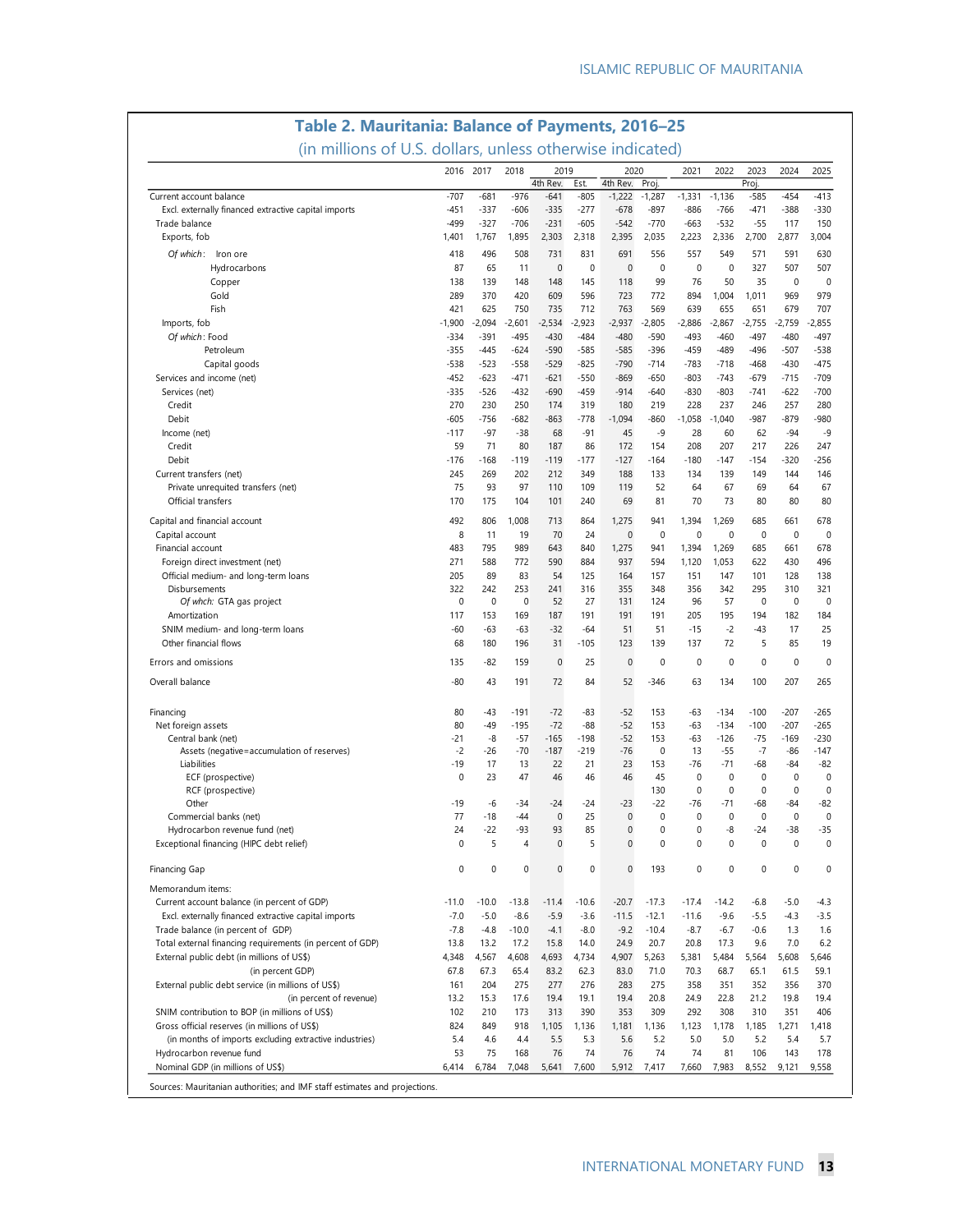| (in billions of MRU, unless otherwise indicated) |               |               |               |                  |               |                  |               |               |               |               |               |               |
|--------------------------------------------------|---------------|---------------|---------------|------------------|---------------|------------------|---------------|---------------|---------------|---------------|---------------|---------------|
|                                                  | 2016          | 2017          | 2018          | 2019<br>4th Rev. | Est.          | 2020<br>4th Rev. | Proj.         | 2021          | 2022          | 2023<br>Proj. | 2024          | 2025          |
| Revenues and grants                              | 46.1          | 49.3          | 56.8          | 55.8             | 57.5          | 58.2             | 52.1          | 58.5          | 64.5          | 71.2          | 78.4          | 85.0          |
| Revenues                                         | 43.0          | 47.6          | 55.6          | 52.9             | 53.1          | 56.4             | 50.7          | 57.5          | 63.4          | 70.0          | 77.2          | 83.8          |
| Nonextractive                                    | 40.5          | 43.3          | 47.7          | 49.3             | 48.5          | 52.1             | 46.8          | 53.3          | 58.2          | 63.0          | 68.6          | 75.1          |
| Tax                                              | 27.2          | 30.5          | 35.2          | 36.8             | 35.4          | 40.5             | 33.2          | 40.0          | 43.6          | 46.9          | 51.0          | 55.1          |
| Nontax                                           | 13.3          | 12.8          | 12.5          | 12.6             | 13.1          | 11.7             | 13.6          | 13.3          | 14.6          | 16.1          | 17.6          | 20.0          |
| Extractive                                       | 2.5           | 4.3           | 7.9           | 3.6              | 4.6           | 4.3              | 3.9           | 4.2           | 5.2           | 7.0           | 8.6           | 8.7           |
| Oil and gas                                      | 1.1           | 1.9           | 6.3           | 1.9              | 1.8           | 1.0              | 1.0           | 1.0           | 1.7           | 3.3           | 4.6           | 4.5           |
| of which gas                                     | $\cdots$      | $\cdots$      | $\cdots$      | 0.0              | 0.0           | 0.0              | 0.0           | 0.0           | 0.6           | 2.1           | 3.3           | 3.1           |
| Mining                                           | 1.4<br>3.1    | 2.5<br>1.7    | 1.6<br>1.2    | 1.7<br>2.9       | 2.8<br>4.4    | 3.3<br>1.7       | 2.9<br>1.4    | 3.2<br>1.0    | 3.4<br>1.1    | 3.8<br>1.2    | 4.0<br>1.2    | 4.2<br>1.2    |
| Grants<br>Of which: Projects                     | 0.6           | 0.6           | 1.0           | 0.4              | 1.8           | 0.4              | 0.0           | 0.0           | 0.0           | 0.0           | 0.0           | 0.0           |
|                                                  |               |               |               |                  |               |                  |               |               |               |               |               |               |
| Expenditure and net lending                      | 47.0          | 49.4          | 50.6          | 51.3             | 51.6          | 57.4             | 61.7          | 60.6          | 64.7          | 71.5          | 78.8          | 85.5          |
| Current                                          | 27.6          | 30.4          | 32.4          | 33.1             | 32.4          | 36.8             | 43.1          | 38.7          | 40.9          | 44.0          | 47.8          | 51.2          |
| Compensation of employees                        | 12.3          | 13.0          | 14.0          | 15.6             | 15.4          | 16.7             | 16.7          | 17.9          | 19.3          | 20.7          | 22.4          | 24.0          |
| Goods and services                               | 5.9           | 6.4           | 6.4           | 6.9              | 6.6           | 8.1              | 7.5           | 8.9           | 9.0           | 9.4           | 10.2          | 10.9          |
| Subsidies and transfers 1/                       | 5.6           | 5.5           | 6.0           | 5.9              | 4.8           | 6.2              | 13.4          | 6.5           | 6.9           | 7.7           | 8.6           | 9.3           |
| Of which: Emergency program, incl. COVID-19      | 1.6           | 1.6<br>0.4    | 2.2           | 2.0              | 2.0           | 2.1              | 9.9           | 2.4           | 2.6           | 3.1           | 3.8           | 4.4<br>1.3    |
| Energy subsidies                                 | 0.2<br>0.4    | 0.4           | 0.8<br>0.0    | 0.8<br>0.0       | 0.8<br>0.0    | 0.8<br>0.0       | 0.9<br>0.0    | 1.1<br>0.0    | 1.1<br>0.0    | 1.2<br>0.0    | 1.3<br>0.0    | 0.0           |
| Arrears repayments<br>Interest                   | 1.7           | 2.2           | 3.1           | 3.3              | 2.6           | 3.1              | 3.3           | 3.3           | 3.6           | 3.9           | 4.2           | 4.4           |
| External                                         | 1.3           | 1.8           | 2.6           | 2.2              | 2.2           | 2.2              | 2.3           | 2.2           | 2.3           | 2.4           | 2.5           | 2.5           |
| Domestic                                         | 0.4           | 0.5           | 0.4           | 1.0              | 0.5           | 0.9              | 1.0           | 1.0           | 1.3           | 1.5           | 1.7           | 1.9           |
| Special accounts                                 | 0.9           | 1.5           | 1.1           | 0.2              | 1.4           | 0.7              | 0.7           | 0.7           | 0.7           | 0.7           | 0.7           | 0.7           |
| Common reserves                                  | 1.1           | 1.1           | 1.2           | 1.3              | 1.4           | 2.0              | 1.5           | 1.4           | 1.5           | 1.6           | 1.8           | 1.9           |
| Others                                           | 0.1           | 0.6           | 0.6           | 0.0              | 0.2           | 0.0              | 0.0           | 0.0           | 0.0           | 0.0           | 0.0           | 0.0           |
| Capital                                          | 19.4          | 18.9          | 18.1          | 17.4             | 19.7          | 20.7             | 18.6          | 21.9          | 23.8          | 27.5          | 31.0          | 34.3          |
| Foreign-financed                                 | 4.5           | 3.8           | 2.8           | 3.8              | 4.5           | 4.2              | 4.2           | 4.5           | 5.3           | 7.2           | 8.1           | 8.8           |
| Domestically financed                            | 14.9          | 15.1          | 15.3          | 13.7             | 15.2          | 16.5             | 14.4          | 17.4          | 18.5          | 20.3          | 22.9          | 25.5          |
| Net lending                                      | 0.0           | 0.2           | 0.2           | 0.8              | $-0.4$        | 0.0              | 0.0           | 0.0           | 0.0           | 0.0           | 0.0           | 0.0           |
| Primary balance (excl. grants)                   | $-2.2$        | 0.4           | 8.0           | 4.9              | 4.1           | 2.1              | $-7.7$        | 0.1           | 2.2           | 2.4           | 2.6           | 2.8           |
| Primary balance (excl. grants, prog. def.) 2/    |               | $\ddotsc$     | 6.5           | 5.1              | 3.9           | 2.1              | $-7.7$        |               | $\ddotsc$     | $\ddotsc$     |               | $\ddotsc$     |
| Primary balance                                  | 0.9           | 2.2           | 9.3           | 7.7              | 8.5           | 3.8              | $-6.3$        | 1.1           | 3.4           | 3.6           | 3.8           | 4.0           |
| Overal balance (excl. grants)                    | $-4.0$        | $-1.8$        | 5.0           | 1.6              | 1.5           | $-1.0$           | $-11.0$       | $-3.1$        | $-1.4$        | $-1.5$        | $-1.6$        | $-1.6$        |
| Overall balance                                  | $-0.9$        | $-0.1$        | 6.2           | 4.5              | 5.9           | 0.7              | $-9.6$        | $-2.1$        | -0.2          | $-0.3$        | $-0.4$        | $-0.4$        |
| Financing                                        | 0.9           | 0.1           | $-6.2$        | $-4.5$           | $-5.9$        | $-0.7$           | 9.6           | 2.1           | 0.2           | 0.3           | 0.4           | 0.4           |
| Domestic                                         | $-2.4$        | 2.2           | 1.6           | -4.5             | -5.1          | 2.8              | 0.3           | 5.8           | 3.3           | 2.3           | 2.3           | 1.9           |
| Banking system                                   | $-1.6$        | 1.4           | 0.1           | $-4.3$           | $-4.2$        | 1.4              | 0.9           | 3.4           | 1.9           | 1.2           | 1.2           | 1.0           |
| Treasury account                                 | $-1.0$        | 2.2           | 0.8           | $-4.1$           | $-5.3$        | 0.0              | 0.0           | 1.0           | 0.5           | 0.0           | 0.0           | 0.0           |
| Commercial banks                                 | $-0.6$        | $-0.8$        | $-0.1$        | $-0.2$           | 1.1           | 1.4              | 0.9           | 2.4           | 1.4           | 1.2           | 1.2           | 1.0           |
| Nonbanks                                         | $-0.7$        | 1.3           | 0.4           | $-0.2$           | 0.1           | 1.4              | 0.9           | 2.4           | 1.4           | 1.2           | 1.2           | 1.0           |
| Domestic arrears                                 | 0.0           | 0.2           | 0.1           | 0.0              | 1.4           | 0.0              | $-1.4$        | 0.0           | 0.0           | 0.0           | 0.0           | 0.0           |
| Other deposits accounts                          | $-0.1$        | $-0.6$        | 1.0           | 0.0              | $-2.4$        | 0.0              | 0.0           | 0.0           | 0.0           | 0.0           | 0.0           | 0.0           |
| External                                         | 3.8           | $-2.2$        | -7.7          | $-0.1$           | $-0.8$        | $-3.6$           | 9.3           | $-3.7$        | $-3.1$        | $-2.0$        | $-1.9$        | $-1.5$        |
| Hydrocarbon revenue fund (net)                   | 0.9           | $-0.1$        | $-3.1$        | 3.5              | 3.5           | 0.0              | 0.0           | 0.0           | $-0.3$        | $-1.0$        | $-1.6$        | $-1.6$        |
| Oil and gas revenue<br>Transfer to the budget    | $-1.1$<br>1.9 | $-1.9$<br>1.8 | $-6.3$<br>3.1 | $-1.9$<br>5.3    | $-1.8$<br>5.3 | $-1.0$<br>1.0    | $-1.0$<br>1.0 | $-1.0$<br>1.0 | $-1.7$<br>1.4 | $-3.3$<br>2.2 | $-4.6$<br>3.0 | $-4.5$<br>3.0 |
| Other external financing                         | 3.0           | $-2.1$        | $-4.6$        | $-3.5$           | $-4.4$        | $-3.6$           | 9.3           | $-3.7$        | $-2.7$        | $-1.0$        | $-0.2$        | 0.1           |
| Borrowing (net)                                  | 2.8           | $-1.7$        | $-4.3$        | $-3.5$           | $-4.1$        | $-3.6$           | $-3.1$        | $-3.7$        | $-2.7$        | $-1.0$        | $-0.2$        | 0.1           |
| Disbursements                                    | 6.3           | 3.2           | 2.0           | 3.4              | 2.8           | 3.8              | 4.2           | 4.5           | 5.3           | 7.2           | 8.1           | 8.8           |
| Amortization                                     | $-3.6$        | $-4.8$        | -6.3          | $-6.9$           | $-6.9$        | $-7.4$           | $-7.3$        | $-8.2$        | $-8.0$        | $-8.2$        | $-8.4$        | $-8.7$        |
| Exceptional financing (HIPC debt relief)         | 0.3           | 0.0           | 0.2           | 0.0              | 0.3           | 0.0              | 0.0           | 0.0           | 0.0           | 0.0           | 0.0           | 0.0           |
| Use of Fund resources (RCF, prospective)         | 0.0           | 0.0           | 0.0           | $\cdots$         | 0.0           |                  | 5.0           | 0.0           | 0.0           | 0.0           | 0.0           | 0.0           |
| Financing gap / unidentified donor support       | 0.0           | 0.0           | 0.0           | $\cdots$         | 0.0           | $\cdots$         | 7.4           | 0.0           | 0.0           | 0.0           | 0.0           | 0.0           |
| Errors and omissions                             | $-0.6$        | 0.1           | $-0.1$        | 0.0              | 0.1           | 0.0              | 0.0           | 0.0           | 0.0           | 0.0           | 0.0           | 0.0           |
| Memorandum items:                                |               |               |               |                  |               |                  |               |               |               |               |               |               |
| Real growth rate of public expenditure (%)       | $-9.9$        | 2.8           | $-0.3$        | $-1.6$           | $-0.3$        | 8.3              | 15.0          | $-6.0$        | 2.7           | 6.2           | 6.0           | 4.2           |
| Current (%)                                      | $-6.3$        | 7.4           | 8.0           | $-0.6$           | $-2.1$        | 7.4              | 28.1          | $-14.1$       | 1.7           | 3.3           | 4.6           | 2.9           |
| Capital (%)                                      | $-13.2$       | $-4.6$        | $-12.0$       | $-6.4$           | 6.3           | 14.7             | $-8.9$        | 12.7          | 4.4           | 11.2          | 8.3           | 6.3           |
| Non-extractive primary balance (excl. grants)    | $-4.7$        | $-3.9$        | 0.2           | 1.3              | $-0.5$        | $-2.2$           | $-11.6$       | $-4.0$        | $-2.9$        | $-4.7$        | $-6.0$        | $-6.0$        |
| Non-extractive primary balance                   | $-1.6$        | $-2.2$        | 1.4           | 4.2              | 3.9           | $-0.5$           | $-10.2$       | $-3.0$        | $-1.8$        | $-3.5$        | $-4.8$        | $-4.8$        |
| Basic budget balance (excl. grants) 3/           | 0.5           | 2.0           | 7.8           | 5.4              | 5.9           | 3.2              | $-6.8$        | 1.3           | 3.9           | 5.7           | 6.5           | 7.1           |
| Social spending                                  | 8.7           | 9.1           | 8.8           | 9.6              | 9.6           | 11.9             | 14.5          | 12.6          | 14.7          | 16.8          | 19.5          | 22.4          |
| Poverty-reducing expenditure                     | 18.7          | 19.4          | 18.5          | 24.7             | $\ddotsc$     | 28.5             | 32.0          | 29.8          | 33.4          | 37.3          | 42.0          | 46.8          |

Sources: Mauritanian authorities; and IMF staff estimates and projections.

1/ Including transfers to public entities outside the central government.

2/ Adjusted for half of additional/shortfall in extractive revenue. 3/ Overall balance excluding foreign-financed investment expenditure.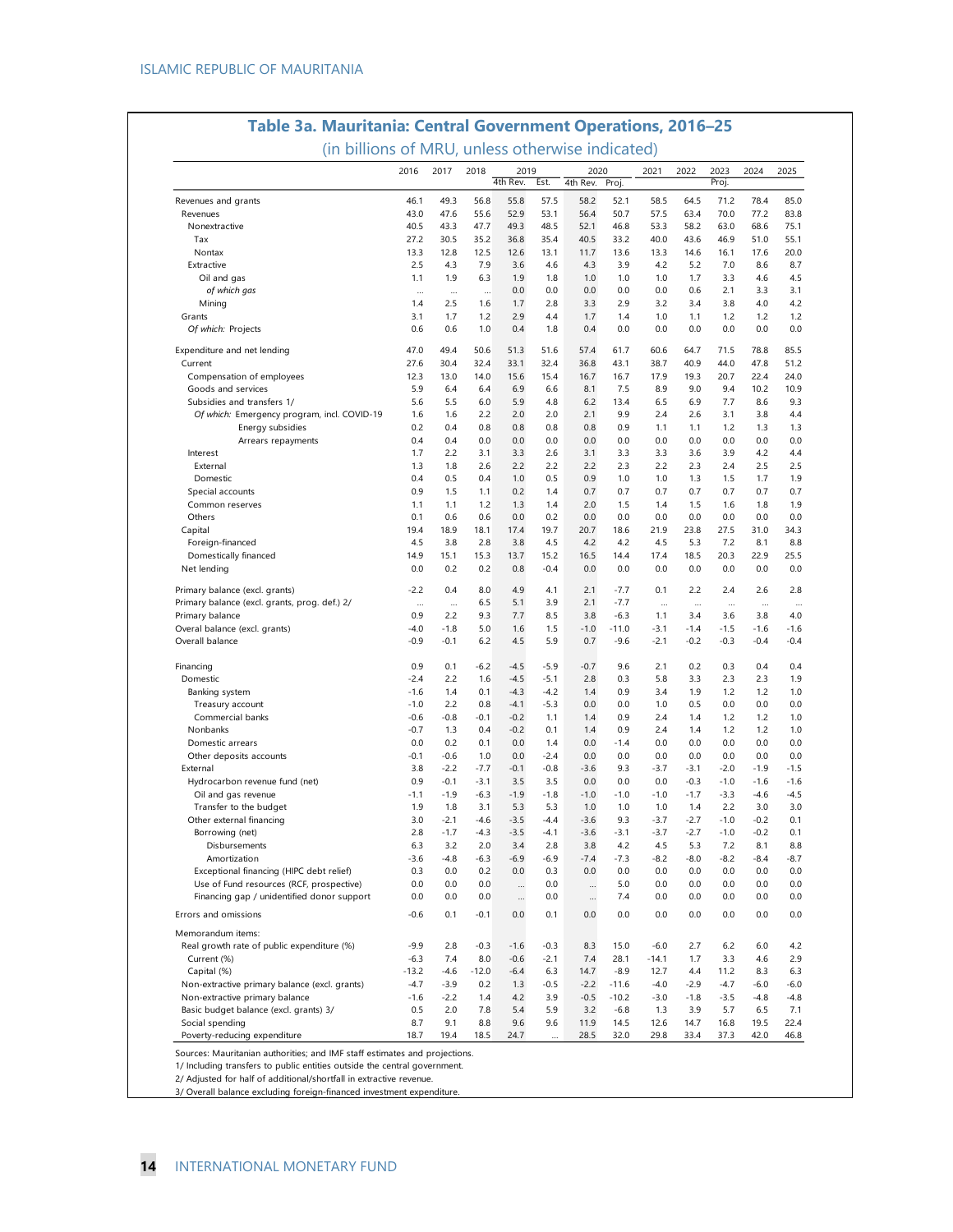# **Table 3b. Mauritania: Central Government Operations, 2016–25**

(in percent of non-extractive GDP, unless otherwise indicated)

|                                                                                 | 2016             | 2017            | 2018       | 2019        |            | 2020        |                  | 2021    | 2022             | 2023             | 2024            | 2025    |
|---------------------------------------------------------------------------------|------------------|-----------------|------------|-------------|------------|-------------|------------------|---------|------------------|------------------|-----------------|---------|
|                                                                                 |                  |                 |            | 4th Rev. 4/ | Est.       | 4th Rev. 4/ | Proj.            |         |                  | Proj.            |                 |         |
| Revenues and grants                                                             | 23.1             | 22.8            | 25.0       | 23.3        | 24.3       | 22.2        | 21.6             | 22.7    | 23.3             | 23.9             | 24.4            | 24.6    |
| Revenues                                                                        | 21.5             | 22.0            | 24.5       | 22.1        | 22.4       | 21.5        | 21.1             | 22.3    | 22.9             | 23.5             | 24.0            | 24.3    |
| Nonextractive                                                                   | 20.2             | 20.0            | 21.0       | 20.6        | 20.5       | 19.9        | 19.4             | 20.6    | 21.0             | 21.2             | 21.3            | 21.7    |
| Tax                                                                             | 13.6             | 14.1            | 15.5       | 15.4        | 14.9       | 15.4        | 13.8             | 15.5    | 15.7             | 15.8             | 15.9            | 16.0    |
| Nontax                                                                          | 6.6              | 5.9             | 5.5        | 5.3         | 5.5        | 4.4         | 5.7              | 5.2     | 5.3              | 5.4              | 5.5             | 5.8     |
| Extractive                                                                      | 1.3              | 2.0             | 3.5        | 1.5         | 1.9        | 1.6         | 1.6              | 1.6     | 1.9              | 2.4              | 2.7             | 2.5     |
| Oil and gas                                                                     | 0.5              | 0.9             | 2.8        | 0.8         | 0.8        | 0.4         | 0.4              | 0.4     | 0.6              | 1.1              | 1.4             | 1.3     |
| of which gas                                                                    | $\cdots$         | $\cdots$        | $\ddotsc$  | 0.0         | 0.0        | 0.0         | 0.0              | 0.0     | 0.2              | 0.7              | 1.0             | 0.9     |
| Mining                                                                          | 0.7              | 1.1             | 0.7        | 0.7         | 1.2        | 1.3         | 1.2              | 1.2     | 1.2              | 1.3              | 1.2             | 1.2     |
| Grants                                                                          | 1.6              | 0.8             | 0.5        | 1.2         | 1.9        | 0.7         | 0.6              | 0.4     | 0.4              | 0.4              | 0.4             | 0.3     |
| Of which: Projects                                                              | 0.3              | 0.3             | 0.4        | 0.2         | 0.8        | 0.2         | 0.0              | 0.0     | 0.0              | 0.0              | 0.0             | 0.0     |
| Expenditure and net lending                                                     | 23.5             | 22.9            | 22.3       | 21.4        | 21.8       | 21.9        | 25.6             | 23.5    | 23.4             | 24.0             | 24.5            | 24.7    |
| Current                                                                         | 13.8             | 14.0            | 14.3       | 13.8        | 13.7       | 14.0        | 17.9             | 15.0    | 14.8             | 14.8             | 14.9            | 14.8    |
| Compensation of employees                                                       | 6.2              | 6.0             | 6.2        | 6.5         | 6.5        | 6.4         | 6.9              | 6.9     | 6.9              | 6.9              | 6.9             | 6.9     |
| Goods and services                                                              | 2.9              | 3.0             | 2.8        | 2.9         | 2.8        | 3.1         | 3.1              | 3.4     | 3.3              | 3.2              | 3.2             | 3.1     |
| Subsidies and transfers 1/                                                      | 2.8              | 2.5             | 2.6        | 2.5         | 2.0        | 2.4         | 5.6              | 2.5     | 2.5              | 2.6              | 2.7             | 2.7     |
| Of which:<br>Emergency program, incl. COVID-19                                  | 0.8              | 0.7             | 0.9        | 0.8         | 0.8        | 0.8         | 4.1              | 0.9     | 0.9              | 1.0              | 1.2             | 1.3     |
| Energy subsidies                                                                | 0.1              | 0.2             | 0.3        | 0.3         | 0.3        | 0.3         | 0.4              | 0.4     | 0.4              | 0.4              | 0.4             | 0.4     |
| Arrears repayments                                                              | 0.2              | 0.2             | 0.0        | 0.0         | 0.0        | 0.0         | 0.0              | 0.0     | 0.0              | 0.0              | 0.0             | 0.0     |
| Interest                                                                        | 0.9              | 1.0             | 1.3        | 1.4         | 1.1        | 1.2         | 1.4              | 1.3     | 1.3              | 1.3              | 1.3             | 1.3     |
| External                                                                        | 0.7              | 0.8             | 1.2        | 0.9         | 0.9        | 0.8         | 0.9              | 0.9     | 0.8              | 0.8              | 0.8             | 0.7     |
| Domestic                                                                        | 0.2              | 0.2             | 0.2        | 0.4         | 0.2        | 0.3         | 0.4              | 0.4     | 0.5              | 0.5              | 0.5             | 0.5     |
| Special accounts                                                                | 0.5              | 0.7             | 0.5        | 0.1         | 0.6        | 0.3         | 0.3              | 0.3     | 0.3              | 0.2              | 0.2             | 0.2     |
| Common reserves                                                                 | 0.6              | 0.5             | 0.5        | 0.5         | 0.6        | 0.8         | 0.6              | 0.5     | 0.5              | 0.5              | 0.5             | 0.5     |
| Others                                                                          | 0.0              | 0.3             | 0.3        | 0.0         | 0.1        | 0.0         | 0.0              | 0.0     | 0.0              | 0.0              | 0.0             | 0.0     |
| Capital                                                                         | 9.7              | 8.7             | 8.0        | 7.3         | 8.3        | 7.9         | 7.7              | 8.5     | 8.6              | 9.3              | 9.6             | 9.9     |
| Foreign-financed                                                                | 2.2              | 1.7             | 1.2        | 1.6         | 1.9        | 1.6         | 1.7              | 1.7     | 1.9              | 2.4              | 2.5             | 2.5     |
| Domestically financed                                                           | 7.5              | 7.0             | 6.7        | 5.7         | 6.4        | 6.3         | 6.0              | 6.8     | 6.7              | 6.8              | 7.1             | 7.4     |
| Net lending                                                                     | 0.0              | 0.1             | 0.1        | 0.3         | $-0.2$     | 0.0         | 0.0              | 0.0     | 0.0              | 0.0              | 0.0             | 0.0     |
|                                                                                 |                  |                 |            |             |            |             |                  |         |                  |                  |                 | 0.8     |
| Primary balance (excl. grants)<br>Primary balance (excl. grants, prog. def.) 2/ | $-1.1$           | 0.2             | 3.5<br>2.9 | 2.0<br>2.1  | 1.7<br>1.6 | 0.8<br>0.8  | $-3.2$<br>$-3.2$ | 0.0     | 0.8              | 0.8              | 0.8             |         |
| Primary balance                                                                 | $\ddotsc$<br>0.4 | $\cdots$<br>1.0 | 4.1        | 3.2         | 3.6        | 1.5         | $-2.6$           | <br>0.4 | $\ddotsc$<br>1.2 | $\ddotsc$<br>1.2 | $\cdots$<br>1.2 | <br>1.1 |
| Overal balance (excl. grants)                                                   | -2.0             | $-0.8$          | 2.2        | 0.7         | 0.6        | $-0.4$      | $-4.6$           | $-1.2$  | $-0.5$           | $-0.5$           | $-0.5$          | $-0.5$  |
| Overall balance                                                                 | $-0.4$           | 0.0             | 2.7        | 1.9         | 2.5        | 0.3         | $-4.0$           | $-0.8$  | -0.1             | $-0.1$           | $-0.1$          | $-0.1$  |
|                                                                                 |                  |                 |            |             |            |             |                  |         |                  |                  |                 |         |
| Financing                                                                       | 0.4              | 0.0             | -2.7       | $-1.9$      | $-2.5$     | $-0.3$      | 4.0              | 0.8     | 0.1              | 0.1              | 0.1             | 0.1     |
| Domestic                                                                        | $-1.2$           | 1.0             | 0.7        | $-1.9$      | $-2.2$     | 1.1         | 0.1              | 2.3     | 1.2              | 0.8              | 0.7             | 0.6     |
| Banking system                                                                  | $-0.8$           | 0.6             | 0.0        | $-1.8$      | $-1.8$     | 0.5         | 0.4              | 1.3     | 0.7              | 0.4              | 0.4             | 0.3     |
| Treasury account                                                                | $-0.5$           | 1.0             | 0.4        | $-1.7$      | $-2.3$     | 0.0         | 0.0              | 0.4     | 0.2              | 0.0              | 0.0             | 0.0     |
| Commercial banks                                                                | $-0.3$           | $-0.4$          | -0.1       | $-0.1$      | 0.5        | 0.5         | 0.4              | 0.9     | 0.5              | 0.4              | 0.4             | 0.3     |
| Nonbanks                                                                        | $-0.4$           | 0.6             | 0.2        | $-0.1$      | 0.0        | 0.5         | 0.4              | 0.9     | 0.5              | 0.4              | 0.4             | 0.3     |
| Domestic arrears                                                                | 0.0              | 0.1             | 0.1        | 0.0         | 0.6        | 0.0         | $-0.6$           | 0.0     | 0.0              | 0.0              | 0.0             | 0.0     |
| Other deposits accounts                                                         | 0.0              | $-0.3$          | 0.5        | 0.0         | $-1.0$     | 0.0         | 0.0              | 0.0     | 0.0              | 0.0              | 0.0             | 0.0     |
| External                                                                        | 1.9              | $-1.0$          | $-3.4$     | 0.0         | $-0.3$     | $-1.4$      | 3.9              | $-1.4$  | $-1.1$           | $-0.7$           | $-0.6$          | $-0.4$  |
| Hydrocarbon revenue fund (net)                                                  | 0.4              | $-0.1$          | $-1.4$     | 1.5         | 1.5        | 0.0         | 0.0              | 0.0     | $-0.1$           | $-0.3$           | $-0.5$          | $-0.5$  |
| Oil and gas revenue                                                             | $-0.5$           | $-0.9$          | $-2.8$     | $-0.8$      | $-0.8$     | $-0.4$      | $-0.4$           | $-0.4$  | $-0.6$           | $-1.1$           | $-1.4$          | $-1.3$  |
| Transfer to the budget                                                          | 1.0              | 0.8             | 1.4        | 2.2         | 2.2        | 0.4         | 0.4              | 0.4     | 0.5              | 0.8              | 0.9             | 0.9     |
| Other                                                                           | 1.5              | $-1.0$          | $-2.0$     | $-1.5$      | $-1.8$     | $-1.4$      | 3.9              | $-1.4$  | $-1.0$           | $-0.3$           | $-0.1$          | 0.0     |
| Borrowing (net)                                                                 | 1.4              | $-0.8$          | $-1.9$     | $-1.5$      | $-1.7$     | $-1.4$      | $-1.3$           | $-1.4$  | $-1.0$           | $-0.3$           | $-0.1$          | 0.0     |
| Disbursements                                                                   | 3.2              | 1.5             | 0.9        | 1.4         | 1.2        | 1.5         | 1.7              | 1.7     | 1.9              | 2.4              | 2.5             | 2.5     |
| Amortization                                                                    | -1.8             | -2.2            | -2.8       | $-2.9$      | و.ح.       | $-2.8$      | -3.0             | -3.2    | $-2.9$           | $-2.7$           | $-2.6$          | -2.5    |
| Exceptional financing (HIPC debt relief)                                        | 0.1              | 0.0             | 0.1        | 0.0         | 0.1        | 0.0         | 0.0              | 0.0     | 0.0              | 0.0              | 0.0             | 0.0     |
| Use of Fund resources (RCF, prospective)                                        | 0.0              | 0.0             | 0.0        | $\cdots$    | 0.0        | $\cdots$    | 2.1              | 0.0     | 0.0              | 0.0              | 0.0             | 0.0     |
| Financing gap / unidentified donor support                                      | 0.0              | 0.0             | 0.0        |             | 0.0        |             | 3.1              | 0.0     | 0.0              | 0.0              | 0.0             | 0.0     |
| Errors and omissions                                                            | $-0.3$           | 0.0             | -0.1       | 0.0         | 0.0        | 0.0         | 0.0              | 0.0     | 0.0              | 0.0              | 0.0             | 0.0     |
| Memorandum items:                                                               |                  |                 |            |             |            |             |                  |         |                  |                  |                 |         |
| Non-extractive primary balance (excl. grants)                                   | $-2.4$           | $-1.8$          | 0.1        | 0.5         | $-0.2$     | $-0.8$      | $-4.8$           | $-1.6$  | $-1.1$           | $-1.6$           | $-1.9$          | $-1.7$  |
| Non-extractive primary balance                                                  | $-0.8$           | $-1.0$          | 0.6        | 1.7         | 1.7        | $-0.2$      | $-4.2$           | $-1.2$  | $-0.6$           | $-1.2$           | $-1.5$          | $-1.4$  |
| Overall balance (in percent of GDP)                                             | $-0.4$           | 0.0             | 2.5        | 1.6         | 2.1        | 0.3         | $-3.4$           | $-0.7$  | $-0.1$           | $-0.1$           | $-0.1$          | $-0.1$  |
| Basic budget balance (excl. grants) 3/                                          | 0.2              | 0.9             | 3.4        | 2.2         | 2.5        | 1.2         | $-2.8$           | 0.5     | 1.4              | 1.9              | 2.0             | 2.1     |
| Social spending                                                                 | 4.4              | 4.2             | 3.9        | 4.0         | 4.1        | 4.5         | 6.0              | 4.9     | 5.3              | 5.7              | 6.1             | 6.5     |
| Poverty-reducing expenditure                                                    | 9.4              | 9.0             | 8.2        | 10.3        |            | 10.9        | 13.3             | 11.5    | 12.1             | 12.5             | 13.0            | 13.6    |

Sources: Mauritanian authorities; and IMF staff estimates and projections.

1/ Including transfers to public entities outside the central government.

2/ Adjusted for half of additional/shortfall in extractive revenue.

3/ Overall balance excluding foreign-financed investment expenditure.

4/ Using rebased GDP.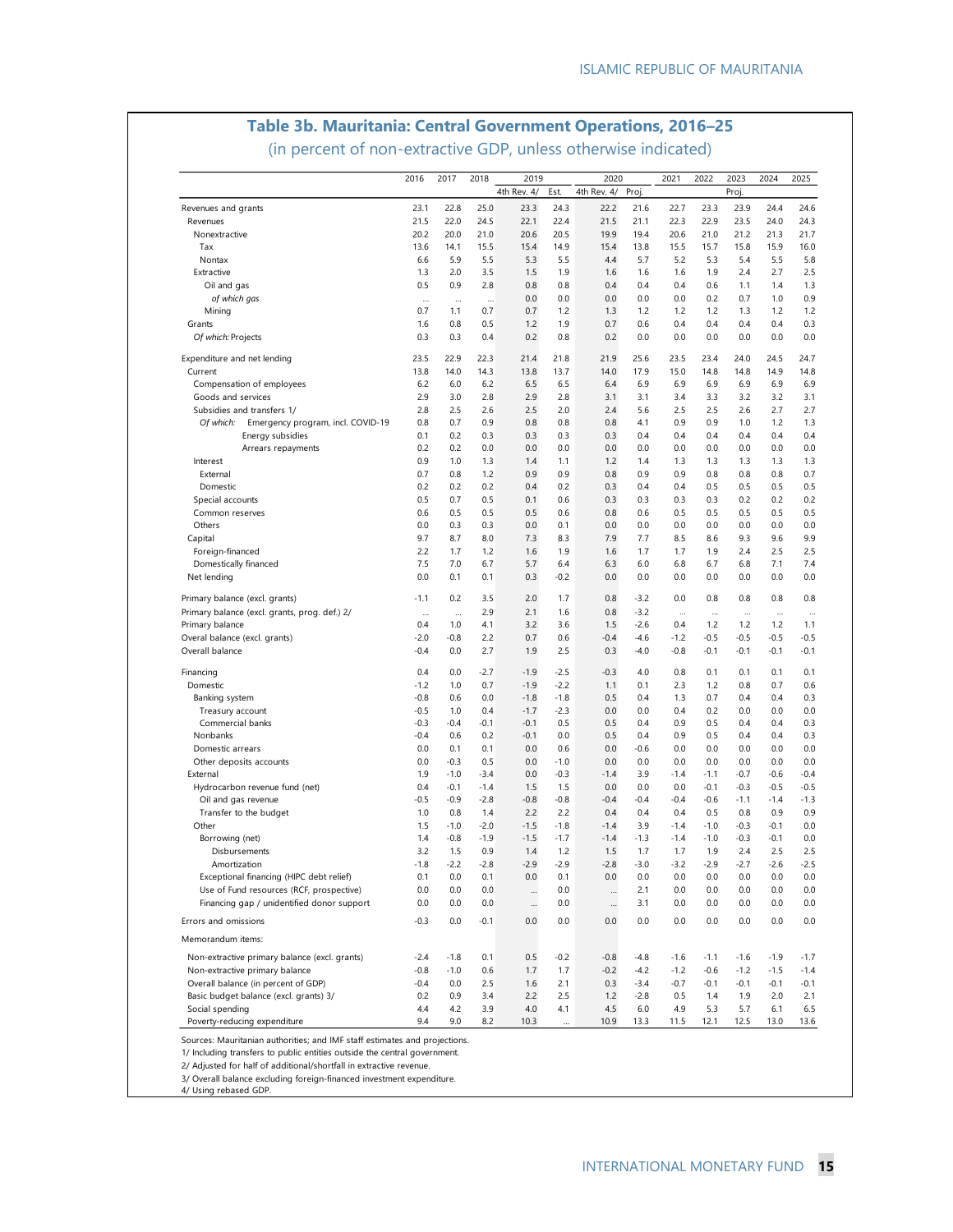|                                                                                                                           | 2016             | 2017             | 2018             | 2019             |                 | 2020                       |                 | 2021            | 2022          |
|---------------------------------------------------------------------------------------------------------------------------|------------------|------------------|------------------|------------------|-----------------|----------------------------|-----------------|-----------------|---------------|
|                                                                                                                           |                  |                  |                  | 4th Rev.         | Est.            | 4th Rev.                   | Proj.           | Proj.           |               |
| <b>Monetary survey</b>                                                                                                    |                  |                  |                  |                  |                 |                            |                 |                 |               |
| Net foreign assets                                                                                                        | 6.1              | 7.0              | 10.0             | 16.5             | 18.5            | 19.4                       | 13.5            | 16.5            | 22.2          |
| Net domestic assets                                                                                                       | 48.7             | 55.4             | 61.0             | 64.5             | 60.8            | 70.8                       | 68.2            | 72.7            | 75.1          |
| Net domestic credit                                                                                                       | 69.3             | 74.9             | 86.7             | 89.8             | 89.7            | 100.3                      | 94.4            | 106.8           | 118.8         |
| Net credit to the government                                                                                              | 16.9             | 18.6             | 19.6             | 15.3             | 13.9            | 16.7                       | 14.7            | 18.2            | 20.1          |
| Credit to the economy                                                                                                     | 52.4             | 56.3             | 67.1             | 74.5             | 75.8            | 83.6                       | 79.6            | 88.7            | 98.7          |
| Other items net                                                                                                           | $-20.6$          | $-19.6$          | $-25.7$          | $-25.3$          | $-28.9$         | $-29.5$                    | $-26.2$         | $-34.2$         | $-43.7$       |
| Broad money (M2)                                                                                                          | 54.8             | 62.4             | 71.0             | 81.0             | 79.4            | 90.2                       | 81.7            | 89.2            | 97.3          |
| <b>Monetary authorities</b>                                                                                               |                  |                  |                  |                  |                 |                            |                 |                 |               |
| Net foreign assets                                                                                                        | 11.5             | 11.7             | 13.8             | 20.4             | 21.6            | 23.6                       | 16.8            | 19.9            | 25.6          |
| Net domestic assets                                                                                                       | 12.7             | 15.3             | 15.1             | 12.0             | 9.4             | 12.5                       | 15.0            | 14.6            | 11.9          |
| Net domestic credit                                                                                                       | 16.3             | 18.2             | 19.5             | 15.1             | 13.7            | 14.7                       | 13.3            | 9.2             | 9.7           |
| Net credit to the government                                                                                              | 15.9             | 17.8             | 19.0             | 14.9             | 13.1            | 14.9                       | 13.1            | 14.1            | 14.6          |
| Other items net                                                                                                           | $-3.6$           | $-2.9$           | $-4.5$           | $-3.1$           | $-4.4$          | $-2.2$                     | 1.8             | 5.4             | 2.1           |
| Reserve money                                                                                                             | 24.3             | 27.0             | 28.8             | 32.5             | 31.0            | 36.0                       | 31.8            | 34.6            | 37.5          |
| Currency in circulation                                                                                                   | 14.1             | 14.9             | 15.6             | 17.8             | 17.5            | 19.8                       | 18.0            | 19.6            | 21.4          |
| Reserves of banks                                                                                                         | 10.1             | 12.1             | 13.2             | 14.7             | 13.5            | 16.2                       | 13.8            | 14.9            | 16.1          |
| Of which: Banks deposits in FX                                                                                            | 2.9              | 3.6              | 3.8              | 4.2              | 4.0             | 4.6                        | 4.1             | 4.4             | 4.7           |
| <b>Commercial banks</b>                                                                                                   |                  |                  |                  |                  |                 |                            |                 |                 |               |
| Net foreign assets                                                                                                        | $-5.4$           | $-4.7$           | $-3.8$           | $-3.9$           | $-3.1$          | -4.1                       | $-3.3$          | $-3.4$          | $-3.5$        |
| Net domestic credit                                                                                                       | 53.0             | 56.8             | 67.3             | 74.5             | 76.2            | 85.0                       | 80.9            | 92.3            | 103.8         |
| Net credit to the government                                                                                              | 1.0              | 0.8              | 0.5              | 0.3              | 0.8             | 1.8                        | 1.6             | 4.0             | 5.4           |
| Credit to the private sector                                                                                              | 52.0             | 55.9             | 66.8             | 74.1             | 75.4            | 83.2                       | 79.3            | 88.3            | 98.4          |
| Other items net                                                                                                           | $-17.1$          | $-16.7$          | $-21.2$          | $-22.0$          | $-24.7$         | $-26.7$                    | $-27.7$         | $-34.3$         | $-40.6$       |
|                                                                                                                           |                  |                  |                  |                  |                 | (Annual change in percent) |                 |                 |               |
| <b>Monetary survey</b><br>Net foreign assets                                                                              | $-21.8$          | 14.1             | 42.1             | 65.6             | 86.1            | 17.8                       | $-27.2$         | 22.6            | 34.0          |
| Net domestic assets                                                                                                       | 12.3             | 13.7             | 10.2             | 5.6              | $-0.4$          | 9.8                        | 12.1            | 6.5             | 3.3           |
| Net domestic credit                                                                                                       | 3.6              | 8.1              | 15.7             | 3.5              | 3.4             | 11.7                       | 5.2             | 13.2            | 11.2          |
| Net credit to the government                                                                                              | $-8.1$           | 10.0             | 5.3              | $-21.9$          | $-28.9$         | 9.2                        | 6.1             | 23.2            | 10.4          |
| Credit to the economy                                                                                                     | 8.0              | 7.5              | 19.2             | 10.9             | 12.9            | 12.2                       | 5.1             | 11.3            | 11.4          |
| Other items net                                                                                                           | 12.6             | 5.2              | $-31.2$          | 1.4              | $-12.5$         | $-16.6$                    | 9.3             | $-30.5$         | 27.9          |
| Broad money (M2)                                                                                                          | 7.1              | 13.7             | 13.8             | 14.0             | 11.8            | 11.4                       | 3.0             | 9.2             | 9.0           |
| <b>Monetary authorities</b>                                                                                               |                  |                  |                  |                  |                 |                            |                 |                 |               |
| Net foreign assets                                                                                                        | 12.5             | 1.6              | 17.6             | 48.5             | 57.3            | 15.4                       | $-22.5$         | 18.9            | 28.6          |
| Net domestic assets                                                                                                       | 7.8              | 20.1             | $-1.5$           | $-20.1$          | $-37.9$         | 3.4                        | 60.6            | $-2.6$          | $-18.7$       |
| Net domestic credit                                                                                                       | -5.4             | 11.4             | 7.4              | $-22.5$          | $-29.8$         | $-3.0$                     | $-3.3$          | $-30.2$         | 5.4           |
| Net credit to the government                                                                                              | $-5.3$           | 11.7             | 7.2              | $-21.6$          | $-31.1$         | 0.0                        | 0.0             | 7.6             | 3.5           |
| Reserve money                                                                                                             | 9.9              | 11.3             | 6.8              | 12.6             | 7.5             | 11.0                       | 2.6             | 8.7             | 8.6           |
| <b>Commercial banks</b>                                                                                                   |                  |                  |                  |                  |                 |                            |                 |                 |               |
| Net foreign assets                                                                                                        | $-125.0$         | 12.8             | 19.0             | $-3.4$           | 18.1            | $-5.3$                     | $-5.3$          | $-3.6$          | 2.2           |
| Net domestic credit                                                                                                       | 6.7              | 7.0              | 18.6             | 10.7             | 13.2            | 14.1                       | 6.2             | 14.2            | 12.4          |
| Net credit to the government                                                                                              | $-37.4$          | $-18.1$          | $-36.3$          | $-33.9$          | 48.4            | 408.3                      | 109.7           | 149.0           | 34.5          |
| Credit to the private sector                                                                                              | 8.1              | 7.5              | 19.4             | 11.0             | 12.9            | 12.3                       | 5.1             | 11.4            | 11.4          |
| <b>Memorandum items:</b>                                                                                                  |                  |                  |                  |                  |                 |                            |                 |                 |               |
| Broad money (M2) to GDP (in percent) 1/                                                                                   | 24.3             | 25.8             | 28.2             | 28.7             | 28.5            | 29.3                       | 28.7            | 29.1            | 29.6          |
| Velocity of broad money (to non-extractive GDP) 1/                                                                        | 3.6              | 3.5              | 3.2              | 3.0              | 3.0             | 2.9                        | 2.9             | 2.9             | 2.8           |
| Credit to the private sector (percent of non-extractive GDP)<br>Net foreign assets of banks (in millions of U.S. dollars) | 26.0<br>$-150.7$ | 25.9<br>$-132.6$ | 29.4<br>$-104.4$ | 31.0<br>$-104.4$ | 31.8<br>$-83.3$ | 31.7<br>$-104.4$           | 32.9<br>$-83.3$ | 34.2<br>$-83.3$ | 35.5<br>-83.3 |

1/ Using rebased GDP or rebased non-extractive GDP.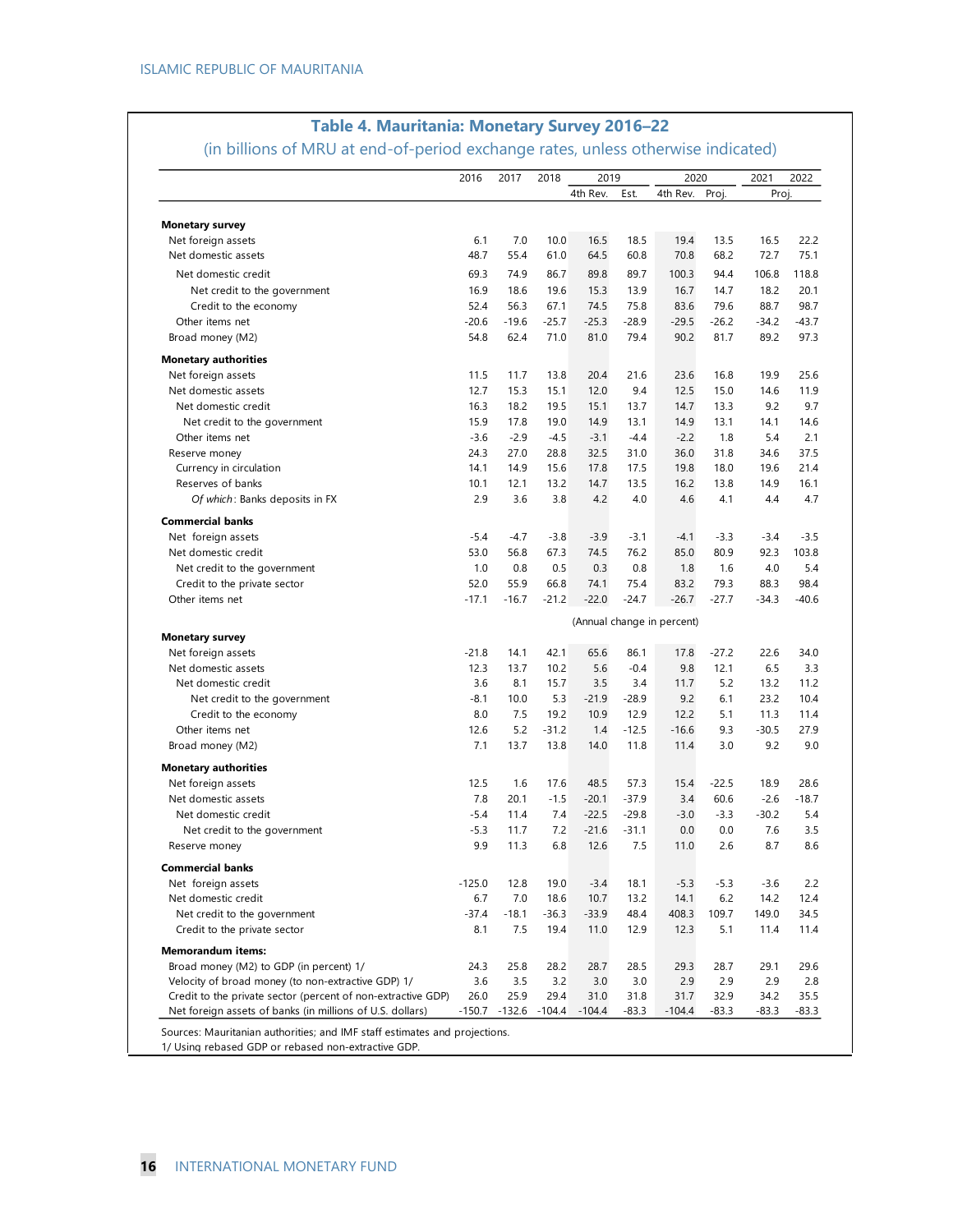# **Table 5. Mauritania: Banking Soundness Indicators, 2010–19 Table 5. Mauritania: Banking Soundness Indicators, 2010–19**

(in percent, unless otherwise indicated) (In percent, unless otherwise indicated)

|                                                          | 2010    | 2011    | 2012    | 2013    | 2014    | 2015    | 2016     | 2017      | 2018     | 2019           |
|----------------------------------------------------------|---------|---------|---------|---------|---------|---------|----------|-----------|----------|----------------|
| <b>Balance sheet</b>                                     |         |         |         |         |         |         |          |           |          |                |
| Assets / GDP                                             | 31.1    | 30.9    | 32.5    | 35.2    | 42.5    | 43.2    | 45.6     | 52.5      | 55.6     | 54.1           |
| Net private-sector credit / total assets                 | 53.2    | 48.2    | 50.8    | 52.1    | 55.5    | 57.0    | 54.9     | 43.8      | 41.2     | 41.0           |
| Public enterprise credit / total assets                  | 13.3    | 10.2    | 7.2     | 3.4     | 6.9     | 3.3     | 5.4      | 5.3       | 4.7      | 5.3            |
| Government securities / total assets                     | 18.8    | 11.1    | 11.2    | 5.8     | 5.8     | 2.0     | 2.0      | 1.0       | 0.6      | 0.9            |
| Private-sector credit growth (y-o-y)                     | 16.0    | 10.6    | 15.1    | 14.9    | 21.3    | 8.0     | 8.3      | 7.5       | 19.4     | 12.8           |
| Gross NPLs / gross loans                                 | 45.3    | 39.2    | 25.7    | 20.4    | 23.0    | 30.0    | 25.5     | 22.4      | 22.6     | 21.5           |
| Of which: accrued interest on NPLs / gross loans         | 11.6    | 11.5    | 8.3     | 7.1     | 10.1    | 5.1     | 7.2      | 6.0       | $\cdots$ | $\cdots$       |
| Of which: legacy NPLs (pre-2010) / gross loans           | 16.7    | 13.7    | 13.8    | 12.8    | 9.7     | 9.7     | 9.7      | $\cdots$  |          |                |
| Of which: new NPLs / gross loans                         | 17.0    | 14.1    | 3.6     | 0.5     | 0.4     | 0.4     | 0.6      | $\cdots$  |          | $\cdots$       |
| Provisions / (gross NPLs - accrued interest)             | 30.0    | 31.2    | 53.1    | 52.9    | 52.5    | 78.5    | 63.0     | 70.7      | 77.8     | 76.1           |
| Provisions / Ioans 360+ days in arrears                  | 87.7    | 90.7    | 88.0    | 88.8    | 87.0    | 93.0    | 58.0     | 72.3      | $\cdots$ | $\cdots$       |
| Deposits / total assets                                  | 59.3    | 60.9    | 59.1    | 57.8    | 61.0    | 60.8    | 59.0     | 60.2      | 55.6     | 63.2           |
| Private-sector gross loans / private-sector deposits     | 118.4   | 105.9   | 110.7   | 113.7   | 137.7   | 134.1   | 110.4    | 88.4      | 94.5     | 94.7           |
| Capital ratios                                           |         |         |         |         |         |         |          |           |          |                |
| Capital / total assets                                   | 16.7    | 18.5    | 17.5    | 18.7    | 14.7    | 13.7    | 14.2     | 13.8      | 12.9     | 18.4           |
| Capital adequacy ratio                                   | 34.0    | 35.2    | 29.2    | 32.4    | 28.1    | 23.1    | 23.7     | 22.2      | 24.7     | 25.3           |
| Foreign exchange exposure                                |         |         |         |         |         |         |          |           |          |                |
| Fx assets / total assets                                 | 10.5    | 10.5    | 10.5    | 10.6    | 10.5    | 6.7     | 8.9      | 12.0      | 10.1     | 12.0           |
| Fx assets / fx liabilities (on balance sheet)            | 112.1   | 135.2   | 100.1   | 106.6   | 138.6   | 108.2   | 116.0    | 102.5     | 99.5     | 103.2          |
| Open fx position / capital (including off balance sheet) | $-16.0$ | $-32.7$ | $-45.9$ | $-26.0$ | $-70.4$ | $-72.7$ | $-69.8$  | 25.0      | $-32.6$  | $-31.8$        |
| Profitability and liquidity                              |         |         |         |         |         |         |          |           |          |                |
| Return on assets                                         | 0.4     | 1.2     | 1.4     | 1.2     | 1.2     | 0.7     | $\cdots$ | $\ddotsc$ |          |                |
| Return on equity                                         | 2.7     | 6.0     | 8.4     | 6.4     | 6.6     | 5.1     | $\cdots$ | $\cdots$  | $\cdots$ | $\ddotsc$      |
| Liquid assets / total assets 1/                          | 29.5    | 29.7    | 29.8    | 24.0    | 23.5    | 21.4    | 17.0     | 24.6      | 19.6     | 20.9           |
| Memorandum items:                                        |         |         |         |         |         |         |          |           |          |                |
| Share of assets held by three largest banks              | 53.7    | 50.7    | 45.4    | 42.3    | 45.7    | 42.0    | 41.0     | 38.8      |          |                |
| Number of banks                                          | 10      | 12      | 12      | 15      | 15      | 16      | 16       | 17        | 17       | $\cdots$<br>18 |
| Sources: Mauritanian authorities; and IMF staff.         |         |         |         |         |         |         |          |           |          |                |
|                                                          |         |         |         |         |         |         |          |           |          |                |
| 1/ Liquid assets: cash, reserves, and treasury bills.    |         |         |         |         |         |         |          |           |          |                |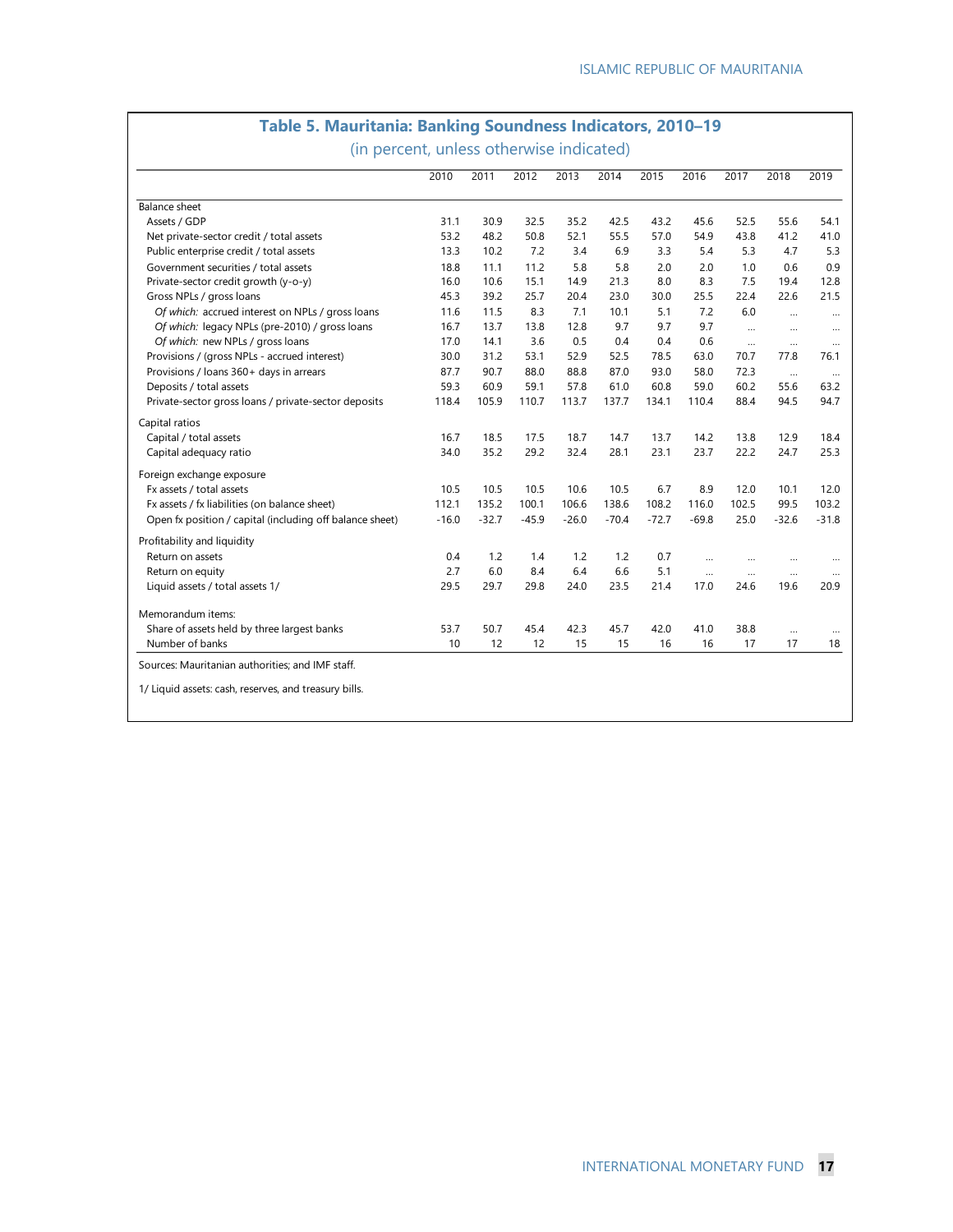## **Table 6. Mauritania: External Financing Requirements and Sources, 2016–22 Table 6. Mauritania: External Financing Requirements and Sources, 2016–22**(in millions of U.S. dollars) (In millions of U.S. dollars)

|                                                     | 2016      | 2017           | 2018           | 2019           | 2020                 |             | 2021      | 2022         |
|-----------------------------------------------------|-----------|----------------|----------------|----------------|----------------------|-------------|-----------|--------------|
|                                                     |           |                |                | Est.           | 4th Rev.             | Proj.       | Proj.     |              |
| <b>Total Requirements</b>                           | $-1051$   | $-1035$        | $-1354$        | $-1325$        | $-1564$              | $-1641$     | $-1740$   | $-1523$      |
| Current account deficit, excl. grants               | $-877$    | $-856$         | $-1080$        | $-1046$        | $-1291$              | $-1368$     | $-1401$   | $-1208$      |
| External public debt amortization 1/                | $-175$    | $-179$         | $-274$         | $-279$         | $-273$               | $-273$      | $-339$    | $-315$       |
| Of which: Saudi Arabia                              | $-5$      | -8             | -8             | $-9$           | $\ddotsc$            | $-11$       | $-72$     | $-72$        |
| Arab Monetary Fund                                  | 0         | $-18$          | -46            | $-38$          | $\cdots$             | $-28$       | $-23$     | -8           |
| Arab Fund for Economic and Social Dev.              | $-35$     | $-37$          | $-45$          | $-47$          | $\cdots$             | $-54$       | $-63$     | $-67$        |
| Islamic Development Bank                            | $-10$     | $-11$          | $-30$          | $-22$          | $\cdots$             | $-22$       | $-25$     | $-25$        |
| China                                               | $-18$     | $-19$          | $-18$          | $-24$          | $\cdots$             | $-24$       | $-27$     | $-30$        |
| <b>IMF</b>                                          | $-10$     | $-15$          | $-19$          | $-21$          | $\cdots$             | $-20$       | $-14$     | $-9$         |
| <b>Total Sources</b>                                | 1051      | 1035           | 1354           | 1325           | 1519                 | 1273        | 1740      | 1523         |
| Foreign direct investment and capital inflows (net) | 280       | 599            | 792            | 908            | 937                  | 594         | 1120      | 1053         |
| Official grants (baseline)                          | 170       | 175            | 104            | 240            | 69                   | 81          | 70        | 73           |
| Of which: European Union                            | 11        | 11             | $\ddotsc$      | 13             | $\ddotsc$            | 12          | $\ddotsc$ | $\cdots$     |
| World Bank                                          | 26        | 26             | 15             | 34             | $\cdots$             | 35          |           |              |
| AfDB                                                | 10        | 10             | $\cdots$       | 3              | $\cdots$             | $\cdots$    | $\cdots$  | $\ddotsc$    |
| <b>United Arab Emirates</b>                         | 40        | $\ddotsc$      | $\overline{c}$ | $\ddotsc$      | $\cdots$             | $\cdots$    | $\ddotsc$ | $\ddotsc$    |
| Official loan disbursements (excluding IMF)         | 322       | 242            | 253            | 289            | 224                  | 224         | 260       | 285          |
| Of which: Arab Monetary Fund                        | 100       | $\cdots$       | $\cdots$       | $\cdots$       | $\cdots$             |             |           |              |
| Arab Fund for Economic and Social Dev.              | 81        | 122            | 110            | 164            | $\sim$               | $\cdots$    | $\cdots$  | $\ddotsc$    |
| Islamic Development Bank                            | 51        | 25             | 14             | $\overline{7}$ | $\cdots$             |             |           | $\cdots$     |
| China                                               | 39        | $\overline{7}$ | 11             | $\ddotsc$      | $\ddot{\phantom{a}}$ | $\ddotsc$   | $\ddotsc$ | $\ddotsc$    |
| India                                               |           | 9              | 53             | 39             | $\ddotsc$            |             |           |              |
| Saudi Fund for Development                          |           | 26             | 49             | 35             |                      |             |           |              |
| <b>IMF ECF disbursements</b>                        |           | 23             | 47             | 46             | $\cdots$             | $\cdots$    |           | $\cdots$     |
| Other flows 2/                                      | 258       | 43             | 321            | $-24$          | 365                  | 374         | 277       | 175          |
| Drawdown of reserves (negative = accumulation)      | $-2$      | $-26$          | $-70$          | $-219$         | $-76$                | $\mathbf 0$ | 13        | $-55$        |
| Drawdown of oil account (negative = accumulation)   | 24        | $-22$          | -93            | 85             | $\mathbf{0}$         | $\Omega$    | 0         | -8           |
| <b>Financing gap</b>                                | $\ddotsc$ | $\cdots$       | $\cdots$       | $\cdots$       | 46                   | 368         | 0         | 0            |
| <b>Prospective IMF financing</b>                    | $\cdots$  | $\cdots$       | $\cdots$       | $\cdots$       | 46                   | 175         | 0         | $\mathbf 0$  |
| IMF RCF (prospective)                               |           |                |                |                | n.a.                 | 130         | 0         | $\mathbf{0}$ |
| IMF ECF (prospective)                               | $\cdots$  | $\cdots$       | $\cdots$       | $\ddotsc$      | 46                   | 45          | 0         | $\mathbf{0}$ |
| Residual gap / other donor support                  | $\ddotsc$ | $\ddotsc$      | $\cdots$       | $\ddotsc$      | 0                    | 193         | 0         | $\mathbf 0$  |

Sources: Mauritanian authorities; and IMF staff estimates and projections.

1/ Including central government, central bank, and SNIM.

2/ Including SNIM, SMHPM, commercial banks, errors and omissions, and exceptional financing.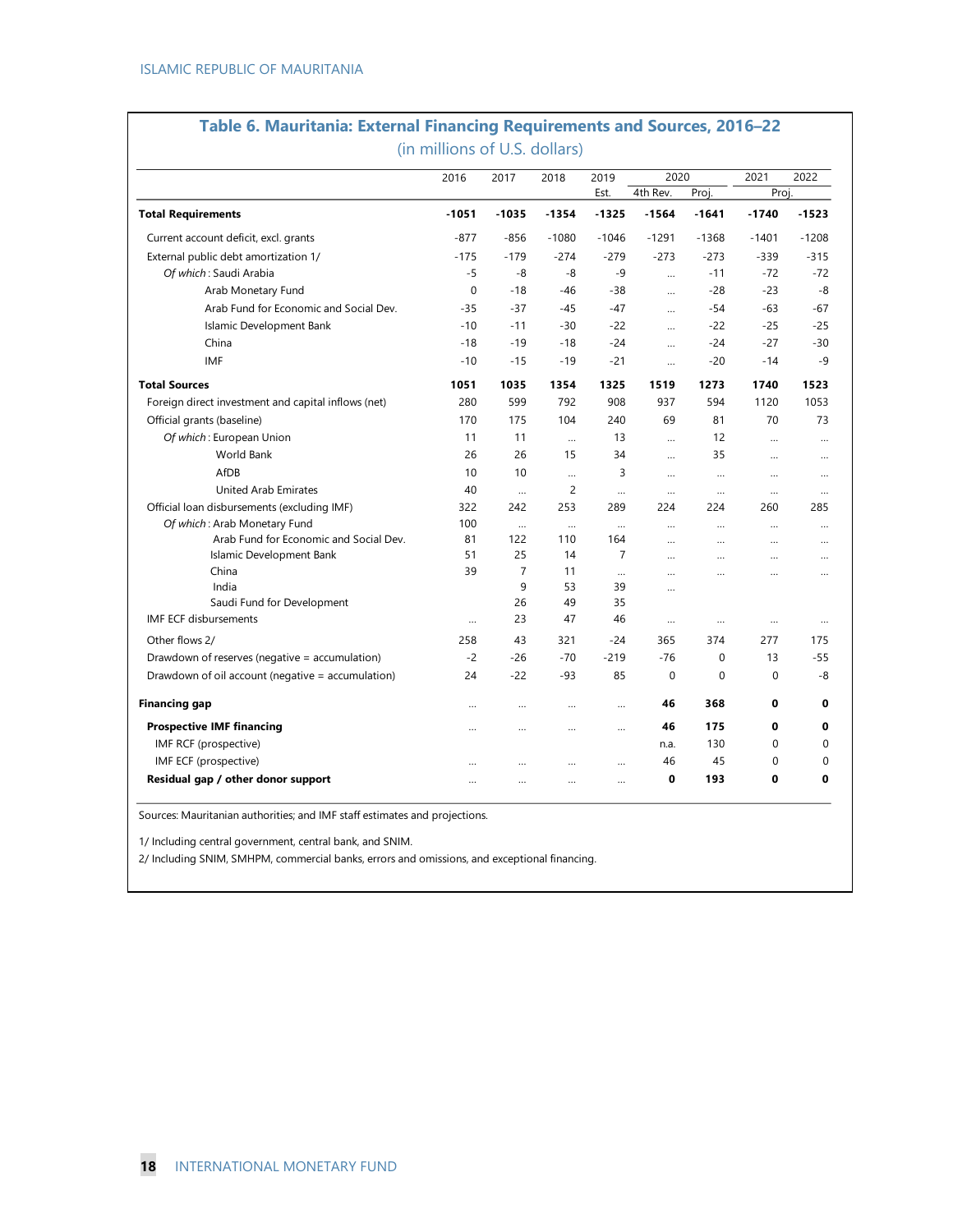ISLAMIC REPUBLIC OF MAURITANIA ISLAMIC REPUBLIC OF MAURITANIA

|                                                                     | Table 7. Mauritania: Capacity to Repay the Fund, 2020-34 |         |         |         |         |         |         |         |         |         |         |         |         |                                                                                 |          |
|---------------------------------------------------------------------|----------------------------------------------------------|---------|---------|---------|---------|---------|---------|---------|---------|---------|---------|---------|---------|---------------------------------------------------------------------------------|----------|
|                                                                     | 2020                                                     | 2021    | 2022    | 2023    | 2024    | 2025    | 2026    | 2027    | 2028    | 2029    | 2030    | 2031    | 2032    | 2033                                                                            | 2034     |
| Payments to the Fund based on existing credit                       |                                                          |         |         |         |         |         |         |         |         |         |         |         |         |                                                                                 |          |
| Principal (in million of SDRs)                                      | 14.34                                                    | 9.94    | 6.62    | 6.07    | 11.59   | 16.56   | 16.56   | 16.56   | 11.59   | 4.97    | 0.00    | 0.00    | 0.00    | 0.00                                                                            | 0.00     |
| Charges and interest (in million of SDRs)                           | 0.06                                                     | 0.03    | 0.03    | 0.03    | 0.03    | 0.03    | 0.03    | 0.03    | 0.03    | 0.03    | 0.03    | 0.03    | 0.03    | 0.03                                                                            | 0.03     |
| Payments to the Fund based on existing and prospective credit       |                                                          |         |         |         |         |         |         |         |         |         |         |         |         |                                                                                 |          |
| Principal (in million of SDRs)                                      | 14.34                                                    | 9.94    | 6.62    | 6.07    | 11.59   | 27.78   | 42.32   | 42.32   | 37.35   | 30.73   | 14.54   | 0.00    | 0.00    | 0.00                                                                            | 0.00     |
| Charges and interest (in million of SDRs)                           | 0.06                                                     | 0.03    | 0.03    | 0.03    | 0.03    | 0.03    | 0.03    | 0.03    | 0.03    | 0.03    | 0.03    | 0.03    | 0.03    | 0.03                                                                            | 0.03     |
| Total payments to the Fund based on existing and prospective credit |                                                          |         |         |         |         |         |         |         |         |         |         |         |         |                                                                                 |          |
| In millions of SDRs                                                 | 14.40                                                    | 9.97    | 6.65    | 6.10    | 11.62   | 27.81   | 42.35   | 42.35   | 37.38   | 30.76   | 14.57   | 0.03    | 0.03    | 0.03                                                                            | 0.03     |
| In millions of US\$                                                 | 19.94                                                    | 13.85   | 9.27    | 8.52    | 16.29   | 39.13   | 59.59   | 59.59   | 52.60   | 43.29   | 20.50   | 0.04    | 0.04    | 0.04                                                                            | 0.04     |
| In percent of exports of goods and services                         | 0.88                                                     | 0.57    | 0.36    | 0.29    | 0.52    | 1.19    | 1.79    | 1.76    | 1.52    | 1.23    | 0.57    | 0.00    | 0.00    | 0.00                                                                            | 0.00     |
| In percent of debt service                                          | 7.29                                                     | 3.89    | 2.65    | 2.43    | 4.60    | 11.12   | 21.61   | 21.73   | 20.34   | 17.59   | 8.92    | 0.02    | 0.02    | 0.02                                                                            | 0.02     |
| In percent of GDP                                                   | 0.27                                                     | 0.18    | 0.12    | 0.10    | 0.18    | 0.41    | 0.60    | 0.57    | 0.47    | 0.37    | 0.17    | 0.00    | 0.00    | 0.00                                                                            | 0.00     |
| In percent of Gross International Reserves                          | 1.76                                                     | 1.23    | 0.79    | 0.72    | 1.28    | 2.76    | 3.67    | 3.22    | 2.51    | 1.82    | 0.76    | 0.00    | 0.00    | 0.00                                                                            | 0.00     |
| In percent of quota                                                 | 11.18                                                    | 7.74    | 5.16    | 4.74    | 9.02    | 21.59   | 32.88   | 32.88   | 29.02   | 23.88   | 11.31   | 0.02    | 0.02    | 0.02                                                                            | 0.02     |
| Outstanding Fund credit                                             |                                                          |         |         |         |         |         |         |         |         |         |         |         |         |                                                                                 |          |
| In millions of SDRs                                                 | 229.3                                                    | 219.3   | 212.7   | 206.6   | 195.0   | 167.3   | 124.9   | 82.6    | 45.3    | 14.5    | 0.0     | 0.0     | 0.0     | 0.0                                                                             | 0.0      |
| In millions of US\$                                                 | 317.5                                                    | 304.8   | 296.5   | 288.8   | 273.5   | 235.4   | 175.8   | 116.3   | 63.7    | 20.5    | 0.0     | 0.0     | 0.0     | 0.0                                                                             | 0.0      |
| In percent of exports of goods and services                         | 14.1                                                     | 12.4    | 11.5    | 9.8     | 8.7     | 7.2     | 5.3     | 3.4     | 1.8     | 0.6     | 0.0     | 0.0     | 0.0     | 0.0                                                                             | 0.0      |
| In percent of debt service                                          | 116.1                                                    | 85.5    | 84.8    | 82.4    | 77.3    | 66.9    | 63.7    | 42.4    | 24.6    | 8.3     | 0.0     | 0.0     | 0.0     | 0.0                                                                             | 0.0      |
| In percent of GDP                                                   | 4.3                                                      | 4.0     | 3.7     | 3.4     | 3.0     | 2.5     | 1.8     | 1.1     | 0.6     | 0.2     | 0.0     | 0.0     | 0.0     | 0.0                                                                             | 0.0      |
| In percent of gross international reserves                          | 27.9                                                     | 27.1    | 25.2    | 24.4    | 21.5    | 16.6    | 10.8    | 6.3     | 3.0     | 0.9     | 0.0     | 0.0     | 0.0     | 0.0                                                                             | 0.0      |
| In percent of quota                                                 | 178.0                                                    | 170.3   | 165.1   | 160.4   | 151.4   | 129.9   | 97.0    | 64.1    | 35.1    | 11.3    | 0.0     | 0.0     | 0.0     | 0.0                                                                             | 0.0      |
| Net use of Fund credit (in millions of SDRs)                        | 114.5                                                    | $-9.9$  | $-6.6$  | $-6.1$  | $-11.6$ | $-27.8$ | $-42.3$ | $-42.3$ | $-37.4$ | $-30.7$ | $-14.5$ | 0.0     | 0.0     | 0.0                                                                             | 0.0      |
| Disbursements                                                       | 128.8                                                    | 0.0     | 0.0     | 0.0     | 0.0     | 0.0     | 0.0     | 0.0     | 0.0     | 0.0     | 0.0     | 0.0     | 0.0     | 0.0                                                                             | 0.0      |
| Repayments                                                          | 14.3                                                     | 9.9     | 6.6     | 6.1     | 11.6    | 27.8    | 42.3    | 42.3    | 37.4    | 30.7    | 14.5    | 0.0     | 0.0     | 0.0                                                                             | 0.0      |
| Memorandum items:                                                   |                                                          |         |         |         |         |         |         |         |         |         |         |         |         |                                                                                 |          |
| Exports of goods and services (in millions of US\$)                 | 2,254.7                                                  | 2,450.8 | 2,572.3 | 2,946.2 | 3,133.9 | 3,284.4 | 3,334.6 | 3,378.8 | 3,450.4 | 3,512.2 | 3,569.3 | 3,639.2 | 3,723.4 | 3,797.9                                                                         | 3,877.5  |
| Debt service (in millions of US\$)                                  | 273.5                                                    | 356.4   | 349.8   | 350.4   | 353.9   | 351.9   | 275.8   | 274.3   | 258.6   | 246.1   | 229.8   | 196.5   | 195.7   | 184.0                                                                           | 180.1    |
| Nominal GDP (in millions of US\$)                                   | 7,417.4                                                  | 7,659.8 | 7,982.8 | 8,552.2 | 9,120.8 |         |         |         |         |         |         |         |         | 9,558.1 10,007.6 10,530.7 11,078.8 11,662.3 12,286.6 12,955.5 13,681.4 14,457.5 | 15,281.8 |
| Gross international reserves (in millions of US\$)                  | 1,136.1                                                  | 1,123.0 | 1,177.9 | 1,184.9 | 1,270.7 | 1,418.0 | 1,625.4 | 1,852.2 | 2,093.0 | 2,381.0 | 2,696.9 | 3,059.6 | 3,458.3 | 3,925.2                                                                         | 4,424.5  |
| Quota (millions of SDRs)                                            | 128.8                                                    | 128.8   | 128.8   | 128.8   | 128.8   | 128.8   | 128.8   | 128.8   | 128.8   | 128.8   | 128.8   | 128.8   | 128.8   | 128.8                                                                           | 128.8    |
| Sources: IMF staff estimates and projections.                       |                                                          |         |         |         |         |         |         |         |         |         |         |         |         |                                                                                 |          |

INTERNATIONAL MONETARY FUND **19**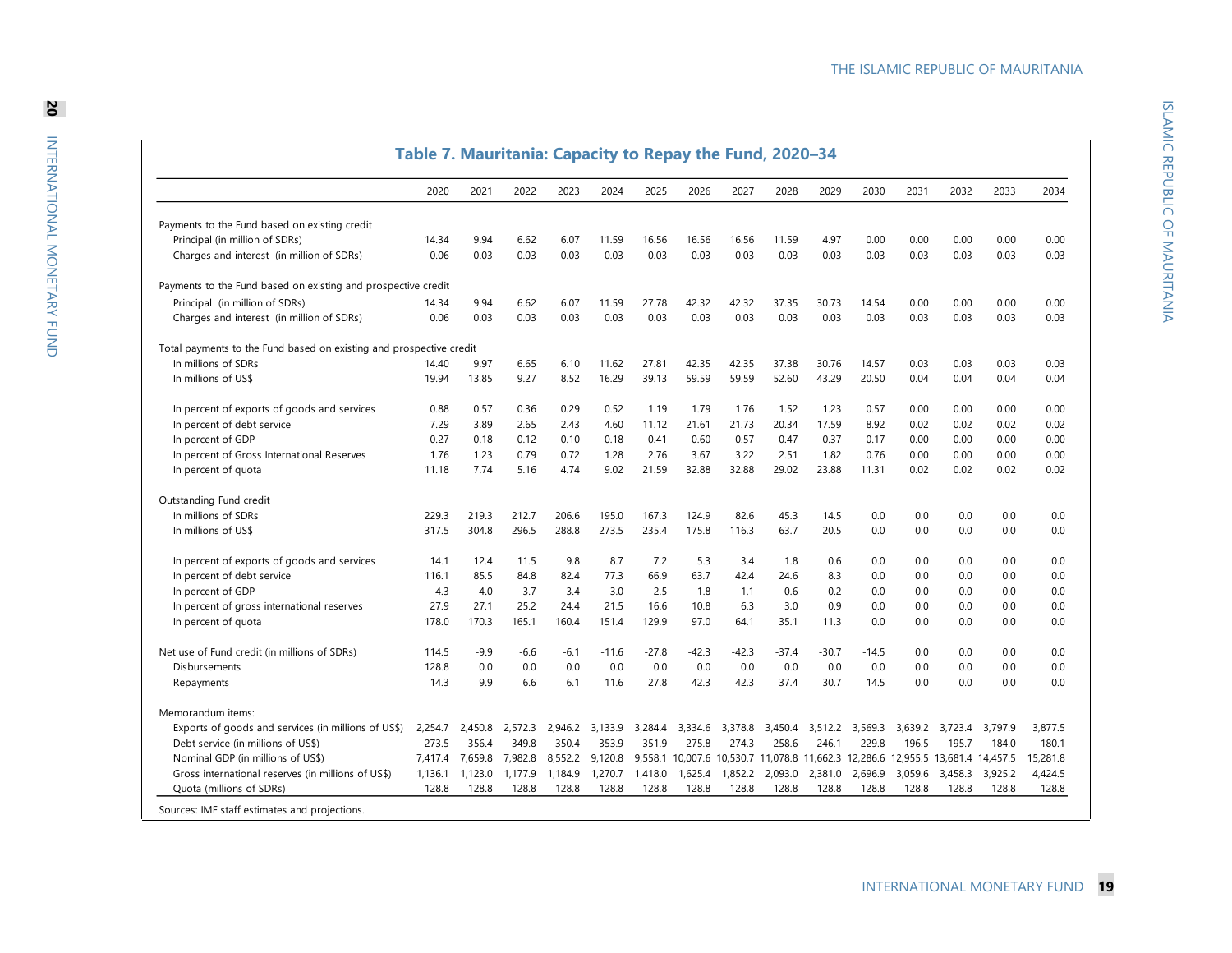| Table 8. Mauritania: Risk Assessment Matrix 1/                                                                                                                                                                                                                                                                                                                                                                                                                                                                                                                                                                                                                                                                                                                                                                                                                                                           |                                      |                                                                                                                                                                                                        |                                                                                                                                                                                                                                                 |  |  |  |  |  |  |  |  |
|----------------------------------------------------------------------------------------------------------------------------------------------------------------------------------------------------------------------------------------------------------------------------------------------------------------------------------------------------------------------------------------------------------------------------------------------------------------------------------------------------------------------------------------------------------------------------------------------------------------------------------------------------------------------------------------------------------------------------------------------------------------------------------------------------------------------------------------------------------------------------------------------------------|--------------------------------------|--------------------------------------------------------------------------------------------------------------------------------------------------------------------------------------------------------|-------------------------------------------------------------------------------------------------------------------------------------------------------------------------------------------------------------------------------------------------|--|--|--|--|--|--|--|--|
| <b>Sources of Risks</b>                                                                                                                                                                                                                                                                                                                                                                                                                                                                                                                                                                                                                                                                                                                                                                                                                                                                                  | <b>Relative</b><br><b>Likelihood</b> | <b>Expected Impact</b>                                                                                                                                                                                 | <b>Policy Response</b>                                                                                                                                                                                                                          |  |  |  |  |  |  |  |  |
|                                                                                                                                                                                                                                                                                                                                                                                                                                                                                                                                                                                                                                                                                                                                                                                                                                                                                                          |                                      | <b>Global Risks</b>                                                                                                                                                                                    |                                                                                                                                                                                                                                                 |  |  |  |  |  |  |  |  |
| Prolonged Covid-19<br>outbreak                                                                                                                                                                                                                                                                                                                                                                                                                                                                                                                                                                                                                                                                                                                                                                                                                                                                           | <b>High</b>                          | High. Lower global commodity prices<br>(metals, gas, fish) and lower trade flows<br>reduce exports and FDI, with negative<br>impact on domestic growth, poverty,<br>and external and fiscal positions. | Sizable donor support needed. Use<br>external and fiscal buffers and greater<br>exchange rate flexibility for gradual<br>adjustment. Structural reforms to<br>diversify the economy and export<br>markets to increase resilience.               |  |  |  |  |  |  |  |  |
| Widespread social<br>discontent and political<br>instability                                                                                                                                                                                                                                                                                                                                                                                                                                                                                                                                                                                                                                                                                                                                                                                                                                             | <b>High</b>                          | High. Possibly lower development<br>finance and aid flows. Lower trade flows<br>reduce exports and FDI, with negative<br>impact on domestic growth, poverty,<br>and external and fiscal positions.     | Use of external buffers and greater<br>exchange rate flexibility for gradual<br>adjustment. Structural reforms to<br>diversify the economy and export<br>markets to increase resilience.                                                        |  |  |  |  |  |  |  |  |
| More protectionism                                                                                                                                                                                                                                                                                                                                                                                                                                                                                                                                                                                                                                                                                                                                                                                                                                                                                       | <b>High</b>                          | Medium. Reduced prospects for FDI in<br>new sectors (including gas) impacting<br>diversification, exports, and growth.                                                                                 | Accelerate business climate reforms<br>and increase exchange rate flexibility<br>to boost competitiveness and<br>mitigate shocks. Develop prudent<br>borrowing plans based on<br>concessional financing and use gas<br>proceeds to reduce debt. |  |  |  |  |  |  |  |  |
| Oversupply in the oil<br>market                                                                                                                                                                                                                                                                                                                                                                                                                                                                                                                                                                                                                                                                                                                                                                                                                                                                          | <b>High</b>                          | High. Reduced FDI in extractive<br>industries and risks for future gas<br>development; negative impact on<br>domestic growth and external and fiscal<br>positions.                                     | Build larger fiscal and external<br>buffers. Greater exchange rate<br>flexibility and use of external buffers<br>for gradual adjustment. Structural<br>reforms to diversify the economy and<br>export markets to increase resilience.           |  |  |  |  |  |  |  |  |
| Intensified geopolitical<br>tensions and security risks                                                                                                                                                                                                                                                                                                                                                                                                                                                                                                                                                                                                                                                                                                                                                                                                                                                  | <b>Medium</b>                        | High. Adverse impact on regional trade.<br>Fiscal and security-related costs from<br>migration from neighboring countries.<br>Negative impact on investor sentiment,<br>economic diversification.      | Create policy space for contingencies<br>by consolidating the budget and<br>broadening the tax base through<br>reforms and economic diversification.<br>Further develop regional security<br>cooperation.                                       |  |  |  |  |  |  |  |  |
|                                                                                                                                                                                                                                                                                                                                                                                                                                                                                                                                                                                                                                                                                                                                                                                                                                                                                                          |                                      | <b>Domestic Risks</b>                                                                                                                                                                                  |                                                                                                                                                                                                                                                 |  |  |  |  |  |  |  |  |
| Political and social unrest:<br>regional terrorist attacks                                                                                                                                                                                                                                                                                                                                                                                                                                                                                                                                                                                                                                                                                                                                                                                                                                               | <b>Medium</b>                        | High. Higher public spending, including<br>on security; impaired investor<br>confidence and lower growth prospects.                                                                                    | Improve governance and business<br>climate, strengthen anti-corruption<br>frameworks. Promote inclusive<br>growth and increase social spending.                                                                                                 |  |  |  |  |  |  |  |  |
| Slower pace of reforms                                                                                                                                                                                                                                                                                                                                                                                                                                                                                                                                                                                                                                                                                                                                                                                                                                                                                   | <b>Medium</b>                        | High. Negative impact on social<br>outcomes, investor confidence, and<br>growth prospects.                                                                                                             | Build consensus on reforms. Invest in<br>human capital and institutions.                                                                                                                                                                        |  |  |  |  |  |  |  |  |
| Reduced correspondent<br>banking services                                                                                                                                                                                                                                                                                                                                                                                                                                                                                                                                                                                                                                                                                                                                                                                                                                                                | <b>Medium</b>                        | Medium. Curtailed cross-border<br>payments affecting trade and<br>remittances. Rise in informality.                                                                                                    | Strengthen the AML/CFT framework<br>and its implementation; step up<br>outreach to foreign banks.                                                                                                                                               |  |  |  |  |  |  |  |  |
| 1/ The Risk Assessment Matrix (RAM) shows events that could materially alter the baseline path (the scenario most likely to<br>materialize in the view of IMF staff). The relative likelihood is the staff's subjective assessment of the risks surrounding the<br>baseline ("low" is meant to indicate a probability below 10 percent, "medium" a probability between 10 and 30 percent, and<br>"high" a probability between 30 and 50 percent). The RAM reflects staff views on the source of risks and overall level of concern as<br>of the time of discussions with the authorities. Non-mutually exclusive risks may interact and materialize jointly. Conjectural risks<br>are especially relevant over shorter horizons (up to 2 years) given the current baseline. Structural risks (omitted from this<br>streamlined version) remain salient over shorter and longer horizons (up to 3 years). |                                      |                                                                                                                                                                                                        |                                                                                                                                                                                                                                                 |  |  |  |  |  |  |  |  |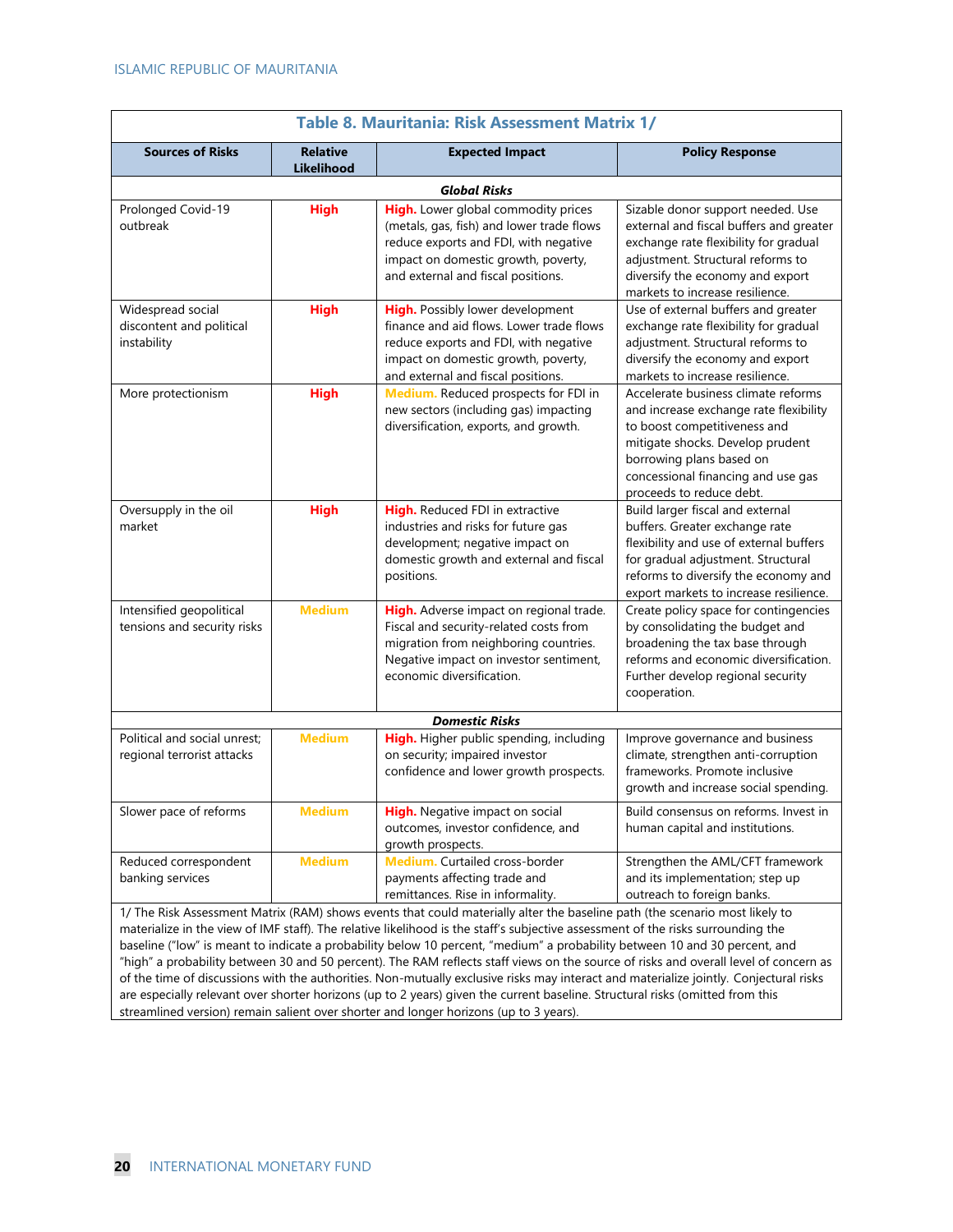# **Appendix I. Letter of Intent**

Islamic Republic of Mauritania **Central Bank of Mauritania** Central Bank of Mauritania

Nouakchott, April 17, 2020

Ms. Kristalina Georgieva Managing Director International Monetary Fund Washington DC

Dear Managing Director:

The COVID-19 pandemic is having a massive and unprecedented impact on the population and the economy of Mauritania. It affects human lives, people's health and their livelihoods, and threatens to destroy the social and economic fabric of our country. In consultation with the WHO and other UN agencies, we have taken measures to prevent the spread of the pandemic and mitigate its impact. We canceled commercial international passenger flights, closed all border crossings for individuals, and left only eight open for essential goods such as medication and food. We imposed confinement measures in urban areas and suspended all non-essential businesses, with a dramatic effect on economic activity. To mitigate the fallout of this scourge, which compounds the impact of a drought, we are ramping up emergency spending on health and related public services, expanding social protection for the most vulnerable, introducing measures to support households and small businesses, supporting national agriculture production, and building food security stocks.

The pandemic could result in a contraction in economic activity this year, possibly by about 2 percent, compared to a pre-crisis projected GDP growth of over 6 percent. Both extractive and non-extractive sectors are expected to be impacted significantly by the pandemic prevention and response measures and by the reduction in external demand. The balance of payments is expected to deteriorate as exports drop, the cost of essential food and non-food imports rise, and remittances fall. As a result, the external current account deficit could widen and a financing gap of about \$370 million (5 percent of GDP) could emerge.

The pandemic is already having a direct and substantial impact on the budget. We have set up a special social assistance fund to finance the procurement of medical supplies and equipment, targeted support to households and SMEs most affected by the crisis, and temporary tax relief on some essential goods. Significant tax losses are also expected due to the economic contraction. The initial cost of the emergency response already taken has reached MRU 2.5 billion (1 percent of nonextractive GDP) and is expected to rise to several percentage points of GDP on account of additional planned budget costs for security, health, and social protection. We stand ready to take further social action if the fluid situation deteriorates.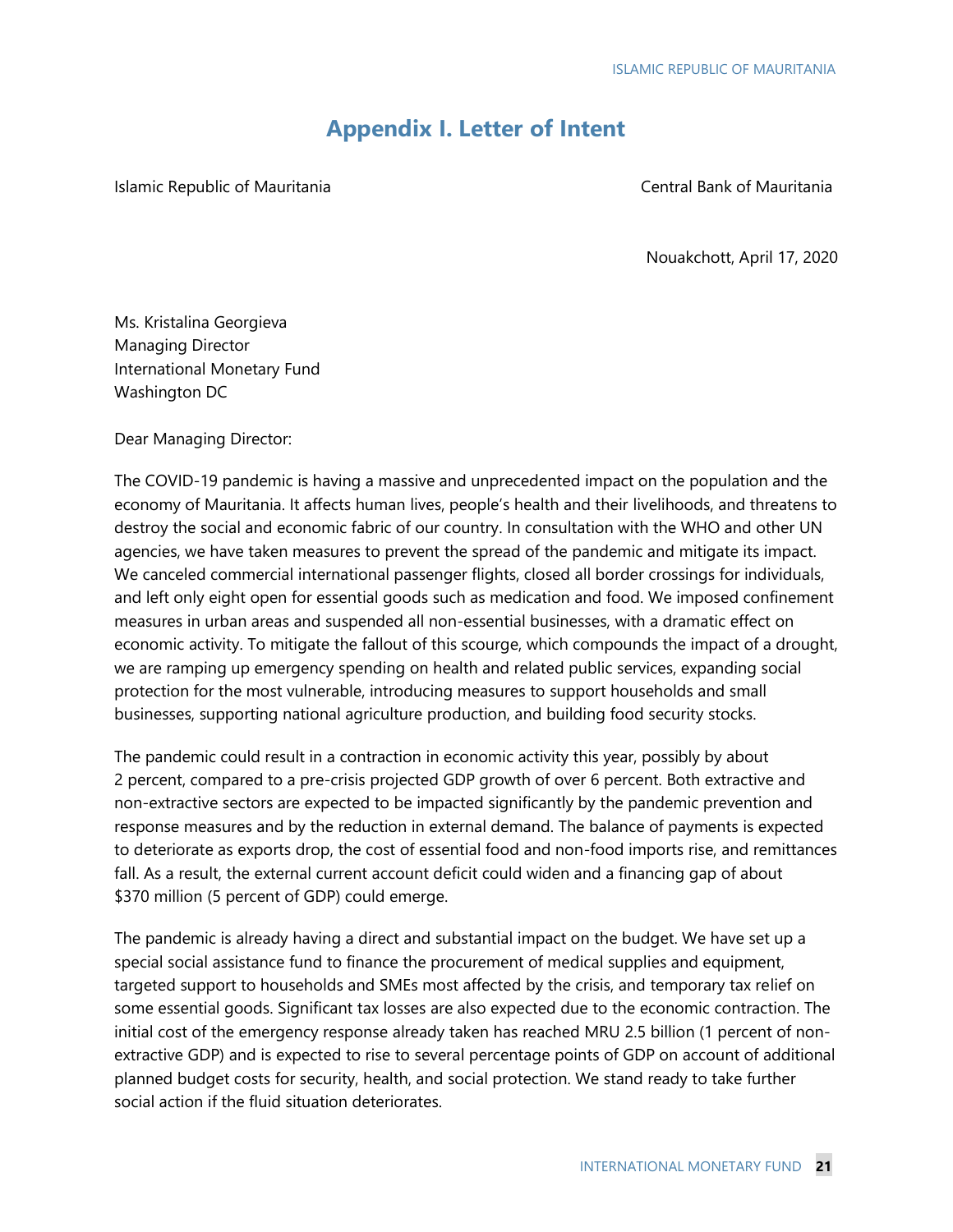To prevent financial sector instability, the Central Bank of Mauritania (BCM) has reacted expeditiously and provided liquidity to banks by lowering reserve requirements and reducing its policy rate. The BCM will continue to monitor key prudential ratios and price developments, and will stand ready to act as needed.

Against this background, and in the face of the urgent balance of payments need arising from the pandemic, we request emergency financing from the IMF under the Rapid Credit Facility (RCF) in the amount of SDR 95.680 million, equivalent to about 74.3 percent of our quota, to ease the pressure on our official international reserves and budget financing. We request that the funds be disbursed as budget support. In this regard, the Ministry of Finance and BCM have signed a memorandum of understanding on their respective responsibilities for servicing financial obligations to the IMF. Together with the support from other development partners, this disbursement will help fill the projected external and fiscal gaps in 2020. We are confident that the IMF's support will play a catalytic role in securing additional financing from our partners.

Going forward, we will allocate sufficient resources for critical health, emergency services, and social expenditures, as well as for risk communication and community engagement, surveillance and case tracking, infection prevention and control, and testing. We will maintain all spending on-budget and make sure to track, account for, and report in a transparent manner the resources deployed for emergency response. To avoid any misappropriation of funds, we will carefully control emergency spending and will publish information on the ministry of finance's website regarding public procurement contracts related to crisis mitigation, the names of the awarded companies and their beneficial owners, and ex-post validation of delivery. We will ask the Court of Accounts to audit emergency spending once the crisis abates and to publish its results. We will accelerate the rollout of the cash transfer scheme targeting vulnerable households to the whole territory and seek to expand existing food programs. We will reprioritize non-essential current and capital spending as needed to increase priority health and social spending. These policies will help advance our poverty reduction and growth objectives. Finally, to embed this year's fiscal expansion in a medium-term fiscal framework that maintains debt sustainability, we will develop a plan to unwind the temporary measures and return to a primary surplus once the crisis abates.

We remain fully committed to the broad objectives of the ECF-supported program and to the economic policies described in our latest letter of intent dated November 25, 2019, which we believe will help address the balance of payments difficulties. We met all December 2019 quantitative targets and made substantial progress in achieving the structural benchmarks under the program, despite some delays. However, significant uncertainty about the economic outlook makes completing the fifth review under this arrangement difficult at this time. We are fully aware, nevertheless, of the need to continue to ensure macroeconomic stability and debt sustainability despite the short-term rise in spending to address the impact of the pandemic, and we are committed to implementing medium-term fiscal policies consistent with medium-term sustainability.

In line with IMF's safeguards policy, we commit to undergoing an update safeguards assessment to be completed before IMF Board approval of any subsequent arrangement, providing IMF staff with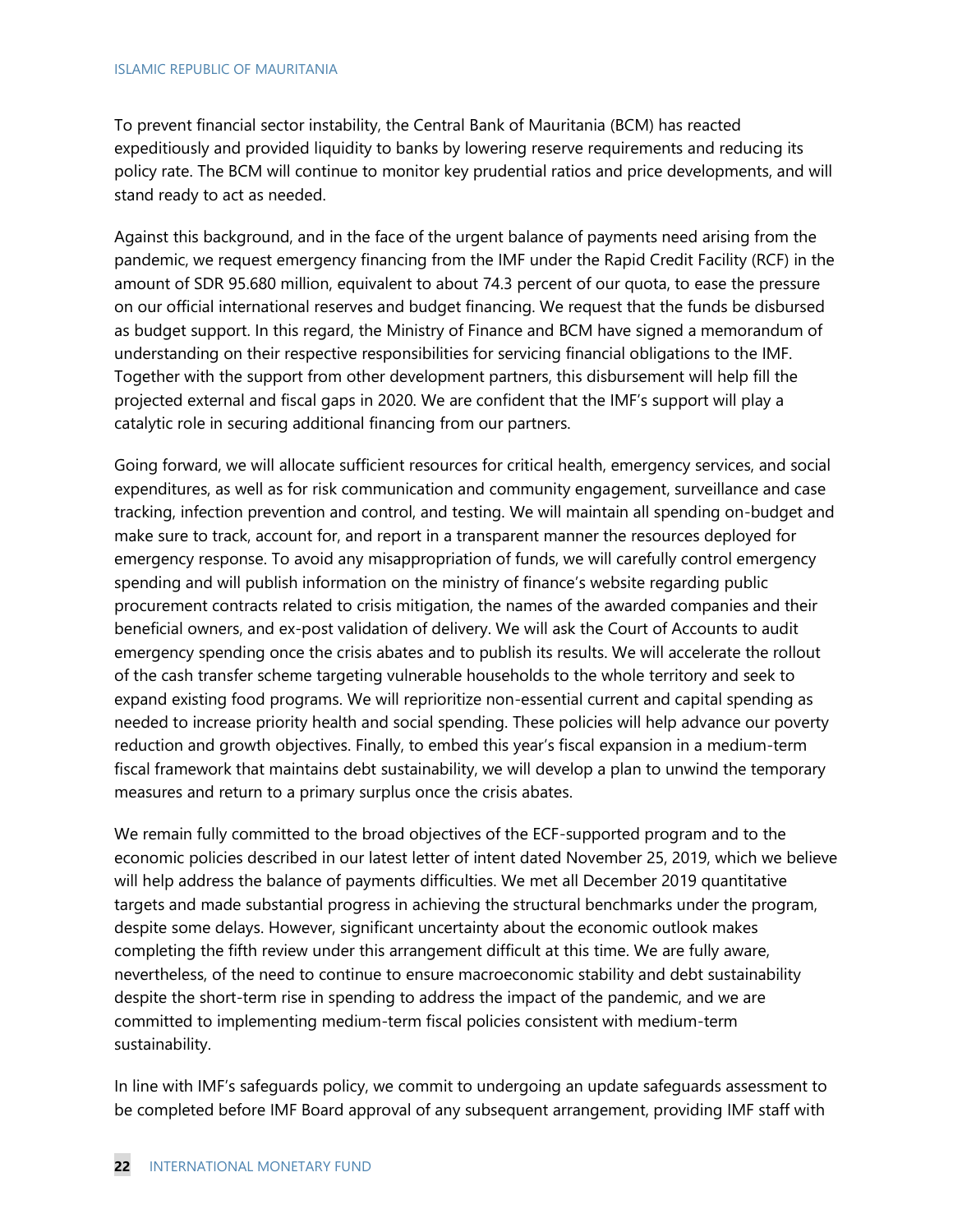the necessary audit reports, and authorizing the BCM's external auditors to hold discussions with IMF staff. Moreover, Mauritania will not impose new or intensify existing restrictions on the making of payments and transfers for current international transactions, trade restrictions for balance of payment purposes, or multiple currency practices, or enter into bilateral payments agreements which are inconsistent with its obligations under Article VIII. We also consent to the publication of this letter and the related staff report.

Very truly yours,

/s/ /s/

Mr. Cheikh El Kebir Moulaye Taher Manuel Mr. Mohamed-Lemine Dhehby Governor of the Central Bank of Mauritania Minister of Finance

/s/

Mr. Abdel Aziz Dahi Minister of Economy and Industry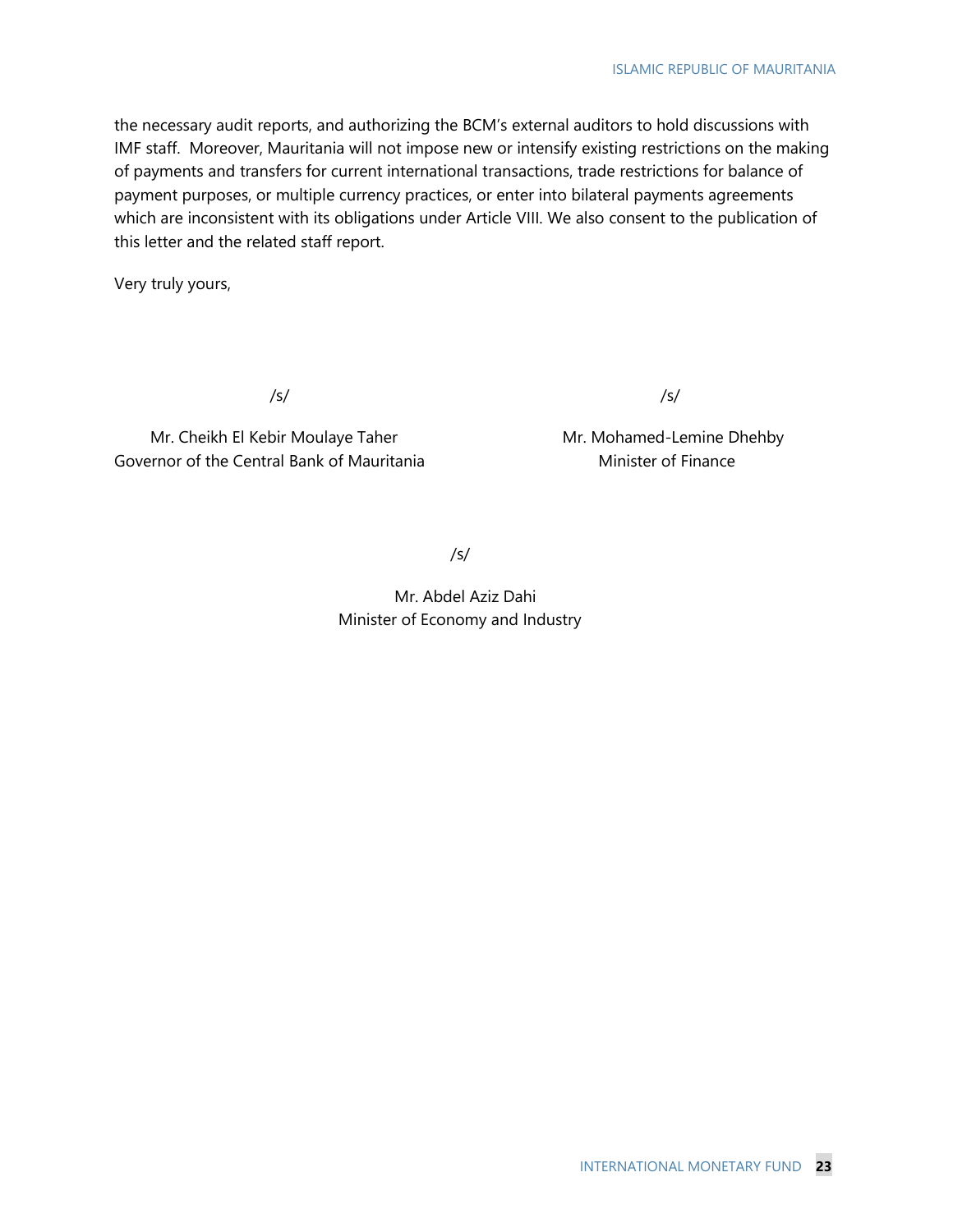

# **ISLAMIC REPUBLIC OF MAURITANIA**

April 17, 2020

**REQUEST FOR DISBURSEMENT UNDER THE RAPID CREDIT FACILITY—DEBT SUSTAINABILITY ANALYSIS**

| Approved By             | Prepared by the staffs of the International Monetary Fund and |
|-------------------------|---------------------------------------------------------------|
| <b>Taline</b>           | the International Development Association.                    |
| <b>Koranchelian and</b> |                                                               |
| <b>Ashwin Ahuja</b>     |                                                               |
| (IMF) and               |                                                               |
| <b>Marcello Estevão</b> |                                                               |
| (IDA)                   |                                                               |

| <b>Risk of external debt</b>                            | High                                                                                                                                                                                                                                                                                                 |  |  |  |  |  |  |  |  |
|---------------------------------------------------------|------------------------------------------------------------------------------------------------------------------------------------------------------------------------------------------------------------------------------------------------------------------------------------------------------|--|--|--|--|--|--|--|--|
| distress:                                               |                                                                                                                                                                                                                                                                                                      |  |  |  |  |  |  |  |  |
| <b>Overall risk of debt distress:</b>                   | High                                                                                                                                                                                                                                                                                                 |  |  |  |  |  |  |  |  |
| <b>Granularity in the risk rating:</b>                  | Sustainable                                                                                                                                                                                                                                                                                          |  |  |  |  |  |  |  |  |
| <b>Application of judgment:</b>                         | No                                                                                                                                                                                                                                                                                                   |  |  |  |  |  |  |  |  |
| <b>Macroeconomic projections</b>                        | Negative growth in 2020, and one-year delay in the start of Grand<br>Tortue/Ahmeyim gas production (2023). Primary deficit in 2020,<br>returning to the previously projected stable surplus after two years.<br>Iron ore prices lower by 10 percent, resulting in larger current account<br>deficit. |  |  |  |  |  |  |  |  |
| <b>Financing strategy</b>                               | Additional financing needs filled by RCF, concessional borrowing and<br>grants in 2020 adding new external debt of over 5 percent of GDP.                                                                                                                                                            |  |  |  |  |  |  |  |  |
| <b>Realism tools flagged</b>                            | Large unexpected change in public debt in the last 5 years.                                                                                                                                                                                                                                          |  |  |  |  |  |  |  |  |
| <b>Mechanical risk rating under</b><br>the external DSA | High                                                                                                                                                                                                                                                                                                 |  |  |  |  |  |  |  |  |
| <b>Mechanical risk rating under</b><br>the public DSA   | High                                                                                                                                                                                                                                                                                                 |  |  |  |  |  |  |  |  |
|                                                         | Debt coverage is the same as in previous DSA: central government and public agencies, central bank,                                                                                                                                                                                                  |  |  |  |  |  |  |  |  |
|                                                         | and SOE debt guaranteed by the government (including state-owned oil and gas company, excluding                                                                                                                                                                                                      |  |  |  |  |  |  |  |  |
|                                                         | national mining company). The Composite Indicator score is 2.84 and the debt-carrying capacity is                                                                                                                                                                                                    |  |  |  |  |  |  |  |  |
| assessed to be medium.                                  |                                                                                                                                                                                                                                                                                                      |  |  |  |  |  |  |  |  |

*The risk of external debt distress and the overall risk of public debt distress remain high, as the NPV of public external debt to GDP continues to breach its threshold in 2020-22 under baseline projections, and the debt service-to-revenue ratio breaches its threshold in 2020- 25. However, external and public debt are assessed to be sustainable as both indicators are projected to be on a steady downward trend and to fall below their respective thresholds by 2026. The risk rating remains high despite the rebasing of national accounts completed by the authorities, which estimated nominal GDP to be 35 percent higher than previously in 2018 due to upgrading to SNA 2008 and expanding the coverage of informal activities.*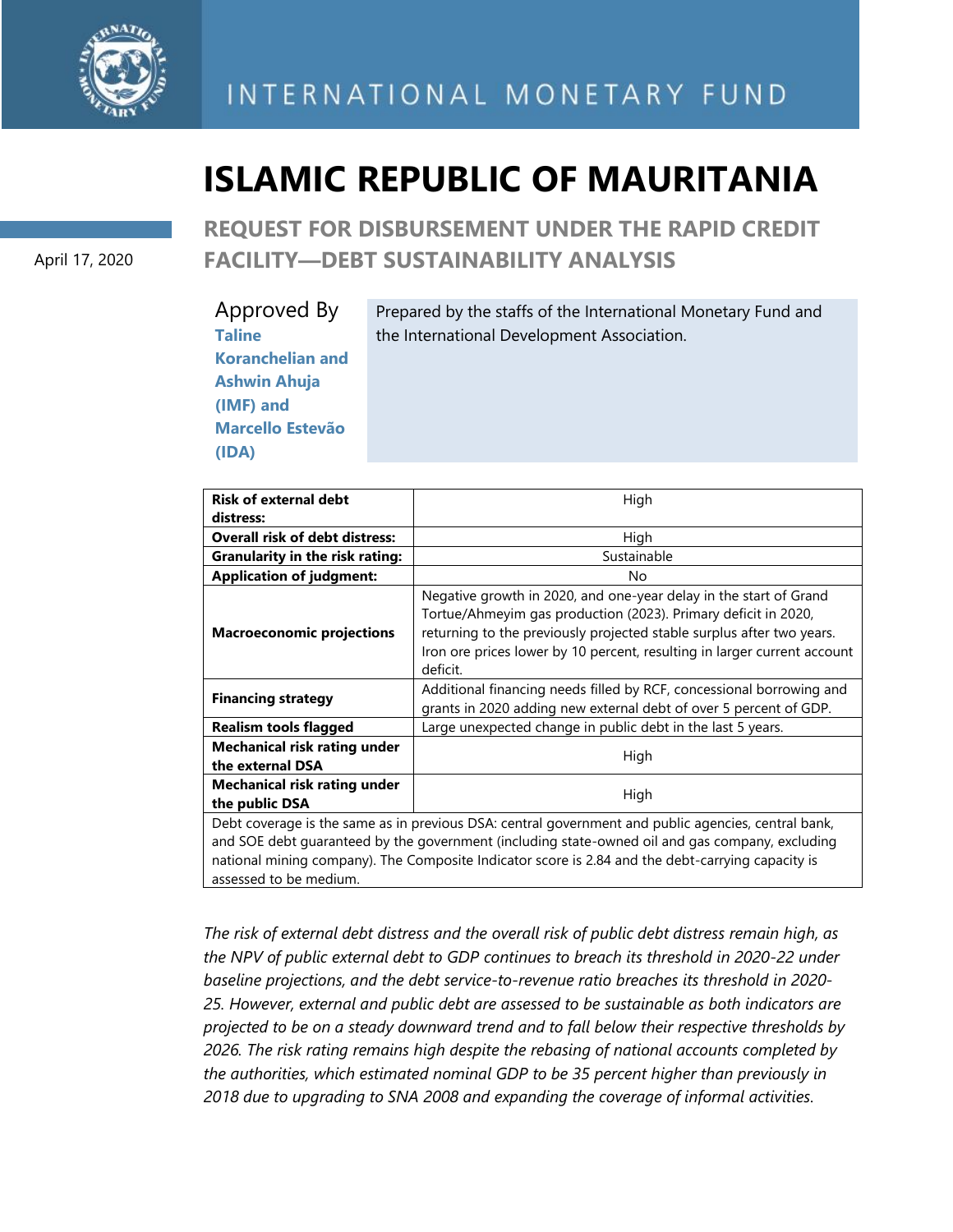*The macroeconomic outlook is significantly less favorable than the previous Debt Sustainability Analysis (DSA) in November 2019 due to the external shock caused by the COVID-19 pandemic and a delay in the Grand Tortue/Ahmeyim gas project. Projected export, growth, fiscal and debt trajectories are highly uncertain and are vulnerable to a stronger impact of the pandemic, reversals in metal and oil prices, regional security developments, and climatic hazards. Prudent policies are needed, including avoiding nonconcessional borrowing and relying instead on grants and concessional financing taken up at a moderate pace consistent with absorptive capacity.*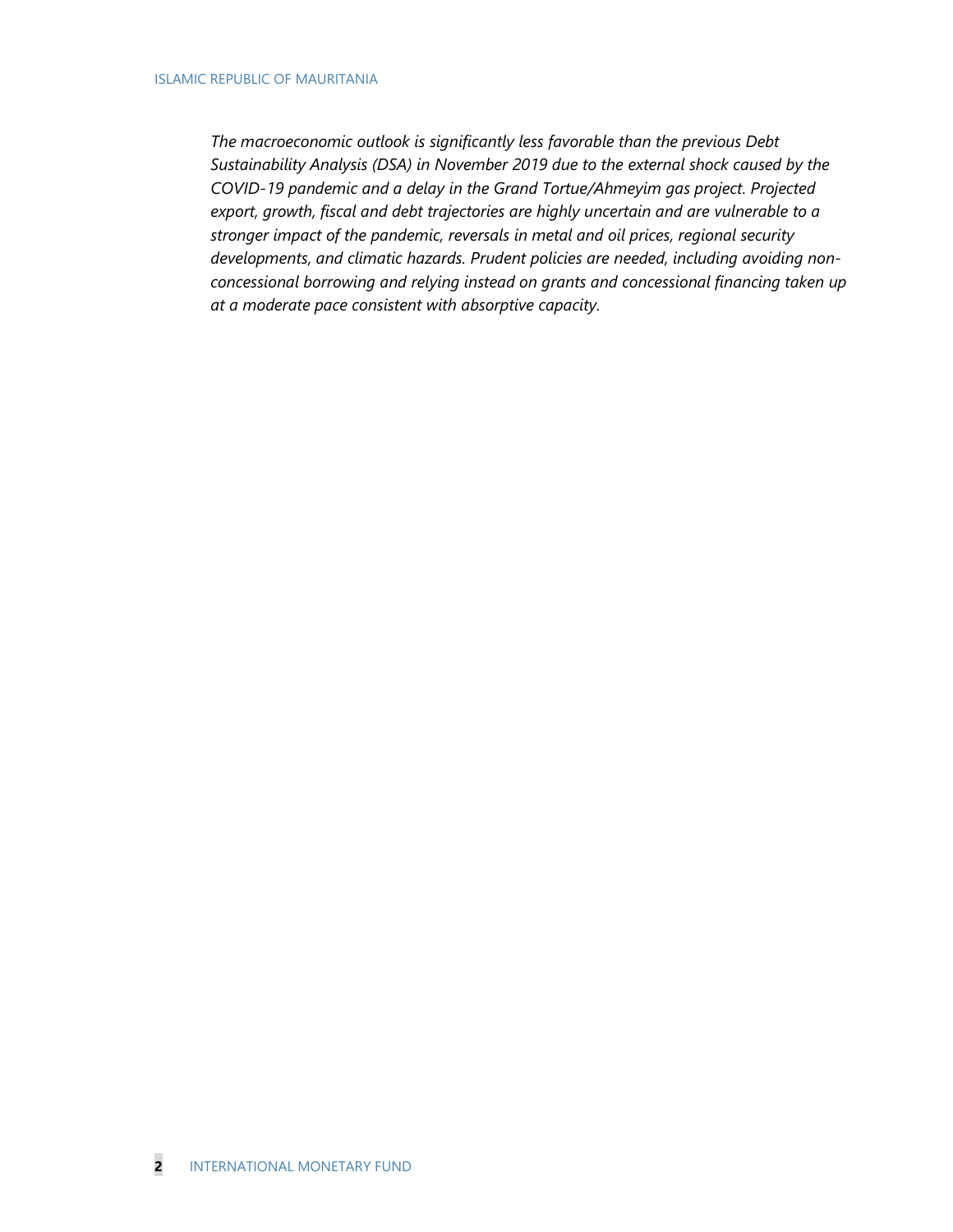|                                                                                                    |                          | <b>Actual</b>  |                          |                |             |             |              | <b>Projections</b> |            |            |            |                   | Average 8/         |                                                |                        |
|----------------------------------------------------------------------------------------------------|--------------------------|----------------|--------------------------|----------------|-------------|-------------|--------------|--------------------|------------|------------|------------|-------------------|--------------------|------------------------------------------------|------------------------|
|                                                                                                    | 2017                     | 2018           | 2019                     | 2020           | 2021        | 2022        | 2023         | 2024               | 2025       | 2030       | 2040       | <b>Historical</b> | <b>Projections</b> |                                                |                        |
| <b>External debt (nominal) 1/</b>                                                                  | 77.7                     | 75.7           | 71.3                     | 66.3           | 64.5        | 62.1        | 58.6         | 55.4               | 53.3       | 46.6       | 38.9       | 70.1              | 55.0               | <b>Definition of external/domestic debt</b>    | <b>Residency-based</b> |
| of which: public and publicly guaranteed (PPG)                                                     | 66.7                     | 66.7           | 63.4                     | 59.0           | 58.3        | 56.9        | 54.0         | 51.1               | 49.2       | 43.4       | 37.1       | 60.1              | 50.5               | Is there a material difference between the     |                        |
| Change in external debt                                                                            | $-2.9$                   | $-2.0$         | $-4.4$                   | $-5.0$         | $-1.7$      | $-2.4$      | $-3.5$       | $-3.2$             | $-2.1$     | $-1.1$     | $-0.8$     |                   |                    | two criteria?                                  | Yes                    |
| <b>Identified net debt-creating flows</b>                                                          | $-3.0$                   | 0.0            | $-6.5$                   | 10.8           | 0.1         | $-1.8$      | $-4.2$       | $-2.7$             | $-3.2$     | $-2.5$     | $-2.9$     | 0.1               | $-1.5$             |                                                |                        |
| Non-interest current account deficit                                                               | 8.5                      | 12.3           | 9.2                      | 16.0           | 15.9        | 12.7        | 5.4          | 3.7                | 3.1        | 3.5        | 3.6        | 11.7              | 6.7                |                                                |                        |
| Deficit in balance of goods and services                                                           | 12.6                     | 16.2           | 14.0                     | 19.0           | 19.5        | 16.7        | 9.3          | 5.5                | 5.8        | 6.0        | 5.6        | 14.3              | 9.8                |                                                |                        |
| Exports                                                                                            | 29.4                     | 30.4           | 34.7                     | 30.4           | 32.0        | 32.2        | 34.4         | 34.4               | 34.4       | 29.1       | 21.0       |                   |                    |                                                |                        |
| <i>Imports</i>                                                                                     | 42.0                     | 46.6           | 48.7                     | 49.4           | 51.5        | 48.9        | 43.8         | 39.9               | 40.1       | 35.0       | 26.5       |                   |                    | Debt Accumulation                              |                        |
| Net current transfers (negative = inflow)                                                          | $-4.0$                   | $-2.9$         | $-4.6$                   | $-1.8$         | $-1.8$      | $-1.7$      | $-1.7$       | $-1.6$             | $-1.5$     | $-1.3$     | $-0.9$     | $-3.1$            | $-1.6$             | 4.0                                            |                        |
| of which: official                                                                                 | $-2.6$                   | $-1.5$         | $-3.2$                   | $-1.1$         | $-0.9$      | $-0.9$      | $-0.9$       | $-0.9$             | $-0.8$     | $-0.6$     | $-0.4$     |                   |                    |                                                |                        |
| Other current account flows (negative = net inflow)                                                | $-0.2$                   | $-1.0$         | $-0.2$                   | $-1.2$         | $-1.8$      | $-2.2$      | $-2.2$       | $-0.3$             | $-7.7$     | $-1.2$     | $-1.1$     | 0.5               | $-1.5$             | 2.0                                            |                        |
| Net FDI (negative = inflow)                                                                        | $-8.7$                   | $-11.0$        | $-11.6$                  | $-8.0$         | $-14.6$     | $-13.2$     | $-7.3$       | $-4.7$             | $-5.2$     | $-4.7$     | $-5.3$     | $-9.8$            | -7.2               |                                                | <b>COL</b>             |
| Endogenous debt dynamics 2/                                                                        | $-2.8$                   | $-1.3$         | $-4.1$                   | 2.8            | $-1.2$      | $-1.3$      | $-2.3$       | $-1.7$             | $-1.1$     | -1.3       | $-1.1$     |                   |                    | 0.0                                            |                        |
| Contribution from nominal interest rate                                                            | 1.6                      | 1.6            | 1.4                      | 1.4            | 1.5         | 1.5         | 1.4          | 1.3                | 1.2        | 0.9        | 0.8        |                   |                    |                                                |                        |
| Contribution from real GDP growth                                                                  | $-2.7$                   | $-1.6$         | $-4.1$                   | 1.5            | $-2.7$      | $-2.8$      | $-3.7$       | $-3.0$             | $-2.3$     | $-2.2$     | $-1.9$     |                   |                    | $-2.0$                                         | 25                     |
| Contribution from price and exchange rate changes                                                  | $-1.7$                   | $-1.3$         | $-1.4$                   |                |             |             |              |                    |            |            |            |                   |                    |                                                |                        |
| Residual 3/                                                                                        | 0.1                      | $-1.9$         | 2.1                      | $-15.8$        | $-1.8$      | $-0.6$      | 0.6          | $-0.5$             | 1.1        | 1.4        | $2.0$      | 0.2               | -0.8               | $-4.0$                                         | 20                     |
| of which: exceptional financing                                                                    | $-0.1$                   | $-0.1$         | $-0.1$                   | 0.0            | 0.0         | 0.0         | 0.0          | 0.0                | 0.0        | 0.0        | 0.0        |                   |                    |                                                | 15                     |
|                                                                                                    |                          |                |                          |                |             |             |              |                    |            |            |            |                   |                    | $-6.0$                                         | 10                     |
| <b>Sustainability indicators</b>                                                                   |                          |                |                          |                |             |             |              |                    |            |            |            |                   |                    | $-8.0$                                         |                        |
| PV of PPG external debt-to-GDP ratio                                                               | $\ddotsc$                |                | 48.4                     | 41.5           | 41.4        | 40.6        | 38.4         | 36.1               | 34.5       | 30.1       | 27.8       |                   |                    |                                                | -5                     |
| PV of PPG external debt-to-exports ratio                                                           |                          |                | 139.6                    | 136.6          | 129.3       | 126.0       | 111.6        | 105.2              | 100.4      | 103.7      | 132.3      |                   |                    | $-10.0$                                        | $\Omega$               |
| PPG debt service-to-exports ratio                                                                  | 10.2                     | 12.8           | 10.5                     | 12.2           | 14.6        | 13.6        | <b>11.9</b>  | 11.4               | 11.3       | 10.1       | 13.6       |                   |                    | 2020<br>2022<br>2024<br>2026                   | 2028<br>2030           |
| PPG debt service-to-revenue ratio                                                                  | 15.3                     | 17.6           | 19.1                     | 20.8           | 24.9        | 22.8        | 21.2         | 19.8               | 19.4       | 14.0       | 12.8       |                   |                    |                                                |                        |
| Gross external financing need (Billion of U.S. dollars)                                            | 0.6                      | 0.8            | 0.5                      | 1.3            | 0.8         | 0.7         | 0.6          | 0.6                | 0.5        | 0.5        | 0.6        |                   |                    | Debt Accumulation                              |                        |
|                                                                                                    |                          |                |                          |                |             |             |              |                    |            |            |            |                   |                    | -- Grant-equivalent financing (% of GDP)       |                        |
| Key macroeconomic assumptions                                                                      |                          |                |                          |                |             |             |              |                    |            |            |            |                   |                    | Grant element of new borrowing (% right scale) |                        |
| Real GDP growth (in percent)                                                                       | 3.5                      | 2.1            | 5.9                      | $-2.0$         | 4.2         | 4.6         | 6.4          | 5.4                | 4.4        | 4.8        | 5.1        | 3.8               | 4.3                |                                                |                        |
| GDP deflator in US dollar terms (change in percent)                                                | 2.2                      | 1.7            | 7.9                      | $-0.4$         | $-0.9$      | $-0.3$      | 0.7          | 1.2                | 0.3        | 0.5        | 1.0        | 1.5               | 0.2                |                                                |                        |
| Effective interest rate (percent) 4/                                                               | 2.1                      | 2.1            | 2.0                      | 1.9            | 2.3         | 2.4         | 2.5          | 2.4                | 2.3        | 2.0        | 2.2        | 7.8               | 2.2                | External debt (nominal) 1/                     |                        |
| Growth of exports of G&S (US dollar terms, in percent)                                             | 19.5                     | 7.4            | 22.9                     | $-14.5$        | 8.7         | 5.0         | 14.5         | 6.4                | 4.8        | 1.6        | 2.7        | 8.2               | 3.0                | of which: Private                              |                        |
| Growth of imports of G&S (US dollar terms, in percent)                                             | 13.7                     | 15.2           | 12.7                     | $-1.0$         | 7.6         | $-0.9$      | $-4.2$       | $-2.8$             | 5.4        | $-01$      | 2.8        | 7.5               | 1.5                | 70                                             |                        |
| Grant element of new public sector borrowing (in percent)                                          | $\overline{\phantom{a}}$ | $\sim$         | $\sim$                   | 28.1           | 28.1        | 30.8        | 34.6         | 39.5               | 39.3       | 33.1       | 23.1       |                   | 34.2               |                                                |                        |
| Government revenues (excluding grants, in percent of GDP)                                          | 19.7                     | 22.1           | 19.0                     | 17.8           | 18.7        | 19.3        | 19.4         | 19.7               | 20.0       | 20.9       | 22.3       | 19.8              | 19.8               | 60                                             |                        |
| Aid flows (in Billion of US dollars) 5/                                                            | 0.0                      | 0.0            | 0.1                      | 0.1            | 0.1         | 0.1         | 0.1          | 0.1                | 0.1        | 0.1        | 0.1        |                   |                    |                                                |                        |
| Grant-equivalent financing (in percent of GDP) 6/                                                  |                          |                |                          | 3.3            | 1.8         | 1.8         | 1.7          | 1.6                | 1.6        | 1.4        | 0.9        |                   | 1.8                | 50                                             |                        |
| Grant-equivalent financing (in percent of external financing) 6/                                   | $\ddotsc$                | $\sim$         | $\overline{\phantom{a}}$ | 31.5           | 32.4        | 35.6        | 39.5         | 44.5               | 44.0       | 36.6       | 25.0       |                   | 38.5               |                                                |                        |
| Nominal GDP (Billion of US dollars)                                                                | $\overline{7}$           | $\overline{7}$ | 8                        | $\overline{z}$ | 8           | 8           | $\mathbf{q}$ | 9                  | 10         | 12         | 22         |                   |                    | 40                                             |                        |
| Nominal dollar GDP growth                                                                          | 5.8                      | 3.9            | 7.8                      | $-2.4$         | 3.3         | 4.2         | 7.1          | 6.6                | 4.8        | 5.4        | 6.1        | 5.3               | 4.5                | 30                                             |                        |
| <b>Memorandum items:</b>                                                                           |                          |                |                          |                |             |             |              |                    |            |            |            |                   |                    |                                                |                        |
|                                                                                                    |                          |                | 56.3                     |                |             |             | 43.0         |                    |            |            |            |                   |                    | 20                                             |                        |
| PV of external debt 7/                                                                             | $\sim$                   |                |                          | 48.8           | 47.6        | 45.9        |              | 40.4               | 38.6       | 33.3       | 29.6       |                   |                    |                                                |                        |
| In percent of exports                                                                              |                          |                | 162.3                    | 160.4          | 148.8       | 142.3       | 124.9        | 117.7              | 112.3      | 114.7      | 140.9      |                   |                    | 10                                             |                        |
| Total external debt service-to-exports ratio                                                       | 30.1                     | 33.3           | 25.3                     | 29.5           | 30.4        | 28.2        | 24.4         | 21.9               | 21.0       | 19.1       | 20.9       |                   |                    |                                                |                        |
| PV of PPG external debt (in Billion of US dollars)                                                 |                          |                | 3.7                      | 3.1            | 3.2         | 3.2         | 3.3          | 3.3                | 3.3        | 3.7        | 6.0        |                   |                    |                                                |                        |
|                                                                                                    |                          |                |                          |                |             |             |              |                    |            |            |            |                   |                    |                                                |                        |
| (PVt-PVt-1)/GDPt-1 (in percent)<br>Non-interest current account deficit that stabilizes debt ratio | 11.4                     | 14.2           | 13.6                     | $-7.9$<br>21.0 | 1.2<br>17.6 | 0.9<br>15.1 | 0.6<br>8.9   | 0.1<br>6.8         | 0.0<br>5.2 | 1.0<br>4.6 | 1.4<br>4.4 |                   |                    | 2020<br>2022<br>2024<br>2026                   | 2028<br>2030           |

#### **Table 1. Mauritania: External Debt Sustainability Framework, Baseline Scenario 2017-40** (in percent of GDP, unless otherwise indicated)

*Sources: Country authorities; and staff estimates and projections. <sup>0</sup>*

*1/ Includes both public and private sector external debt.*

2/ Derived as [r - g - p(1+g) + Ea (1+r)]/(1+g+p+gp) times previous period debt ratio, with r = nominal interest rate; g = real GDP growth rate, p = growth rate of GDP deflator in U.S. dollar terms, E=nominal appreciation

*currency, and α= share of local currency-denominated external debt in total external debt.* 

3/ Includes exceptional financing (i.e., changes in arrears and debt relief) such as the projected resolution in 2020 of the debt owed to the Kuwait Investment Authority; changes in gross foreign assets; and valuation adju

*projections also includes contribution from price and exchange rate changes.*

*4/ Current-year interest payments divided by previous period debt stock. 5/ Defined as grants, concessional loans, and debt relief.*

*6/ Grant-equivalent financing includes grants provided directly to the government and through new borrowing (difference between the face value and the PV of new debt).*

*7/ Assumes that PV of private sector debt is equivalent to its face value.*

*8/ Historical averages are generally derived over the past 10 years, subject to data availability, whereas projections averages are over the first year of projection and the next 10 years.*

INTERNATIONAL MONETARY FUND

**INTERNATIONAL MONETARY FUND**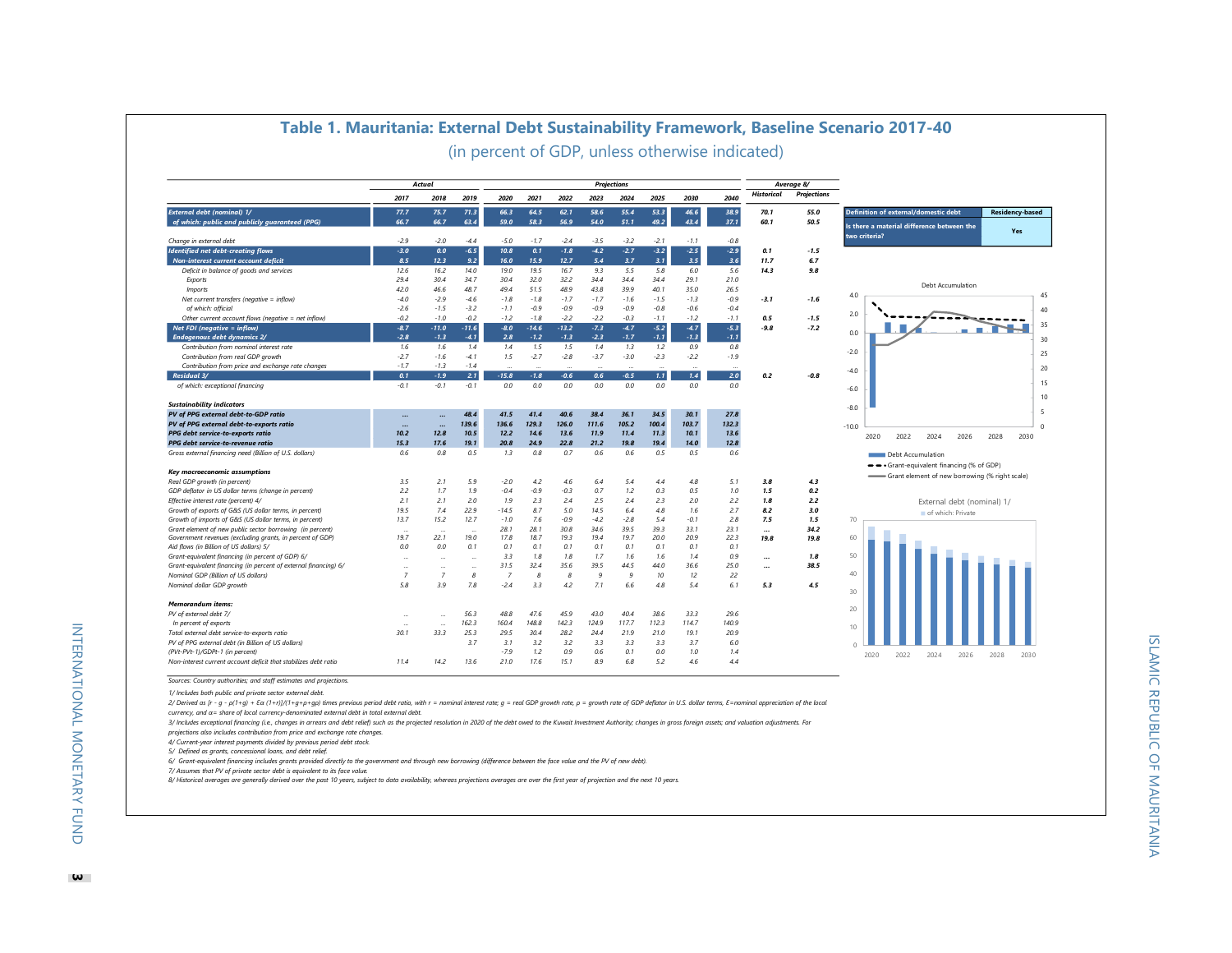

**Figure 1. Mauritania: Indicators of Public and Publicly Guaranteed External Debt Under** 

Sources: Country authorities; and staff estimates and projections.

1/ Does not include passive debt to the Kuwait Investment Authority.

2/ The most extreme stress test is the test that yields the highest ratio in or before 2030. The stress test with a one-off breach is also presented (if any), while the one-off breach is deemed away for mechanical signals. When a stress test with a one-off breach happens to be the most exterme shock even after disregarding the one-off breach, only that stress test (with a one-off breach) would be presented.

3/ The magnitude of the shock used for the combined contingent liability shock has been increased to factor in the full value of the Nouakchott harbor PPP.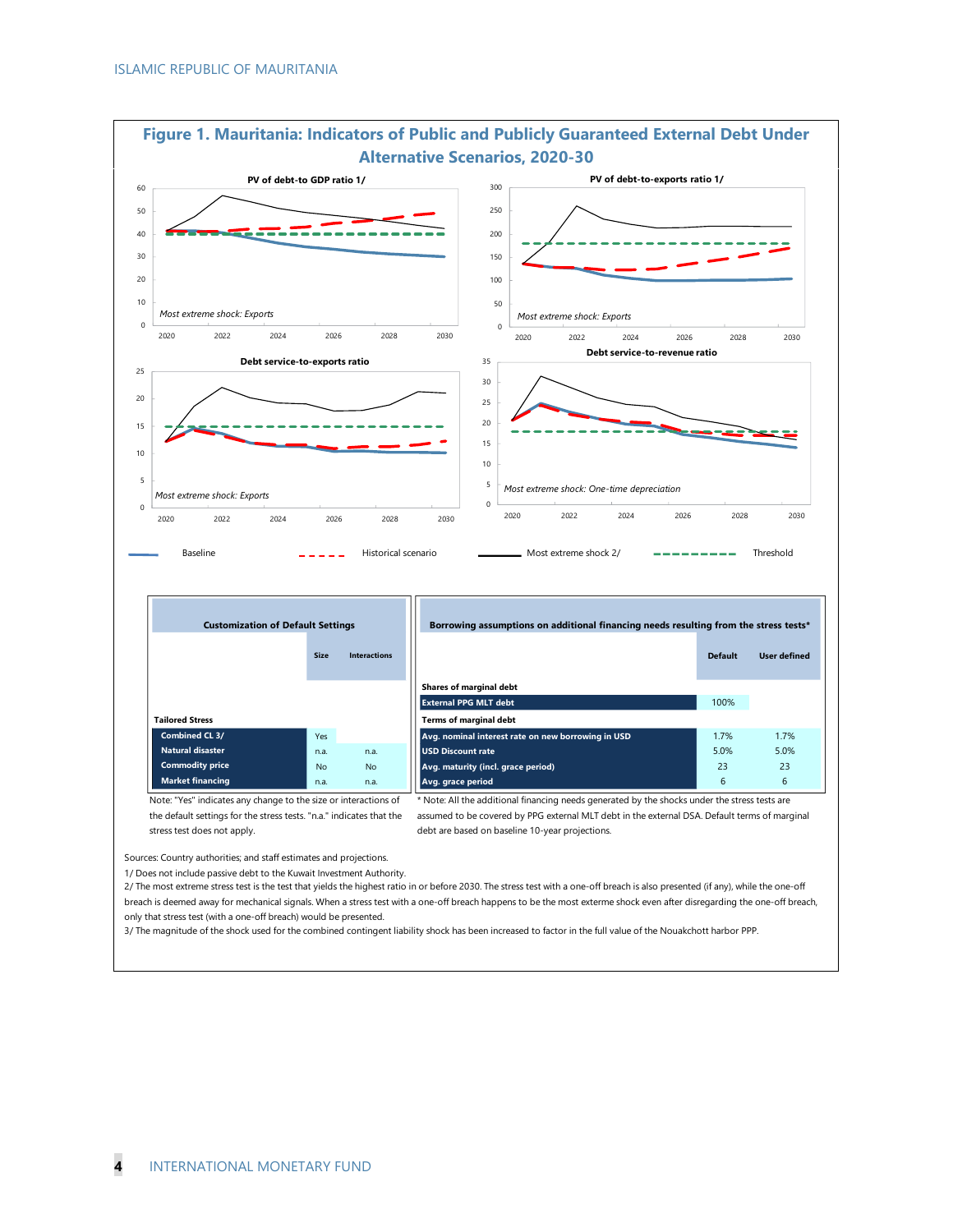# **Table 2. Mauritania: Sensitivity Analysis for Key Indicators of Public and Publicly External Debt, 2020-30**

(in percent)

|                                                                                            |                               |            |            |            |            | <b>Projections 1/</b> |            |            |            |            |                   |
|--------------------------------------------------------------------------------------------|-------------------------------|------------|------------|------------|------------|-----------------------|------------|------------|------------|------------|-------------------|
|                                                                                            | 2020                          | 2021       | 2022       | 2023       | 2024       | 2025                  | 2026       | 2027       | 2028       | 2029       | 2030              |
|                                                                                            | PV of debt-to GDP ratio       |            |            |            |            |                       |            |            |            |            |                   |
| <b>Baseline</b>                                                                            | 42                            | 41         | 41         | 38         | 36         | 34                    | 33         | 32         | 31         | 31         | 30                |
| A. Alternative Scenarios                                                                   |                               | 41         | 41         | 42         |            |                       | 45         |            | 47         | 49         |                   |
| A1. Key variables at their historical averages in 2020-2030 2/<br><b>B. Bound Tests</b>    | 42                            |            |            |            | 42         | 43                    |            | 46         |            |            | 50                |
| B1. Real GDP growth                                                                        | 42                            | 43         | 43         | 41         | 39         | 37                    | 36         | 34         | 33         | 33         | 32                |
| B2. Primary balance                                                                        | 42                            | 42         | 43         | 42         | 40         | 39                    | 39         | 38         | 37         | 37         | 36                |
| B3. Exports<br>B4. Other flows 3/                                                          | 42<br>42                      | 48<br>49   | 57<br>55   | 54<br>52   | 51<br>49   | 50<br>48              | 48<br>46   | 47<br>45   | 46<br>44   | 44<br>42   | 42<br>41          |
| B5. Depreciation                                                                           | 42                            | 52         | 47         | 44         | 41         | 39                    | 38         | 36         | 35         | 35         | 34                |
| B6. Combination of B1-B5                                                                   | 42                            | 52         | 56         | 53         | 50         | 48                    | 47         | 46         | 44         | 43         | 41                |
| <b>C. Tailored Tests</b><br>C1. Combined contingent liabilities                            | 42                            | 46         | 47         | 46         | 45         | 44                    | 44         | 43         | 42         | 42         | 41                |
| C2. Natural disaster                                                                       | n.a.                          | n.a.       | n.a.       | n.a.       | n.a.       | n.a.                  | n.a.       | n.a.       | n.a.       | n.a.       | n.a.              |
| C3. Commodity price                                                                        | 42                            | 44         | 46         | 44         | 41         | 40                    | 38         | 37         | 36         | 35         | 34                |
| C4. Market Financing                                                                       | n.a.                          | n.a.       | n.a.       | n.a.       | n.a.       | n.a.                  | n.a.       | n.a.       | n.a.       | n.a.       | n.a.              |
| Threshold                                                                                  | 40                            | 40         | 40         | 40         | 40         | 40                    | 40         | 40         | 40         | 40         | 40                |
|                                                                                            | PV of debt-to-exports ratio   |            |            |            |            |                       |            |            |            |            |                   |
| <b>Baseline</b>                                                                            | 137                           | 129        | 126        | 112        | 105        | 100                   | 100        | 101        | 101        | 102        | 104               |
| A. Alternative Scenarios<br>A1. Key variables at their historical averages in 2020-2030 2/ | 137                           | 128        | 128        | 123        | 123        | 126                   | 135        | 142        | 150        | 161        | 170               |
| <b>B. Bound Tests</b>                                                                      |                               |            |            |            |            |                       |            |            |            |            |                   |
| B1. Real GDP growth                                                                        | 137                           | 129        | 126        | 112        | 105        | 100                   | 100        | 101        | 101        | 102        | 104               |
| B2. Primary balance                                                                        | 137<br>137                    | 132<br>184 | 133<br>261 | 121<br>233 | 117<br>221 | 114<br>213            | 116<br>215 | 118<br>217 | 120<br>217 | 122<br>216 | 125<br>217        |
| B3. Exports<br>B4. Other flows 3/                                                          | 137                           | 153        | 169        | 151        | 144        | 139                   | 139        | 141        | 141        | 140        | 140               |
| <b>B5.</b> Depreciation                                                                    | 137                           | 129        | 114        | 101        | 95         | 90                    | 89         | 90         | 90         | 91         | 94                |
| B6. Combination of B1-B5                                                                   | 137                           | 174        | 160        | 175        | 166        | 160                   | 161        | 162        | 162        | 162        | 162               |
| <b>C. Tailored Tests</b><br>C1. Combined contingent liabilities                            | 137                           | 142        | 146        | 134        | 130        | 128                   | 131        | 133        | 136        | 139        | 142               |
| C2. Natural disaster                                                                       | n.a.                          | n.a.       | n.a.       | n.a.       | n.a.       | n.a.                  | n.a.       | n.a.       | n.a.       | n.a.       | n.a.              |
| C3. Commodity price                                                                        | 137                           | 153        | 155        | 135        | 126        | 119                   | 117        | 117        | 117        | 117        | 118               |
| C4. Market Financing                                                                       | n.a.                          | n.a.       | n.a.       | n.a.       | n.a.       | n.a.                  | n.a.       | n.a.       | n.a.       | n.a.       | n.a.              |
| Threshold                                                                                  | 180                           | 180        | 180        | 180        | 180        | 180                   | 180        | 180        | 180        | 180        | 180               |
|                                                                                            | Debt service-to-exports ratio |            |            |            |            |                       |            |            |            |            |                   |
| <b>Baseline</b>                                                                            | 12                            | 15         | 14         | 12         | 11         | 11                    | 10         | 11         | 10         | 10         | 10                |
| A. Alternative Scenarios<br>A1. Key variables at their historical averages in 2020-2030 2/ | 12                            | 14         | 13         | 12         | 12         | 12                    | 11         | 11         | 11         | 12         | 12                |
| <b>B. Bound Tests</b><br>B1. Real GDP growth                                               | 12                            | 15         | 14         | 12         | 11         | 11                    | 10         | 11         | 10         | 10         | 10                |
| B2. Primary balance                                                                        | 12                            | 15         | 14         | 12         | 12         | 12                    | 11         | 11         | 11         | 11         | 11                |
| B3. Exports                                                                                | 12                            | 19         | 22         | 20         | 19         | 19                    | 18         | 18         | 19         | 21         | 21                |
| B4. Other flows 3/<br><b>B5.</b> Depreciation                                              | 12<br>12                      | 15<br>15   | 14<br>14   | 13<br>12   | 12<br>11   | 12<br>11              | 11<br>10   | 11<br>10   | 13<br>10   | 14<br>9    | 14<br>$\mathsf 9$ |
| B6. Combination of B1-B5                                                                   | 12                            | 16         | 17         | 16         | 15         | 15                    | 14         | 14         | 15         | 16         | 16                |
| <b>C. Tailored Tests</b>                                                                   |                               |            |            |            |            |                       |            |            |            |            |                   |
| C1. Combined contingent liabilities<br>C2. Natural disaster                                | 12<br>n.a.                    | 15<br>n.a. | 14<br>n.a. | 12<br>n.a. | 12<br>n.a. | 12<br>n.a.            | 11<br>n.a. | 11<br>n.a. | 11<br>n.a. | 11<br>n.a. | 11<br>n.a.        |
| C3. Commodity price                                                                        | 12                            | 16         | 15         | 13         | 13         | 12                    | 11         | 11         | 12         | 12         | 12                |
| C4. Market Financing                                                                       | n.a.                          | n.a.       | n.a.       | n.a.       | n.a.       | n.a.                  | n.a.       | n.a.       | n.a.       | n.a.       | n.a.              |
| Threshold                                                                                  | 15                            | 15         | 15         | 15         | 15         | 15                    | 15         | 15         | 15         | 15         | 15                |
|                                                                                            | Debt service-to-revenue ratio |            |            |            |            |                       |            |            |            |            |                   |
| <b>Baseline</b>                                                                            | 21                            | 25         | 23         | 21         | 20         | 19                    | 17         | 16         | 16         | 15         | 14                |
| A. Alternative Scenarios<br>A1. Key variables at their historical averages in 2020-2030 2/ | 21                            | 24         | 22         | 21         | 20         | 20                    | 18         | 18         | 17         | 17         | 17                |
| <b>B. Bound Tests</b>                                                                      |                               |            |            |            |            |                       |            |            |            |            |                   |
| B1. Real GDP growth                                                                        | 21                            | 26         | 24         | 23         | 21         | 21                    | 18         | 18         | 17         | 16         | 15                |
| B2. Primary balance<br>B3. Exports                                                         | 21<br>21                      | 25<br>26   | 23<br>25   | 21<br>24   | 20<br>23   | 20<br>22              | 18<br>20   | 17<br>19   | 16<br>19   | 16<br>21   | 16<br>20          |
| B4. Other flows 3/                                                                         | 21                            | 25         | 24         | 23         | 21         | 21                    | 19         | 18         | 19         | 20         | 19                |
| <b>B5. Depreciation</b><br>B6. Combination of B1-B5                                        | 21<br>21                      | 32<br>26   | 29<br>26   | 26<br>24   | 25<br>23   | 24<br>22              | 21<br>20   | 20<br>19   | 19<br>20   | 17<br>21   | 16<br>19          |
| <b>C. Tailored Tests</b>                                                                   |                               |            |            |            |            |                       |            |            |            |            |                   |
| C1. Combined contingent liabilities                                                        | 21                            | 25         | 23         | 22         | 21         | 20                    | 18         | 18         | 17         | 16         | 15                |
| C2. Natural disaster                                                                       | n.a.                          | n.a.       | n.a.       | n.a.       | n.a.       | n.a.                  | n.a.       | n.a.       | n.a.       | n.a.       | n.a.              |
| C3. Commodity price<br>C4. Market Financing                                                | 21<br>n.a.                    | 27<br>n.a. | 25<br>n.a. | 24<br>n.a. | 22<br>n.a. | 21<br>n.a.            | 19<br>n.a. | 17<br>n.a. | 17<br>n.a. | 17<br>n.a. | 16<br>n.a.        |
| Threshold                                                                                  | 18                            | 18         | 18         | 18         | 18         | 18                    | 18         | 18         | 18         | 18         | 18                |
| Sources: Country authorities; and staff estimates and projections.                         |                               |            |            |            |            |                       |            |            |            |            |                   |
| ilua indicatas a braach of tha thrasho                                                     |                               |            |            |            |            |                       |            |            |            |            |                   |

1/ A bold value indicates a breach of the threshold.<br>2/ Variables include real GDP growth, GDP deflator (in U.S. dollar terms), non-interest current account in percent of GDP, and non-debt creating flows.<br>3/ Includes offic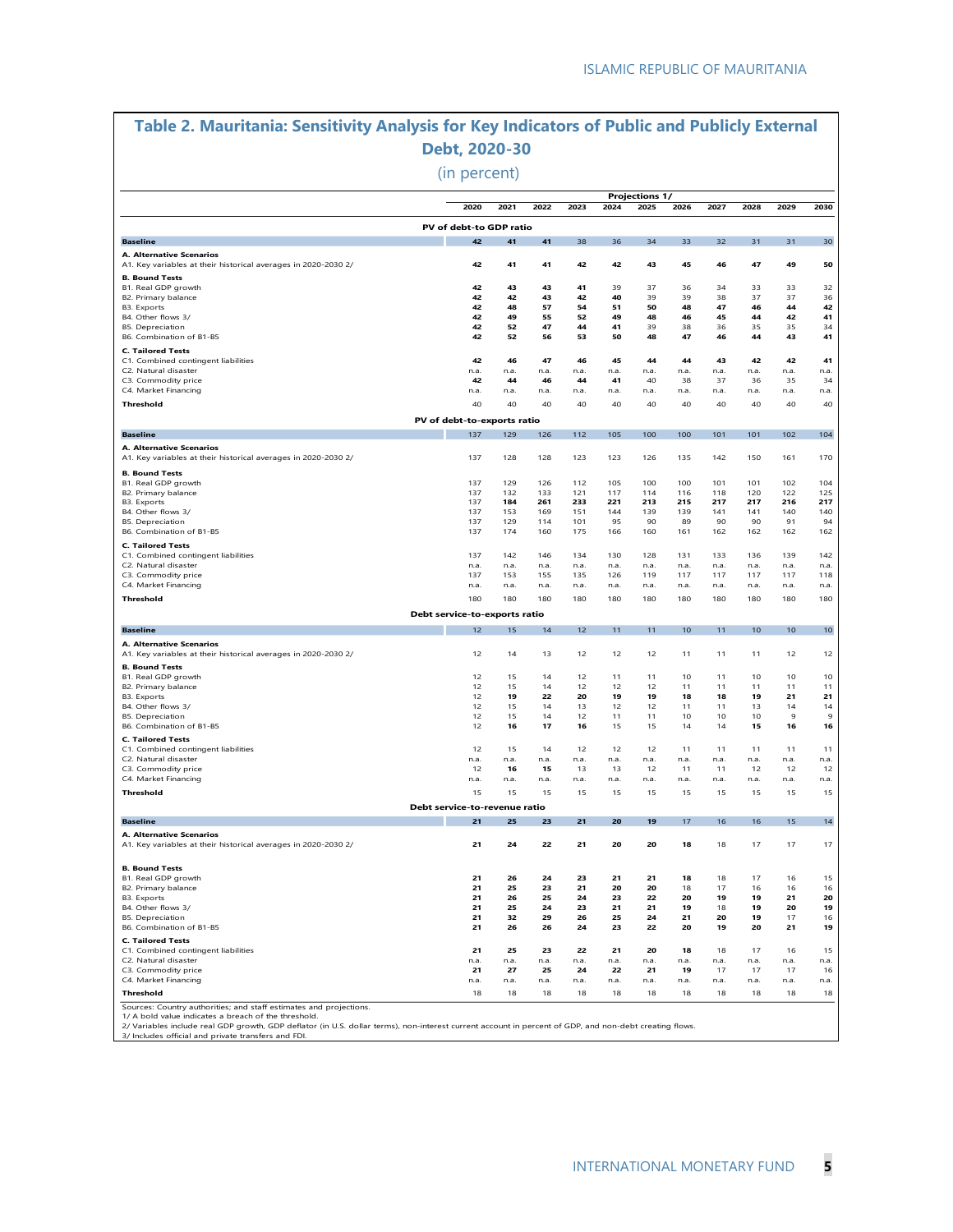**Residencybased**

#### **Table 3. Mauritania: Public Sector Debt Sustainability Framework, Baseline Scenario, 2017 -40**

(in percent of GDP, unless otherwise indicated)

| <b>Public sector debt 1/</b><br>63.7<br>75.8<br>71.8<br>67.8<br>68.0<br>66.8<br>60.6<br>58.5<br>51.4<br>40.8<br>65.0<br>69.6<br>59.6<br>66.7<br>63.4<br>54.0<br>43.4<br>of which: external debt<br>66.7<br>59.0<br>58.3<br>56.9<br>51.1<br>49.2<br>37.1<br>60.1<br>50.5<br>Change in public sector debt<br>$-2.6$<br>6.1<br>$-3.9$<br>$-4.0$<br>0.2<br>$-1.2$<br>$-3.1$<br>$-2.1$<br>$-3.1$<br>$-1.4$<br>$-1.2$<br>$-3.5$<br>$-3.4$<br>$-3.6$<br><b>Identified debt-creating flows</b><br>$-3.6$<br>$-8.0$<br>$-3.2$<br>$-4.1$<br>$-5.1$<br>$-4.3$<br>$-5.5$<br>3.4<br>$-3.0$<br>$-3.0$<br>$-3.7$<br>$-3.1$<br>2.2<br>$-1.7$<br>$-0.6$<br>$-0.9$<br>$-0.4$<br>$-1.0$<br>$-1.0$<br>$-1.0$<br>$-0.9$<br>$-1.0$<br>$-0.8$<br><b>Primary deficit</b><br>Revenue and grants<br>20.6<br>19.1<br>19.6<br>22.4<br>20.5<br>20.4<br>22.6<br>18.3<br>19.8<br>20.0<br>20.2<br>21.1<br>20.1<br>of which: grants<br>0.5<br>1.6<br>0.5<br>0.3<br>0.3<br>0.3<br>0.3<br>0.2<br>0.1<br>0.7<br>0.3<br>17.6<br>20.5<br>20.2<br>19.7<br>Primary (noninterest) expenditure<br>19.5<br>18.9<br>18.7<br>18.6<br>18.8<br>19.0<br>19.3<br>20.7<br>19.5<br>$-2.5$<br>$-2.4$<br>$-4.6$<br>$-1.9$<br><b>Automatic debt dynamics</b><br>$-4.5$<br>0.3<br>1.2<br>$-2.8$<br>$-3.0$<br>$-4.1$<br>$-3.3$<br>Contribution from interest rate/growth differential<br>$-1.7$<br>$-4.7$<br>$-2.8$<br>$-3.0$<br>$-4.1$<br>$-2.5$<br>$-2.4$<br>$-1.9$<br>$-2.2$<br>1.2<br>$-3.3$<br>$-0.3$<br>0.1<br>of which: contribution from average real interest rate<br>0.2<br>$-0.2$<br>$-0.5$<br>$-0.1$<br>$-0.1$<br>0.0<br>0.0<br>0.1<br>0.1<br>of which: contribution from real GDP growth<br>$-4.2$<br>1.5<br>$-2.7$<br>$-3.0$<br>$-4.0$<br>$-2.6$<br>$-2.4$<br>$-2.4$<br>$-1.4$<br>$-3.3$<br>$-2.0$<br>Contribution from real exchange rate depreciation<br>$-2.2$<br>2.0<br>0.1<br>$\cdots$<br><br>$\cdots$<br>$\cdots$<br><br>$\cdots$<br>$\cdots$<br><br>Other identified debt-creating flows<br>$-0.2$<br>$-0.3$<br>$-0.3$<br>0.0<br>0.0<br>0.0<br>0.0<br>0.0<br>0.0<br>0.0<br>0.0<br>$-0.1$<br>0.0<br>Privatization receipts (negative)<br>0.0<br>0.0<br>0.0<br>0.0<br>0.0<br>0.0<br>0.0<br>0.0<br>0.0<br>0.0<br>0.0<br>0.0<br>0.0<br>0.0<br>0.0<br>0.0<br>Recognition of contingent liabilities (e.g., bank recapitalization)<br>0.0<br>0.0<br>0.0<br>0.0<br>0.0<br>0.0<br>Debt relief (HIPC and other)<br>$-0.3$<br>$-0.3$<br>0.0<br>0.0<br>0.0<br>0.0<br>0.0<br>0.0<br>0.0<br>0.0<br>$-0.2$<br>0.0<br>0.0<br>0.0<br>0.0<br>0.0<br>0.0<br>0.0<br>0.0<br>0.0<br>0.0<br>Other debt creating or reducing flow (please specify)<br>0.0<br>4.0<br>3.4<br>$1.2$<br>2.0<br>2.4<br>2.9<br>9.8<br>$-7.4$<br>2.8<br>2.0<br>1.4<br><b>Residual 2/</b><br>3.4<br>1.2<br><b>Sustainability indicators</b><br>44.2<br>PV of public debt-to-GDP ratio 3/<br>50.9<br>46.0<br>38.4<br>31.7<br>57.7<br>51.3<br>51.8<br>48.5<br><br>141.7<br>PV of public debt-to-revenue and grants ratio<br>279.9<br>259.8<br>245.7<br>230.3<br>218.2<br>181.8<br>280.3<br>271.7<br>30.1<br>32.2<br>42.3<br>46.5<br>46.8<br>46.3<br>46.8<br>35.1<br>19.6<br>Debt service-to-revenue and grants ratio 4/<br>37.4<br>31.7<br>Gross financing need 5/<br>2.9<br>3.3<br>6.6<br>7.0<br>7.2<br>7.4<br>6.2<br>2.7<br>5.4<br>8.9<br>7.3<br>Key macroeconomic and fiscal assumptions<br>2.1<br>Real GDP growth (in percent)<br>3.5<br>5.9<br>$-2.0$<br>4.2<br>6.4<br>5.4<br>4.4<br>4.8<br>5.1<br>3.8<br>4.3<br>4.6<br>2.0<br>1.3<br>1.4<br>1.3<br>2.0<br>1.9<br>1.6<br>1.9<br>1,1<br>Average nominal interest rate on external debt (in percent)<br>1.4<br>1.8<br>1.9<br>1.7<br>Average real interest rate on domestic debt (in percent)<br>2.1<br>2.8<br>$-0.2$<br>0.2<br>0.6<br>1.7<br>2.5<br>3.0<br>3.1<br>1.8<br>1.4<br>1.5<br>2.1<br>3.0<br>Real exchange rate depreciation (in percent, + indicates depreciation)<br>0.2<br>1.2<br>$-3.3$<br><br>$\cdots$<br>$\cdots$<br>$\cdots$<br>$\cdots$<br>$\cdots$<br>$\cdots$<br>$\cdots$<br><br>Inflation rate (GDP deflator, in percent)<br>3.7<br>1.8<br>4.7<br>2.9<br>2.5<br>4.1<br>3.5<br>2.6<br>3.4<br>2.5<br>3.0<br>5.0<br>2.8 |                                                                        | 2017 | 2018   | 2019   | 2020 | 2021   | 2022 | 2023 | 2024 | 2025 | 2030 | 2040 |     | <b>Historical Projections</b> |  |
|-------------------------------------------------------------------------------------------------------------------------------------------------------------------------------------------------------------------------------------------------------------------------------------------------------------------------------------------------------------------------------------------------------------------------------------------------------------------------------------------------------------------------------------------------------------------------------------------------------------------------------------------------------------------------------------------------------------------------------------------------------------------------------------------------------------------------------------------------------------------------------------------------------------------------------------------------------------------------------------------------------------------------------------------------------------------------------------------------------------------------------------------------------------------------------------------------------------------------------------------------------------------------------------------------------------------------------------------------------------------------------------------------------------------------------------------------------------------------------------------------------------------------------------------------------------------------------------------------------------------------------------------------------------------------------------------------------------------------------------------------------------------------------------------------------------------------------------------------------------------------------------------------------------------------------------------------------------------------------------------------------------------------------------------------------------------------------------------------------------------------------------------------------------------------------------------------------------------------------------------------------------------------------------------------------------------------------------------------------------------------------------------------------------------------------------------------------------------------------------------------------------------------------------------------------------------------------------------------------------------------------------------------------------------------------------------------------------------------------------------------------------------------------------------------------------------------------------------------------------------------------------------------------------------------------------------------------------------------------------------------------------------------------------------------------------------------------------------------------------------------------------------------------------------------------------------------------------------------------------------------------------------------------------------------------------------------------------------------------------------------------------------------------------------------------------------------------------------------------------------------------------------------------------------------------------------------------------------------------------------------------------------------------------------------------------------------------------------------------------------------------------------------------------------------------------------------------------------------------------------------------------------------------------------------------------------------------------------------------------------------------------------------------------------------------------------------------------------------------|------------------------------------------------------------------------|------|--------|--------|------|--------|------|------|------|------|------|------|-----|-------------------------------|--|
|                                                                                                                                                                                                                                                                                                                                                                                                                                                                                                                                                                                                                                                                                                                                                                                                                                                                                                                                                                                                                                                                                                                                                                                                                                                                                                                                                                                                                                                                                                                                                                                                                                                                                                                                                                                                                                                                                                                                                                                                                                                                                                                                                                                                                                                                                                                                                                                                                                                                                                                                                                                                                                                                                                                                                                                                                                                                                                                                                                                                                                                                                                                                                                                                                                                                                                                                                                                                                                                                                                                                                                                                                                                                                                                                                                                                                                                                                                                                                                                                                                                                                                       |                                                                        |      |        |        |      |        |      |      |      |      |      |      |     |                               |  |
|                                                                                                                                                                                                                                                                                                                                                                                                                                                                                                                                                                                                                                                                                                                                                                                                                                                                                                                                                                                                                                                                                                                                                                                                                                                                                                                                                                                                                                                                                                                                                                                                                                                                                                                                                                                                                                                                                                                                                                                                                                                                                                                                                                                                                                                                                                                                                                                                                                                                                                                                                                                                                                                                                                                                                                                                                                                                                                                                                                                                                                                                                                                                                                                                                                                                                                                                                                                                                                                                                                                                                                                                                                                                                                                                                                                                                                                                                                                                                                                                                                                                                                       |                                                                        |      |        |        |      |        |      |      |      |      |      |      |     |                               |  |
|                                                                                                                                                                                                                                                                                                                                                                                                                                                                                                                                                                                                                                                                                                                                                                                                                                                                                                                                                                                                                                                                                                                                                                                                                                                                                                                                                                                                                                                                                                                                                                                                                                                                                                                                                                                                                                                                                                                                                                                                                                                                                                                                                                                                                                                                                                                                                                                                                                                                                                                                                                                                                                                                                                                                                                                                                                                                                                                                                                                                                                                                                                                                                                                                                                                                                                                                                                                                                                                                                                                                                                                                                                                                                                                                                                                                                                                                                                                                                                                                                                                                                                       |                                                                        |      |        |        |      |        |      |      |      |      |      |      |     |                               |  |
|                                                                                                                                                                                                                                                                                                                                                                                                                                                                                                                                                                                                                                                                                                                                                                                                                                                                                                                                                                                                                                                                                                                                                                                                                                                                                                                                                                                                                                                                                                                                                                                                                                                                                                                                                                                                                                                                                                                                                                                                                                                                                                                                                                                                                                                                                                                                                                                                                                                                                                                                                                                                                                                                                                                                                                                                                                                                                                                                                                                                                                                                                                                                                                                                                                                                                                                                                                                                                                                                                                                                                                                                                                                                                                                                                                                                                                                                                                                                                                                                                                                                                                       |                                                                        |      |        |        |      |        |      |      |      |      |      |      |     |                               |  |
|                                                                                                                                                                                                                                                                                                                                                                                                                                                                                                                                                                                                                                                                                                                                                                                                                                                                                                                                                                                                                                                                                                                                                                                                                                                                                                                                                                                                                                                                                                                                                                                                                                                                                                                                                                                                                                                                                                                                                                                                                                                                                                                                                                                                                                                                                                                                                                                                                                                                                                                                                                                                                                                                                                                                                                                                                                                                                                                                                                                                                                                                                                                                                                                                                                                                                                                                                                                                                                                                                                                                                                                                                                                                                                                                                                                                                                                                                                                                                                                                                                                                                                       |                                                                        |      |        |        |      |        |      |      |      |      |      |      |     |                               |  |
|                                                                                                                                                                                                                                                                                                                                                                                                                                                                                                                                                                                                                                                                                                                                                                                                                                                                                                                                                                                                                                                                                                                                                                                                                                                                                                                                                                                                                                                                                                                                                                                                                                                                                                                                                                                                                                                                                                                                                                                                                                                                                                                                                                                                                                                                                                                                                                                                                                                                                                                                                                                                                                                                                                                                                                                                                                                                                                                                                                                                                                                                                                                                                                                                                                                                                                                                                                                                                                                                                                                                                                                                                                                                                                                                                                                                                                                                                                                                                                                                                                                                                                       |                                                                        |      |        |        |      |        |      |      |      |      |      |      |     |                               |  |
|                                                                                                                                                                                                                                                                                                                                                                                                                                                                                                                                                                                                                                                                                                                                                                                                                                                                                                                                                                                                                                                                                                                                                                                                                                                                                                                                                                                                                                                                                                                                                                                                                                                                                                                                                                                                                                                                                                                                                                                                                                                                                                                                                                                                                                                                                                                                                                                                                                                                                                                                                                                                                                                                                                                                                                                                                                                                                                                                                                                                                                                                                                                                                                                                                                                                                                                                                                                                                                                                                                                                                                                                                                                                                                                                                                                                                                                                                                                                                                                                                                                                                                       |                                                                        |      |        |        |      |        |      |      |      |      |      |      |     |                               |  |
|                                                                                                                                                                                                                                                                                                                                                                                                                                                                                                                                                                                                                                                                                                                                                                                                                                                                                                                                                                                                                                                                                                                                                                                                                                                                                                                                                                                                                                                                                                                                                                                                                                                                                                                                                                                                                                                                                                                                                                                                                                                                                                                                                                                                                                                                                                                                                                                                                                                                                                                                                                                                                                                                                                                                                                                                                                                                                                                                                                                                                                                                                                                                                                                                                                                                                                                                                                                                                                                                                                                                                                                                                                                                                                                                                                                                                                                                                                                                                                                                                                                                                                       |                                                                        |      |        |        |      |        |      |      |      |      |      |      |     |                               |  |
|                                                                                                                                                                                                                                                                                                                                                                                                                                                                                                                                                                                                                                                                                                                                                                                                                                                                                                                                                                                                                                                                                                                                                                                                                                                                                                                                                                                                                                                                                                                                                                                                                                                                                                                                                                                                                                                                                                                                                                                                                                                                                                                                                                                                                                                                                                                                                                                                                                                                                                                                                                                                                                                                                                                                                                                                                                                                                                                                                                                                                                                                                                                                                                                                                                                                                                                                                                                                                                                                                                                                                                                                                                                                                                                                                                                                                                                                                                                                                                                                                                                                                                       |                                                                        |      |        |        |      |        |      |      |      |      |      |      |     |                               |  |
|                                                                                                                                                                                                                                                                                                                                                                                                                                                                                                                                                                                                                                                                                                                                                                                                                                                                                                                                                                                                                                                                                                                                                                                                                                                                                                                                                                                                                                                                                                                                                                                                                                                                                                                                                                                                                                                                                                                                                                                                                                                                                                                                                                                                                                                                                                                                                                                                                                                                                                                                                                                                                                                                                                                                                                                                                                                                                                                                                                                                                                                                                                                                                                                                                                                                                                                                                                                                                                                                                                                                                                                                                                                                                                                                                                                                                                                                                                                                                                                                                                                                                                       |                                                                        |      |        |        |      |        |      |      |      |      |      |      |     |                               |  |
|                                                                                                                                                                                                                                                                                                                                                                                                                                                                                                                                                                                                                                                                                                                                                                                                                                                                                                                                                                                                                                                                                                                                                                                                                                                                                                                                                                                                                                                                                                                                                                                                                                                                                                                                                                                                                                                                                                                                                                                                                                                                                                                                                                                                                                                                                                                                                                                                                                                                                                                                                                                                                                                                                                                                                                                                                                                                                                                                                                                                                                                                                                                                                                                                                                                                                                                                                                                                                                                                                                                                                                                                                                                                                                                                                                                                                                                                                                                                                                                                                                                                                                       |                                                                        |      |        |        |      |        |      |      |      |      |      |      |     |                               |  |
|                                                                                                                                                                                                                                                                                                                                                                                                                                                                                                                                                                                                                                                                                                                                                                                                                                                                                                                                                                                                                                                                                                                                                                                                                                                                                                                                                                                                                                                                                                                                                                                                                                                                                                                                                                                                                                                                                                                                                                                                                                                                                                                                                                                                                                                                                                                                                                                                                                                                                                                                                                                                                                                                                                                                                                                                                                                                                                                                                                                                                                                                                                                                                                                                                                                                                                                                                                                                                                                                                                                                                                                                                                                                                                                                                                                                                                                                                                                                                                                                                                                                                                       |                                                                        |      |        |        |      |        |      |      |      |      |      |      |     |                               |  |
|                                                                                                                                                                                                                                                                                                                                                                                                                                                                                                                                                                                                                                                                                                                                                                                                                                                                                                                                                                                                                                                                                                                                                                                                                                                                                                                                                                                                                                                                                                                                                                                                                                                                                                                                                                                                                                                                                                                                                                                                                                                                                                                                                                                                                                                                                                                                                                                                                                                                                                                                                                                                                                                                                                                                                                                                                                                                                                                                                                                                                                                                                                                                                                                                                                                                                                                                                                                                                                                                                                                                                                                                                                                                                                                                                                                                                                                                                                                                                                                                                                                                                                       |                                                                        |      |        |        |      |        |      |      |      |      |      |      |     |                               |  |
|                                                                                                                                                                                                                                                                                                                                                                                                                                                                                                                                                                                                                                                                                                                                                                                                                                                                                                                                                                                                                                                                                                                                                                                                                                                                                                                                                                                                                                                                                                                                                                                                                                                                                                                                                                                                                                                                                                                                                                                                                                                                                                                                                                                                                                                                                                                                                                                                                                                                                                                                                                                                                                                                                                                                                                                                                                                                                                                                                                                                                                                                                                                                                                                                                                                                                                                                                                                                                                                                                                                                                                                                                                                                                                                                                                                                                                                                                                                                                                                                                                                                                                       |                                                                        |      |        |        |      |        |      |      |      |      |      |      |     |                               |  |
|                                                                                                                                                                                                                                                                                                                                                                                                                                                                                                                                                                                                                                                                                                                                                                                                                                                                                                                                                                                                                                                                                                                                                                                                                                                                                                                                                                                                                                                                                                                                                                                                                                                                                                                                                                                                                                                                                                                                                                                                                                                                                                                                                                                                                                                                                                                                                                                                                                                                                                                                                                                                                                                                                                                                                                                                                                                                                                                                                                                                                                                                                                                                                                                                                                                                                                                                                                                                                                                                                                                                                                                                                                                                                                                                                                                                                                                                                                                                                                                                                                                                                                       |                                                                        |      |        |        |      |        |      |      |      |      |      |      |     |                               |  |
|                                                                                                                                                                                                                                                                                                                                                                                                                                                                                                                                                                                                                                                                                                                                                                                                                                                                                                                                                                                                                                                                                                                                                                                                                                                                                                                                                                                                                                                                                                                                                                                                                                                                                                                                                                                                                                                                                                                                                                                                                                                                                                                                                                                                                                                                                                                                                                                                                                                                                                                                                                                                                                                                                                                                                                                                                                                                                                                                                                                                                                                                                                                                                                                                                                                                                                                                                                                                                                                                                                                                                                                                                                                                                                                                                                                                                                                                                                                                                                                                                                                                                                       |                                                                        |      |        |        |      |        |      |      |      |      |      |      |     |                               |  |
|                                                                                                                                                                                                                                                                                                                                                                                                                                                                                                                                                                                                                                                                                                                                                                                                                                                                                                                                                                                                                                                                                                                                                                                                                                                                                                                                                                                                                                                                                                                                                                                                                                                                                                                                                                                                                                                                                                                                                                                                                                                                                                                                                                                                                                                                                                                                                                                                                                                                                                                                                                                                                                                                                                                                                                                                                                                                                                                                                                                                                                                                                                                                                                                                                                                                                                                                                                                                                                                                                                                                                                                                                                                                                                                                                                                                                                                                                                                                                                                                                                                                                                       |                                                                        |      |        |        |      |        |      |      |      |      |      |      |     |                               |  |
|                                                                                                                                                                                                                                                                                                                                                                                                                                                                                                                                                                                                                                                                                                                                                                                                                                                                                                                                                                                                                                                                                                                                                                                                                                                                                                                                                                                                                                                                                                                                                                                                                                                                                                                                                                                                                                                                                                                                                                                                                                                                                                                                                                                                                                                                                                                                                                                                                                                                                                                                                                                                                                                                                                                                                                                                                                                                                                                                                                                                                                                                                                                                                                                                                                                                                                                                                                                                                                                                                                                                                                                                                                                                                                                                                                                                                                                                                                                                                                                                                                                                                                       |                                                                        |      |        |        |      |        |      |      |      |      |      |      |     |                               |  |
|                                                                                                                                                                                                                                                                                                                                                                                                                                                                                                                                                                                                                                                                                                                                                                                                                                                                                                                                                                                                                                                                                                                                                                                                                                                                                                                                                                                                                                                                                                                                                                                                                                                                                                                                                                                                                                                                                                                                                                                                                                                                                                                                                                                                                                                                                                                                                                                                                                                                                                                                                                                                                                                                                                                                                                                                                                                                                                                                                                                                                                                                                                                                                                                                                                                                                                                                                                                                                                                                                                                                                                                                                                                                                                                                                                                                                                                                                                                                                                                                                                                                                                       |                                                                        |      |        |        |      |        |      |      |      |      |      |      |     |                               |  |
|                                                                                                                                                                                                                                                                                                                                                                                                                                                                                                                                                                                                                                                                                                                                                                                                                                                                                                                                                                                                                                                                                                                                                                                                                                                                                                                                                                                                                                                                                                                                                                                                                                                                                                                                                                                                                                                                                                                                                                                                                                                                                                                                                                                                                                                                                                                                                                                                                                                                                                                                                                                                                                                                                                                                                                                                                                                                                                                                                                                                                                                                                                                                                                                                                                                                                                                                                                                                                                                                                                                                                                                                                                                                                                                                                                                                                                                                                                                                                                                                                                                                                                       |                                                                        |      |        |        |      |        |      |      |      |      |      |      |     |                               |  |
|                                                                                                                                                                                                                                                                                                                                                                                                                                                                                                                                                                                                                                                                                                                                                                                                                                                                                                                                                                                                                                                                                                                                                                                                                                                                                                                                                                                                                                                                                                                                                                                                                                                                                                                                                                                                                                                                                                                                                                                                                                                                                                                                                                                                                                                                                                                                                                                                                                                                                                                                                                                                                                                                                                                                                                                                                                                                                                                                                                                                                                                                                                                                                                                                                                                                                                                                                                                                                                                                                                                                                                                                                                                                                                                                                                                                                                                                                                                                                                                                                                                                                                       |                                                                        |      |        |        |      |        |      |      |      |      |      |      |     |                               |  |
|                                                                                                                                                                                                                                                                                                                                                                                                                                                                                                                                                                                                                                                                                                                                                                                                                                                                                                                                                                                                                                                                                                                                                                                                                                                                                                                                                                                                                                                                                                                                                                                                                                                                                                                                                                                                                                                                                                                                                                                                                                                                                                                                                                                                                                                                                                                                                                                                                                                                                                                                                                                                                                                                                                                                                                                                                                                                                                                                                                                                                                                                                                                                                                                                                                                                                                                                                                                                                                                                                                                                                                                                                                                                                                                                                                                                                                                                                                                                                                                                                                                                                                       |                                                                        |      |        |        |      |        |      |      |      |      |      |      |     |                               |  |
|                                                                                                                                                                                                                                                                                                                                                                                                                                                                                                                                                                                                                                                                                                                                                                                                                                                                                                                                                                                                                                                                                                                                                                                                                                                                                                                                                                                                                                                                                                                                                                                                                                                                                                                                                                                                                                                                                                                                                                                                                                                                                                                                                                                                                                                                                                                                                                                                                                                                                                                                                                                                                                                                                                                                                                                                                                                                                                                                                                                                                                                                                                                                                                                                                                                                                                                                                                                                                                                                                                                                                                                                                                                                                                                                                                                                                                                                                                                                                                                                                                                                                                       |                                                                        |      |        |        |      |        |      |      |      |      |      |      |     |                               |  |
|                                                                                                                                                                                                                                                                                                                                                                                                                                                                                                                                                                                                                                                                                                                                                                                                                                                                                                                                                                                                                                                                                                                                                                                                                                                                                                                                                                                                                                                                                                                                                                                                                                                                                                                                                                                                                                                                                                                                                                                                                                                                                                                                                                                                                                                                                                                                                                                                                                                                                                                                                                                                                                                                                                                                                                                                                                                                                                                                                                                                                                                                                                                                                                                                                                                                                                                                                                                                                                                                                                                                                                                                                                                                                                                                                                                                                                                                                                                                                                                                                                                                                                       |                                                                        |      |        |        |      |        |      |      |      |      |      |      |     |                               |  |
|                                                                                                                                                                                                                                                                                                                                                                                                                                                                                                                                                                                                                                                                                                                                                                                                                                                                                                                                                                                                                                                                                                                                                                                                                                                                                                                                                                                                                                                                                                                                                                                                                                                                                                                                                                                                                                                                                                                                                                                                                                                                                                                                                                                                                                                                                                                                                                                                                                                                                                                                                                                                                                                                                                                                                                                                                                                                                                                                                                                                                                                                                                                                                                                                                                                                                                                                                                                                                                                                                                                                                                                                                                                                                                                                                                                                                                                                                                                                                                                                                                                                                                       |                                                                        |      |        |        |      |        |      |      |      |      |      |      |     |                               |  |
|                                                                                                                                                                                                                                                                                                                                                                                                                                                                                                                                                                                                                                                                                                                                                                                                                                                                                                                                                                                                                                                                                                                                                                                                                                                                                                                                                                                                                                                                                                                                                                                                                                                                                                                                                                                                                                                                                                                                                                                                                                                                                                                                                                                                                                                                                                                                                                                                                                                                                                                                                                                                                                                                                                                                                                                                                                                                                                                                                                                                                                                                                                                                                                                                                                                                                                                                                                                                                                                                                                                                                                                                                                                                                                                                                                                                                                                                                                                                                                                                                                                                                                       |                                                                        |      |        |        |      |        |      |      |      |      |      |      |     |                               |  |
|                                                                                                                                                                                                                                                                                                                                                                                                                                                                                                                                                                                                                                                                                                                                                                                                                                                                                                                                                                                                                                                                                                                                                                                                                                                                                                                                                                                                                                                                                                                                                                                                                                                                                                                                                                                                                                                                                                                                                                                                                                                                                                                                                                                                                                                                                                                                                                                                                                                                                                                                                                                                                                                                                                                                                                                                                                                                                                                                                                                                                                                                                                                                                                                                                                                                                                                                                                                                                                                                                                                                                                                                                                                                                                                                                                                                                                                                                                                                                                                                                                                                                                       |                                                                        |      |        |        |      |        |      |      |      |      |      |      |     |                               |  |
|                                                                                                                                                                                                                                                                                                                                                                                                                                                                                                                                                                                                                                                                                                                                                                                                                                                                                                                                                                                                                                                                                                                                                                                                                                                                                                                                                                                                                                                                                                                                                                                                                                                                                                                                                                                                                                                                                                                                                                                                                                                                                                                                                                                                                                                                                                                                                                                                                                                                                                                                                                                                                                                                                                                                                                                                                                                                                                                                                                                                                                                                                                                                                                                                                                                                                                                                                                                                                                                                                                                                                                                                                                                                                                                                                                                                                                                                                                                                                                                                                                                                                                       |                                                                        |      |        |        |      |        |      |      |      |      |      |      |     |                               |  |
|                                                                                                                                                                                                                                                                                                                                                                                                                                                                                                                                                                                                                                                                                                                                                                                                                                                                                                                                                                                                                                                                                                                                                                                                                                                                                                                                                                                                                                                                                                                                                                                                                                                                                                                                                                                                                                                                                                                                                                                                                                                                                                                                                                                                                                                                                                                                                                                                                                                                                                                                                                                                                                                                                                                                                                                                                                                                                                                                                                                                                                                                                                                                                                                                                                                                                                                                                                                                                                                                                                                                                                                                                                                                                                                                                                                                                                                                                                                                                                                                                                                                                                       |                                                                        |      |        |        |      |        |      |      |      |      |      |      |     |                               |  |
|                                                                                                                                                                                                                                                                                                                                                                                                                                                                                                                                                                                                                                                                                                                                                                                                                                                                                                                                                                                                                                                                                                                                                                                                                                                                                                                                                                                                                                                                                                                                                                                                                                                                                                                                                                                                                                                                                                                                                                                                                                                                                                                                                                                                                                                                                                                                                                                                                                                                                                                                                                                                                                                                                                                                                                                                                                                                                                                                                                                                                                                                                                                                                                                                                                                                                                                                                                                                                                                                                                                                                                                                                                                                                                                                                                                                                                                                                                                                                                                                                                                                                                       |                                                                        |      |        |        |      |        |      |      |      |      |      |      |     |                               |  |
|                                                                                                                                                                                                                                                                                                                                                                                                                                                                                                                                                                                                                                                                                                                                                                                                                                                                                                                                                                                                                                                                                                                                                                                                                                                                                                                                                                                                                                                                                                                                                                                                                                                                                                                                                                                                                                                                                                                                                                                                                                                                                                                                                                                                                                                                                                                                                                                                                                                                                                                                                                                                                                                                                                                                                                                                                                                                                                                                                                                                                                                                                                                                                                                                                                                                                                                                                                                                                                                                                                                                                                                                                                                                                                                                                                                                                                                                                                                                                                                                                                                                                                       |                                                                        |      |        |        |      |        |      |      |      |      |      |      |     |                               |  |
|                                                                                                                                                                                                                                                                                                                                                                                                                                                                                                                                                                                                                                                                                                                                                                                                                                                                                                                                                                                                                                                                                                                                                                                                                                                                                                                                                                                                                                                                                                                                                                                                                                                                                                                                                                                                                                                                                                                                                                                                                                                                                                                                                                                                                                                                                                                                                                                                                                                                                                                                                                                                                                                                                                                                                                                                                                                                                                                                                                                                                                                                                                                                                                                                                                                                                                                                                                                                                                                                                                                                                                                                                                                                                                                                                                                                                                                                                                                                                                                                                                                                                                       | Growth of real primary spending (deflated by GDP deflator, in percent) | 0.6  | $-1.0$ | $-1.7$ | 14.6 | $-5.2$ | 3.9  | 7.5  | 6.8  | 6.0  | 4.9  | 5.4  | 4.3 | 5.7                           |  |
| $-9.8$<br>2.1<br>Primary deficit that stabilizes the debt-to-GDP ratio 6/<br>6.3<br>0.2<br>1.2<br>0.4<br>$-0.4$<br>1.3<br>1.7<br>0.9<br>$-0.6$<br>2.1<br>$-2.4$                                                                                                                                                                                                                                                                                                                                                                                                                                                                                                                                                                                                                                                                                                                                                                                                                                                                                                                                                                                                                                                                                                                                                                                                                                                                                                                                                                                                                                                                                                                                                                                                                                                                                                                                                                                                                                                                                                                                                                                                                                                                                                                                                                                                                                                                                                                                                                                                                                                                                                                                                                                                                                                                                                                                                                                                                                                                                                                                                                                                                                                                                                                                                                                                                                                                                                                                                                                                                                                                                                                                                                                                                                                                                                                                                                                                                                                                                                                                       |                                                                        |      |        |        |      |        |      |      |      |      |      |      |     |                               |  |
| PV of contingent liabilities (not included in public sector debt)<br>0.0<br>0.0<br>0.0<br>0.0<br>0.0<br>0.0<br>0.0<br>0.0<br>0.0<br>0.0<br>0.0                                                                                                                                                                                                                                                                                                                                                                                                                                                                                                                                                                                                                                                                                                                                                                                                                                                                                                                                                                                                                                                                                                                                                                                                                                                                                                                                                                                                                                                                                                                                                                                                                                                                                                                                                                                                                                                                                                                                                                                                                                                                                                                                                                                                                                                                                                                                                                                                                                                                                                                                                                                                                                                                                                                                                                                                                                                                                                                                                                                                                                                                                                                                                                                                                                                                                                                                                                                                                                                                                                                                                                                                                                                                                                                                                                                                                                                                                                                                                        |                                                                        |      |        |        |      |        |      |      |      |      |      |      |     |                               |  |

Sources: Country authorities; and staff estimates and projections.

1/ Coverage of debt: The central government, central bank, government-guaranteed debt, non-guaranteed SOE debt . Definition of external debt is Residency-based.

2/ Includes exceptional financing (i.e., changes in arrears and debt relief) such as the projected resolution in 2020 of the debt owed to the Kuwait Investment Authority; changes in gross foreign

assets; and valuation adjustments. For projections also includes contribution from price and exchange rate changes.

3/ The underlying PV of external debt-to-GDP ratio under the public DSA differs from the external DSA with the size of differences depending on exchange rates projections.

4/ Debt service is defined as the sum of interest and amortization of medium and long-term, and short-term debt.

5/ Gross financing need is defined as the primary deficit plus debt service plus the stock of short-term debt at the end of the last period and other debt creating/reducing flows.

6/ Defined as a primary deficit minus a change in the public debt-to-GDP ratio ((-): a primary surplus), which would stabilizes the debt ratio only in the year in question.

7/ Historical averages are generally derived over the past 10 years, subject to data availability, whereas projections averages are over the first year of projection and the next 10 years.

**6**

of which: held by residents of which: held by non-residents

2020 2022 2024 2026 2028 2030

of which: local-currency denominated  $\blacksquare$  of which: foreign-currency denominated

Public sector debt 1/

**Definition of external/domestic** 

**Is there a material difference between the two criteria? Yes**

**debt**



2020 2022 2024 2026 2028 2030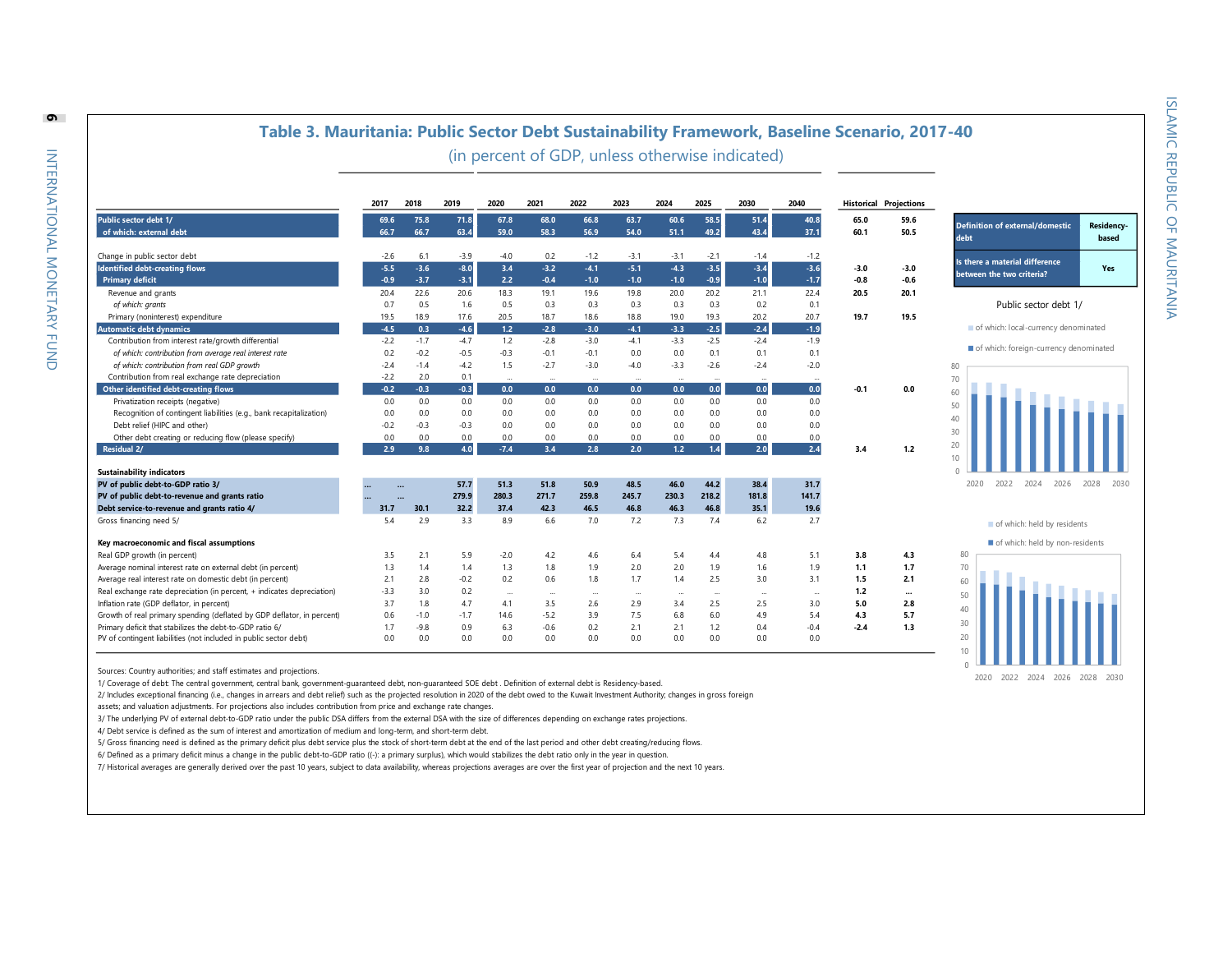

1/ Does not include passive debt to the Kuwait Investment Authority.

2/ The most extreme stress test is the test that yields the highest ratio in or before 2030. The stress test with a one-off breach is also presented (if any), while the one-off breach is deemed away for mechanical signals. When a stress test with a one-off breach happens to be the most exterme shock even after disregarding the one-off breach, only that stress test (with a one-off breach) would be presented.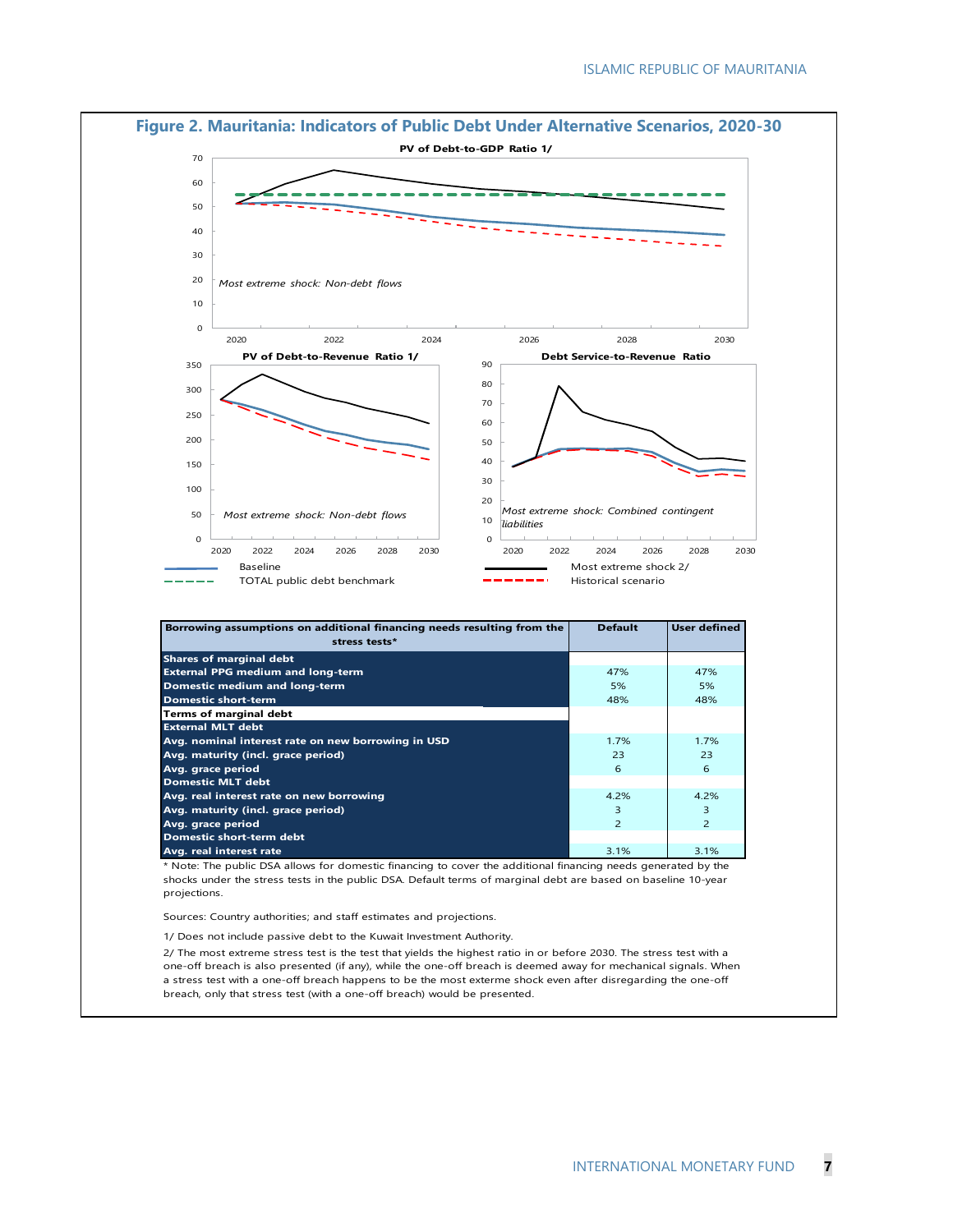|                                                                                            |             |                               |             |             |             | <b>Projections 1/</b> |             |             |             |             |             |
|--------------------------------------------------------------------------------------------|-------------|-------------------------------|-------------|-------------|-------------|-----------------------|-------------|-------------|-------------|-------------|-------------|
|                                                                                            | 2020        | 2021                          | 2022        | 2023        | 2024        | 2025                  | 2026        | 2027        | 2028        | 2029        | 2030        |
|                                                                                            |             | PV of Debt-to-GDP Ratio       |             |             |             |                       |             |             |             |             |             |
| <b>Baseline</b>                                                                            | 51          | 52                            | 51          | 49          | 46          | 44                    | 43          | 42          | 40          | 40          | 38          |
| A. Alternative Scenarios<br>A1. Key variables at their historical averages in 2020-2030 2/ | 51          | 51                            | 49          | 47          | 44          | 41                    | 40          | 38          | 37          | 35          | 34          |
| <b>B. Bound Tests</b><br>B1. Real GDP growth                                               | 51          | 54                            | 55          | 53          | 52          | 50                    | 50          | 49          | 49          | 49          | 49          |
| B2. Primary balance                                                                        | 51          | 53                            | 53          | 51          | 48          | 46                    | 45          | 43          | 42          | 41          | 40          |
| B3. Exports                                                                                | 51          | 57                            | 64          | 61          | 58          | 56                    | 55          | 53          | 52          | 50          | 48          |
| B4. Other flows 3/                                                                         | 51          | 59                            | 65          | 62          | 59          | 57                    | 56          | 55          | 53          | 51          | 49          |
| <b>B5. Depreciation</b>                                                                    | 51          | 61                            | 58          | 53          | 49          | 46                    | 43          | 40          | 38          | 36          | 34          |
| B6. Combination of B1-B5                                                                   | 51          | 51                            | 50          | 45          | 42          | 40                    | 38          | 36          | 36          | 35          | 34          |
| <b>C. Tailored Tests</b>                                                                   |             |                               |             |             |             |                       |             |             |             |             |             |
| C1. Combined contingent liabilities                                                        | 51          | 62                            | 60          | 56          | 53          | 51                    | 50          | 48          | 47          | 47          | 46          |
| C2. Natural disaster                                                                       | n.a.        | n.a.                          | n.a.        | n.a.        | n.a.        | n.a.                  | n.a.        | n.a.        | n.a.        | n.a.        | n.a.        |
| C3. Commodity price                                                                        | 51          | 53                            | 54          | 53          | 52          | 51                    | 51          | 51          | 50          | 50          | 50          |
| C4. Market Financing                                                                       | n.a.        | n.a.                          | n.a.        | n.a.        | n.a.        | n.a.                  | n.a.        | n.a.        | n.a.        | n.a.        | n.a.        |
| <b>TOTAL public debt benchmark</b>                                                         | 55          | 55                            | 55          | 55          | 55          | 55                    | 55          | 55          | 55          | 55          | 55          |
|                                                                                            |             | PV of Debt-to-Revenue Ratio   |             |             |             |                       |             |             |             |             |             |
| <b>Baseline</b>                                                                            | 280         | 272                           | 260         | 246         | 230         | 218                   | 210         | 200         | 195         | 190         | 182         |
| A. Alternative Scenarios                                                                   |             |                               |             |             |             |                       |             |             |             |             |             |
| A1. Key variables at their historical averages in 2020-2030 2/                             | 280         | 265                           | 249         | 236         | 220         | 205                   | 194         | 183         | 176         | 169         | 160         |
| <b>B. Bound Tests</b>                                                                      |             |                               |             |             |             |                       |             |             |             |             |             |
| B1. Real GDP growth                                                                        | 280         | 281                           | 282         | 270         | 258         | 249                   | 244         | 238         | 237         | 236         | 232         |
| B2. Primary balance                                                                        | 280         | 279                           | 273         | 256         | 239         | 226                   | 218         | 208         | 203         | 199         | 191         |
| B3. Exports                                                                                | 280         | 297                           | 325         | 308         | 291         | 277                   | 269         | 257         | 250         | 240         | 228         |
| B4. Other flows 3/                                                                         | 280         | 312                           | 332         | 315         | 297         | 284                   | 275         | 263         | 255         | 245         | 232         |
| B5. Depreciation                                                                           | 280         | 319                           | 296         | 271         | 246         | 226                   | 211         | 194         | 183         | 173         | 161         |
| B6. Combination of B1-B5                                                                   | 280         | 268                           | 254         | 229         | 212         | 198                   | 187         | 175         | 171         | 167         | 162         |
| <b>C. Tailored Tests</b>                                                                   |             |                               |             |             |             |                       |             |             |             |             |             |
| C1. Combined contingent liabilities                                                        | 280         | 324                           | 304         | 286         | 267         | 253                   | 244         | 233         | 228         | 223         | 215         |
| C2. Natural disaster                                                                       | n.a.<br>280 | n.a.<br>296                   | n.a.<br>290 | n.a.<br>285 | n.a.<br>272 | n.a.                  | n.a.<br>255 | n.a.        | n.a.<br>243 | n.a.<br>242 | n.a.<br>237 |
| C3. Commodity price<br>C4. Market Financing                                                | n.a.        | n.a.                          | n.a.        | n.a.        | n.a.        | 261<br>n.a.           | n.a.        | 244<br>n.a. | n.a.        | n.a.        | n.a.        |
|                                                                                            |             | Debt Service-to-Revenue Ratio |             |             |             |                       |             |             |             |             |             |
| <b>Baseline</b>                                                                            | 37          | 42                            | 47          | 47          | 46          | 47                    | 45          | 39          | 35          | 36          | 35          |
|                                                                                            |             |                               |             |             |             |                       |             |             |             |             |             |
| A. Alternative Scenarios<br>A1. Key variables at their historical averages in 2020-2030 2/ | 37          | 42                            | 45          | 46          | 46          | 45                    | 43          | 37          | 33          | 33          | 32          |
| <b>B. Bound Tests</b>                                                                      |             |                               |             |             |             |                       |             |             |             |             |             |
| B1. Real GDP growth                                                                        | 37          | 44                            | 54          | 58          | 60          | 61                    | 61          | 54          | 49          | 50          | 50          |
| B2. Primary balance                                                                        | 37          | 42                            | 54          | 58          | 55          | 55                    | 53          | 45          | 40          | 41          | 40          |
| B3. Exports                                                                                | 37          | 42                            | 47          | 48          | 48          | 48                    | 46          | 40          | 37          | 41          | 40          |
| B4. Other flows 3/                                                                         | 37          | 42                            | 47          | 48          | 48          | 48                    | 46          | 41          | 38          | 41          | 40          |
| B5. Depreciation                                                                           | 37<br>37    | 43<br>41                      | 51<br>46    | 53<br>46    | 53<br>47    | 54<br>48              | 52<br>47    | 45<br>41    | 39<br>38    | 40<br>40    | 38<br>41    |
| B6. Combination of B1-B5                                                                   |             |                               |             |             |             |                       |             |             |             |             |             |
| <b>C. Tailored Tests</b>                                                                   |             |                               |             |             |             |                       |             |             |             |             |             |
| C1. Combined contingent liabilities<br>C2. Natural disaster                                | 37<br>n.a.  | 42<br>n.a.                    | 79<br>n.a.  | 66<br>n.a.  | 62<br>n.a.  | 59<br>n.a.            | 55<br>n.a.  | 47<br>n.a.  | 41<br>n.a.  | 42<br>n.a.  | 40<br>n.a.  |
| C3. Commodity price                                                                        | 37          | 45                            | 50          | 52          | 59          | 62                    | 61          | 54          | 49          | 50          | 50          |
| C4. Market Financing                                                                       | n.a.        | n.a.                          | n.a.        | n.a.        | n.a.        | n.a.                  | n.a.        | n.a.        | n.a.        | n.a.        | n.a.        |
|                                                                                            |             |                               |             |             |             |                       |             |             |             |             |             |

# **Table 4. Mauritania: Sensitivity Analysis for Key Indicators of Public Debt, 2020-30**

Sources: Country authorities; and staff estimates and projections.

1/ A bold value indicates a breach of the benchmark.

2/ Variables include real GDP growth, GDP deflator and primary deficit in percent of GDP.

3/ Includes official and private transfers and FDI.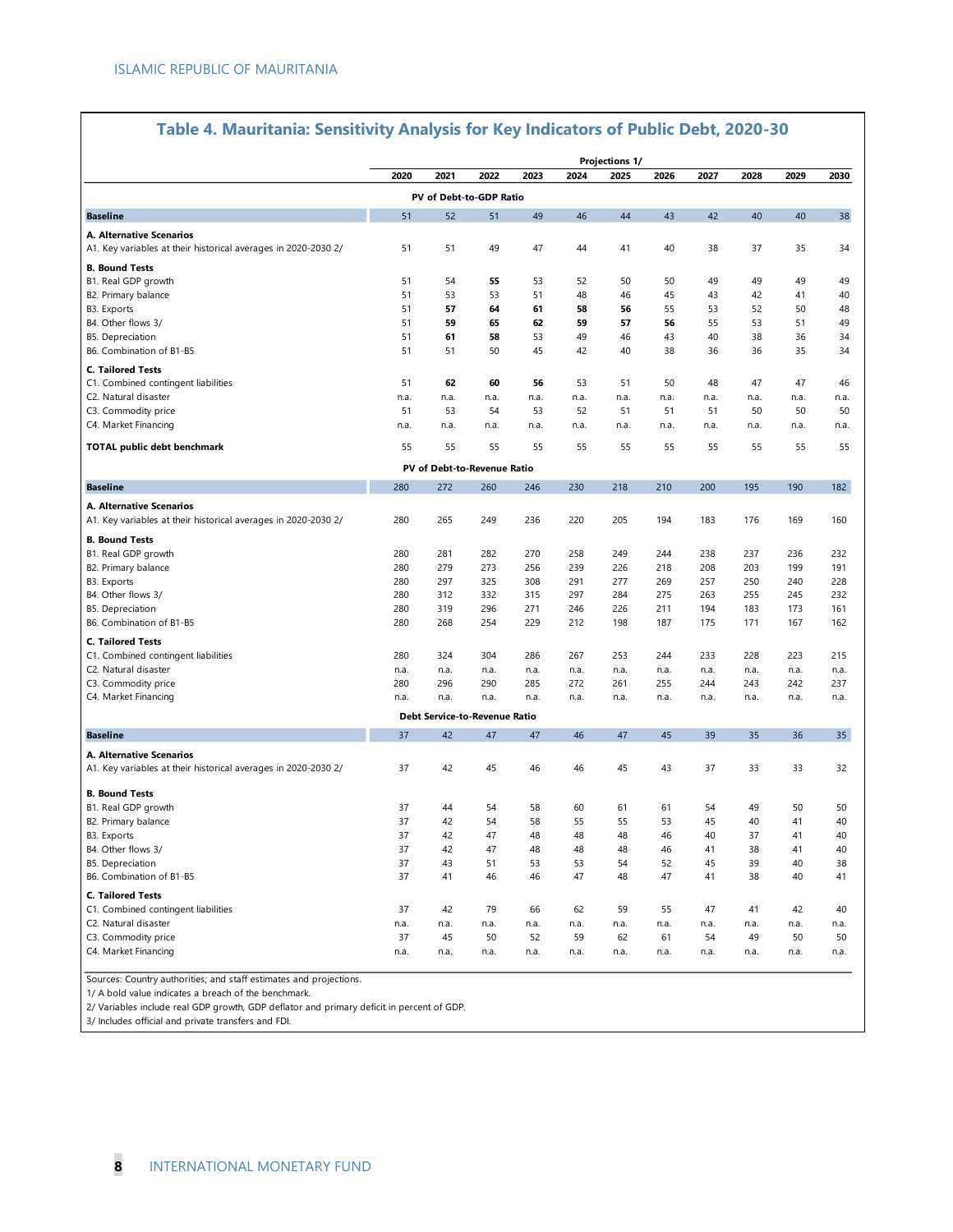

1/ Difference betw een anticipated and actual contributions on debt ratios.

2/ Distribution across LICs for w hich LIC DSAs w ere produced.

3/ Given the relatively low private external debt for average low -income countries, a ppt change in PPG external debt should be largely explained by the drivers of the external debt dynamics equation.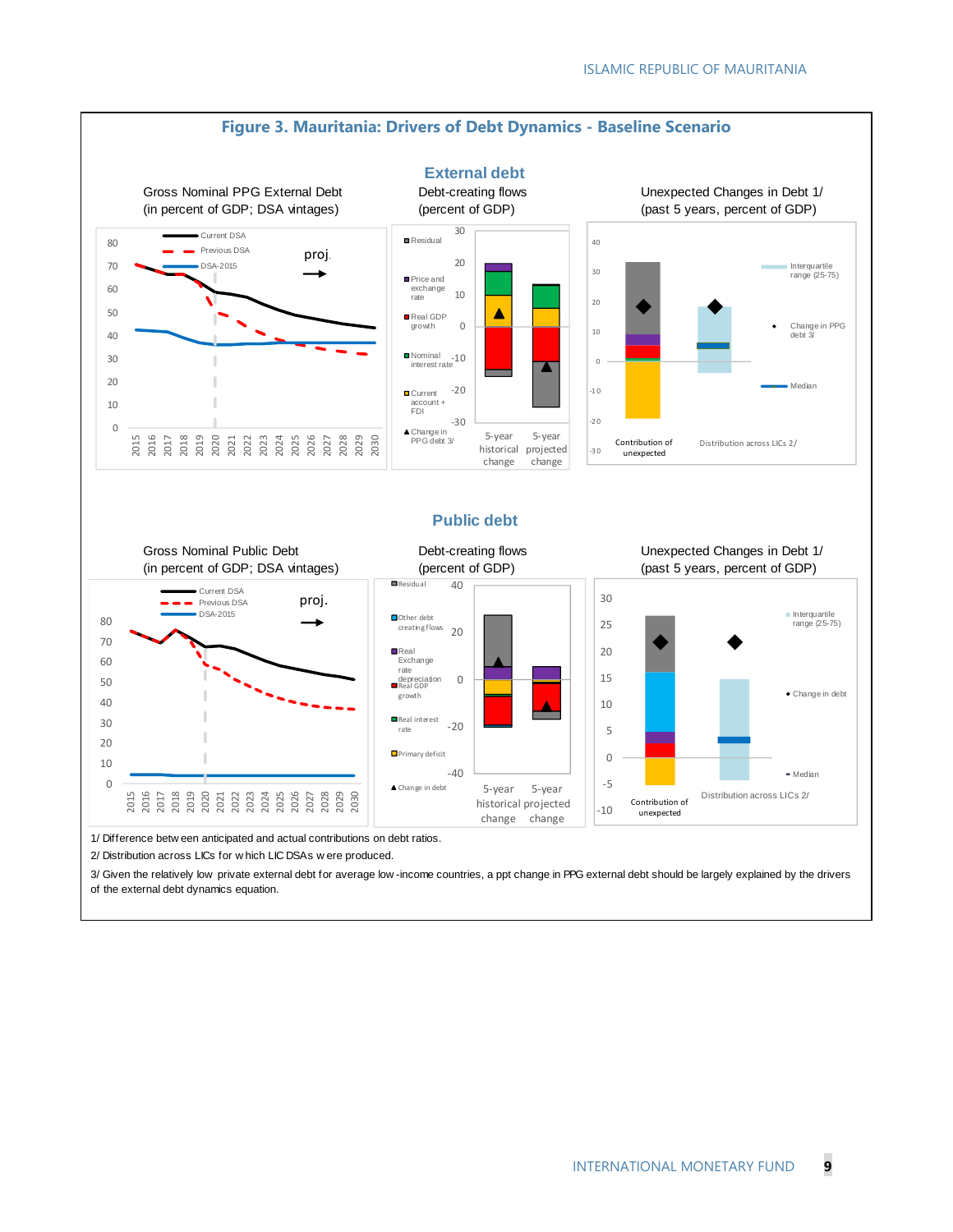

#### **Figure 4. Mauritania: Realism Tools**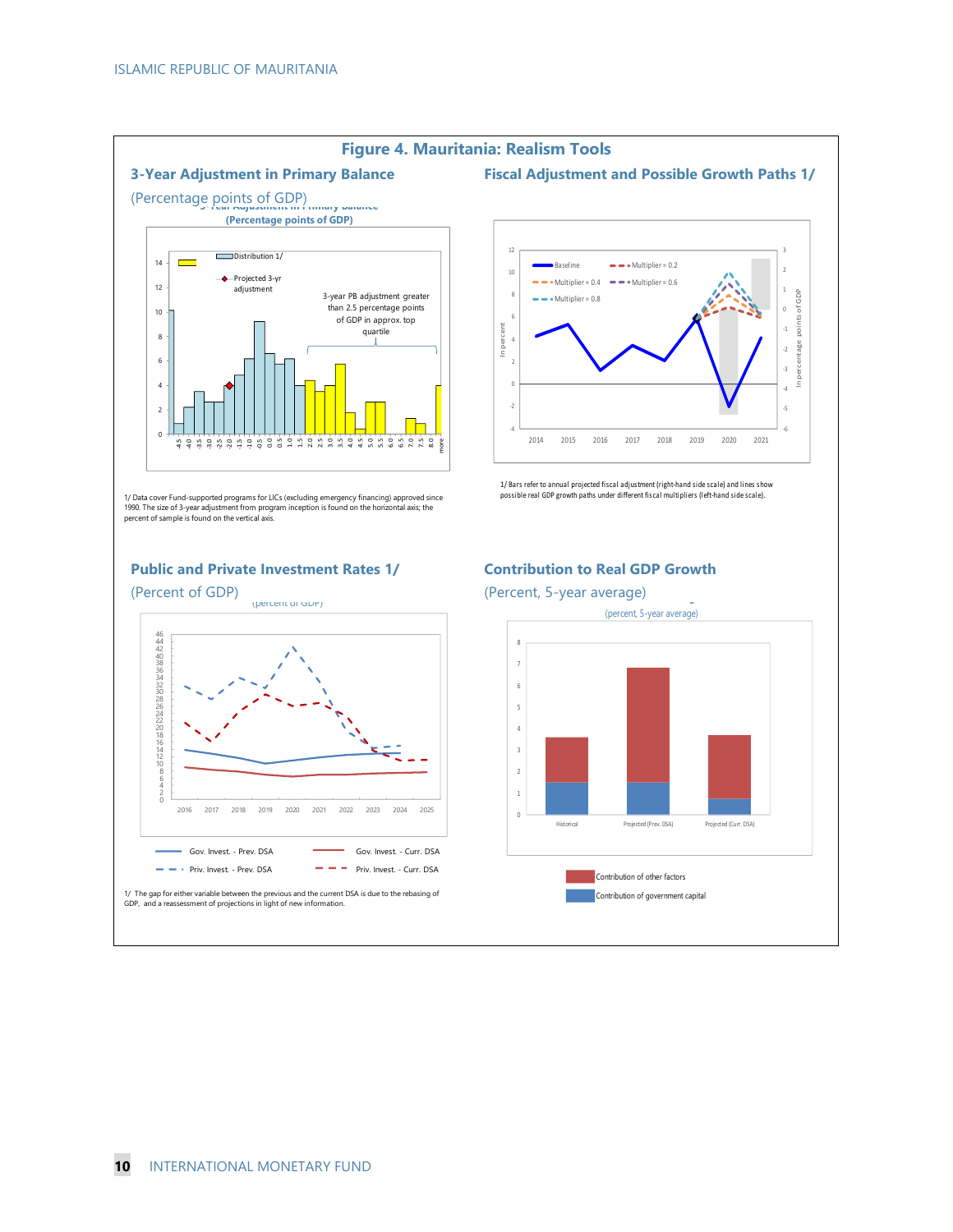# **Statement by Mr. Raghani, Executive Director and Mr. Sidi Bouna, Senior Advisor for the Islamic Republic of Mauritania April 23, 2020**

## **I. Introduction**

**The impact of the global pandemic on Mauritania has been severe.** Although the numbers of infections and fatalities from the disease have remained low, economic conditions have deteriorated significantly. Commodity exports have declined abruptly due to weak external demand while economic activity has contracted sharply from the measures put in place by the authorities to contain the spread of the virus. Financing needs to implement the riposte program are substantial, estimated at 5.0 percent of GDP for the balance of payments and 4.4 percent of GDP for fiscal needs.

**Given the significant deterioration in the country's economic conditions, the authorities request the Fund's emergency assistance under the Rapid Credit Facility (RCF).** The weakening of the outlook occurred immediately after the staff mission to Nouakchott to assess the country's performance under the ECF's fifth review. Although the review confirmed Mauritania's continued strong performance, a program recalibration is now required due to the impact of the COVID-19 outbreak.

**The authorities wish to express their deep appreciation to Management and staff for their rapid response to the request for emergency assistance.** They are hopeful that the Fund's financing will help catalyze donor support to meet the country's large financing needs. They would also like to reiterate their firm commitment to the objectives of the ECF arrangement, and they intend to resume discussions with staff on remaining program reviews as soon as the conditions permit.

## **II. Economic Impact of the Pandemic**

**Growth has been revised downward substantially, with all sectors of the economy affected.** Real GDP is now estimated to contract by 2 percent in 2020 compared to a 6.3 percent expansion projected prior to the crisis. The current account deficit has widened, and it is now expected to reach 17.3 percent of GDP in 2020 from 10.6 percent of GDP in 2019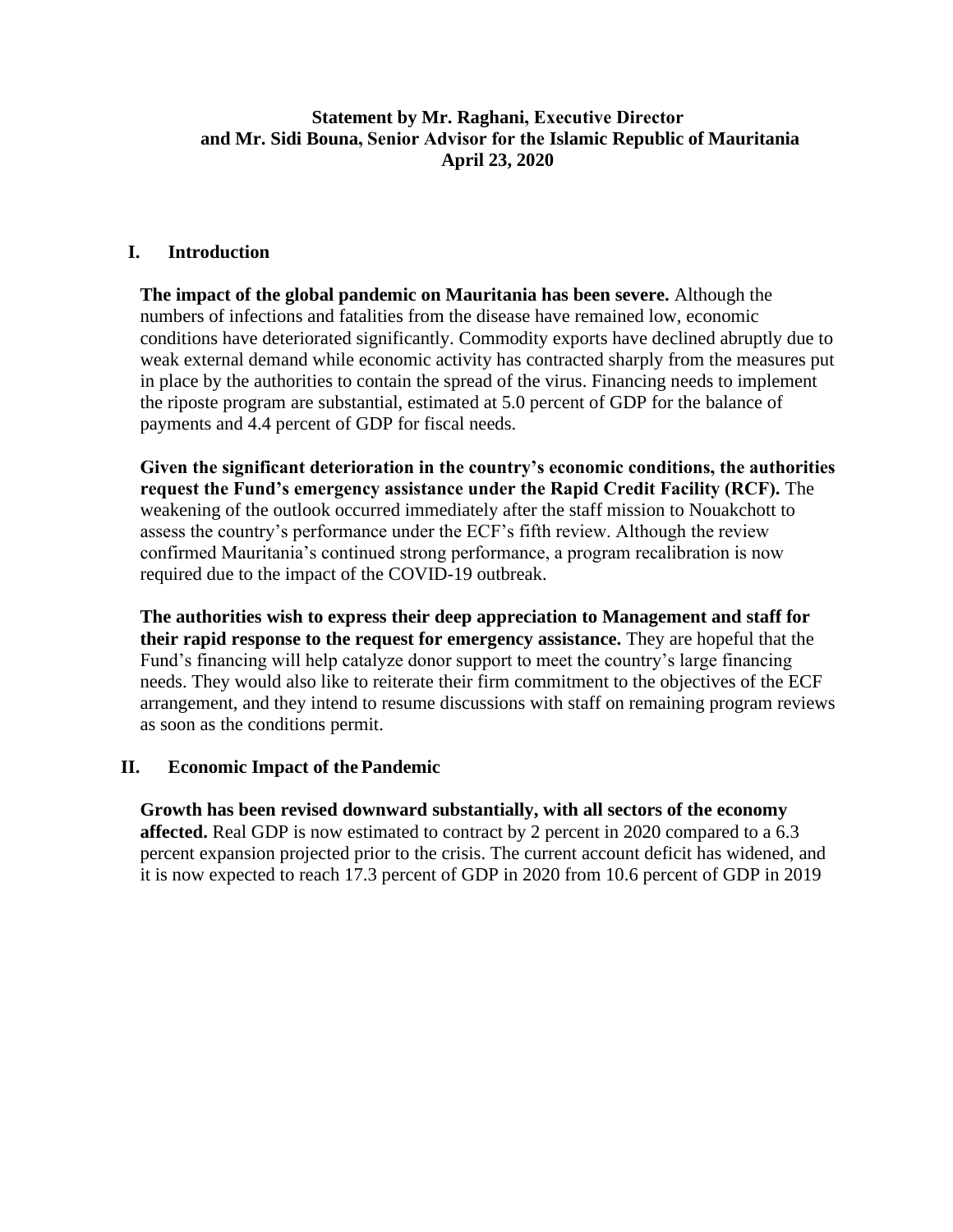despite the fall in oil prices due largely to weaker commodity exports. An increase in fiscal expenditures to address the pandemic, combined with a projected sizeable decline in fiscal revenues due to the economic contraction as well as temporary tax relief for certain essential goods will result in a significant deterioration of the primary fiscal balance from a surplus of 5.2 percent of non-extractive GDP to a deficit of 3.2 percent.

**The economic situation in Mauritania could worsen further, giving rise to larger financing needs due to the extremely elevated uncertainty that characterizes the country's outlook.** The latter is dependent on the global progress to fight the spread of COVID-19. The risk that the pandemic could last longer than expected or even degrade would adversely affect Mauritania and, in turn, would require additional support from the donor community. Mauritania is also facing other major risks notably a deterioration in the security situation in the Sahel region, the effects of climate change and the impact of the significant volatility in international oil prices on the launch of off-shore gas production.

# **III. Policy Responses**

## *1. Early Response*

**The authorities have acted swiftly to protect the population from the spread of the coronavirus and alleviate its impact on the economy.** They have cancelled international flights and closed land borders —except for the transit of medication, food and other essential goods. Schools have also been closed as well as non-essential businesses while strict measures have been taken to confine the population to their homes. The government has put in place a plan to contain the spread of the coronavirus which involves reinforcing the capabilities of the health system to monitor the disease and enhancing its ability to treat infected persons.

# *2. Fiscal Policy*

**In the early stages of the crisis, the government increased fiscal spending in the health sector, in social protection, and in support to businesses and agriculture.** The need to further mitigate the economic impact of the pandemic required significant additional spending, in particular to support SMEs and local farmers, in addition to health and social protection. Security spending will also increase to ensure that confinement and containment measures are effectively implemented and complied with. Part of these additional expenditures will be offset by efforts to reprioritize non-essential spending and make room for the more urgent measures required by the crisis.

**A special social assistance fund has been established to collect public and private contributions as part of a national and solidarity effort to mitigate the health and economic impact of the coronavirus.** The funds collected will be used to purchase medical equipment and supplies and supporting households and businesses that have been most affected by the crisis. The authorities are committed to a transparent reporting of all the resources used in the fight against the pandemic, including the ones collected under the